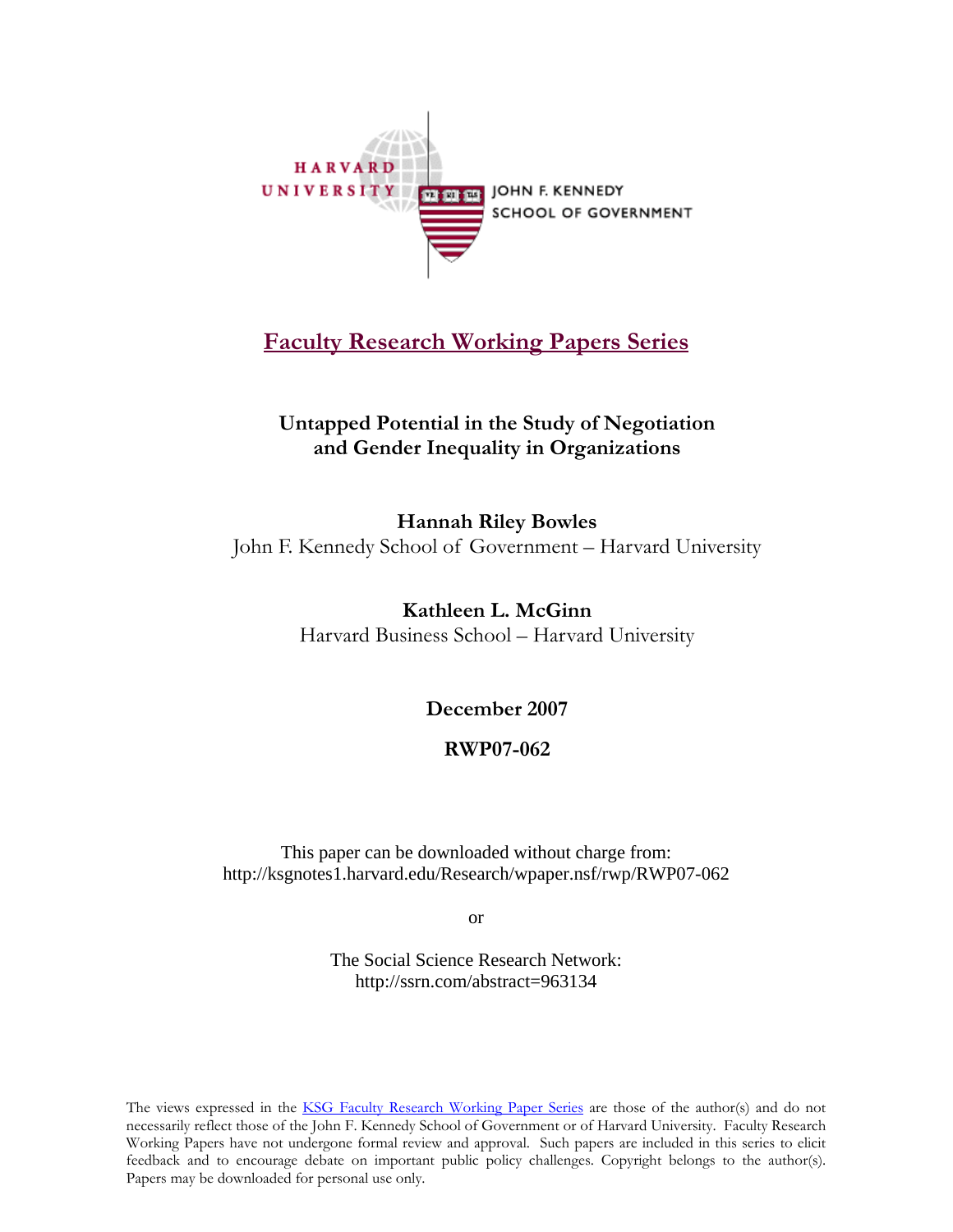# **UNTAPPED POTENTIAL IN THE STUDY OF NEGOTIATION AND GENDER INEQUALITY IN ORGANIZATIONS**

HANNAH RILEY BOWLES

John F. Kennedy School of Government

Harvard University

79 JFK Street

Cambridge, MA 02138

Tel: (617) 496-4717

*email: hannah\_bowles@harvard.edu*

KATHLEEN L. MCGINN

Harvard Business School

Soldiers Field Park

Boston, MA 02163

Tel: (617) 495-6901

*email: kmcginn@hbs.edu* 

(Chapter forthcoming in *Academy of Management Annals*)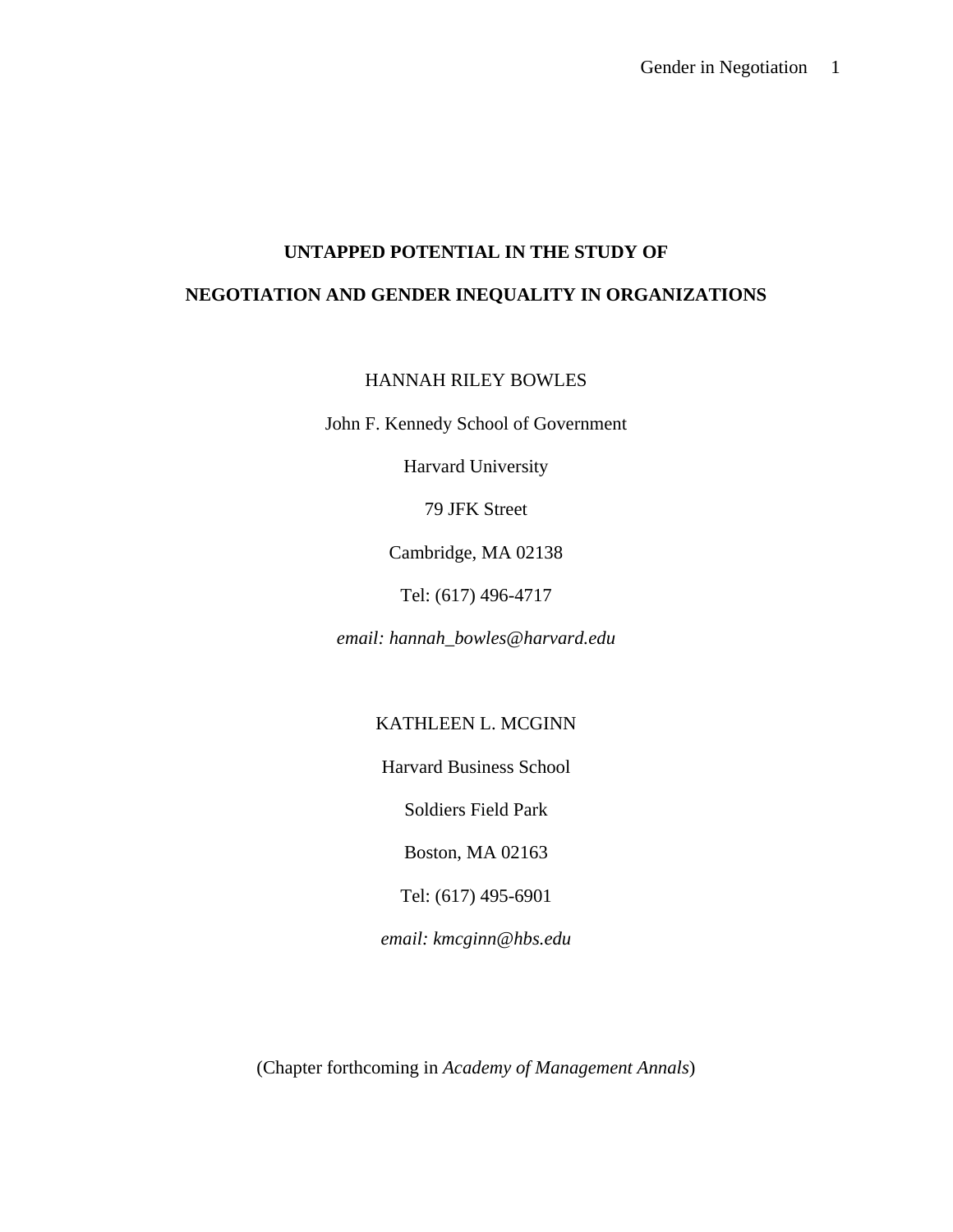#### **ABSTRACT**

Negotiation is a process that creates, reinforces, and reduces gender inequality in organizations, yet the study of gender in negotiation has little connection to the study of gender in organizations. We review the literature on gender in job negotiations from psychology and organizational behavior, and propose ways in which this literature could speak more directly to gender inequality in organizations by incorporating insights from research on gender in intrahousehold and collective bargaining. Taken together, these literatures illuminate how negotiations at the individual, household, and collective levels may contribute to the construction and deconstruction of gender inequality in organizations.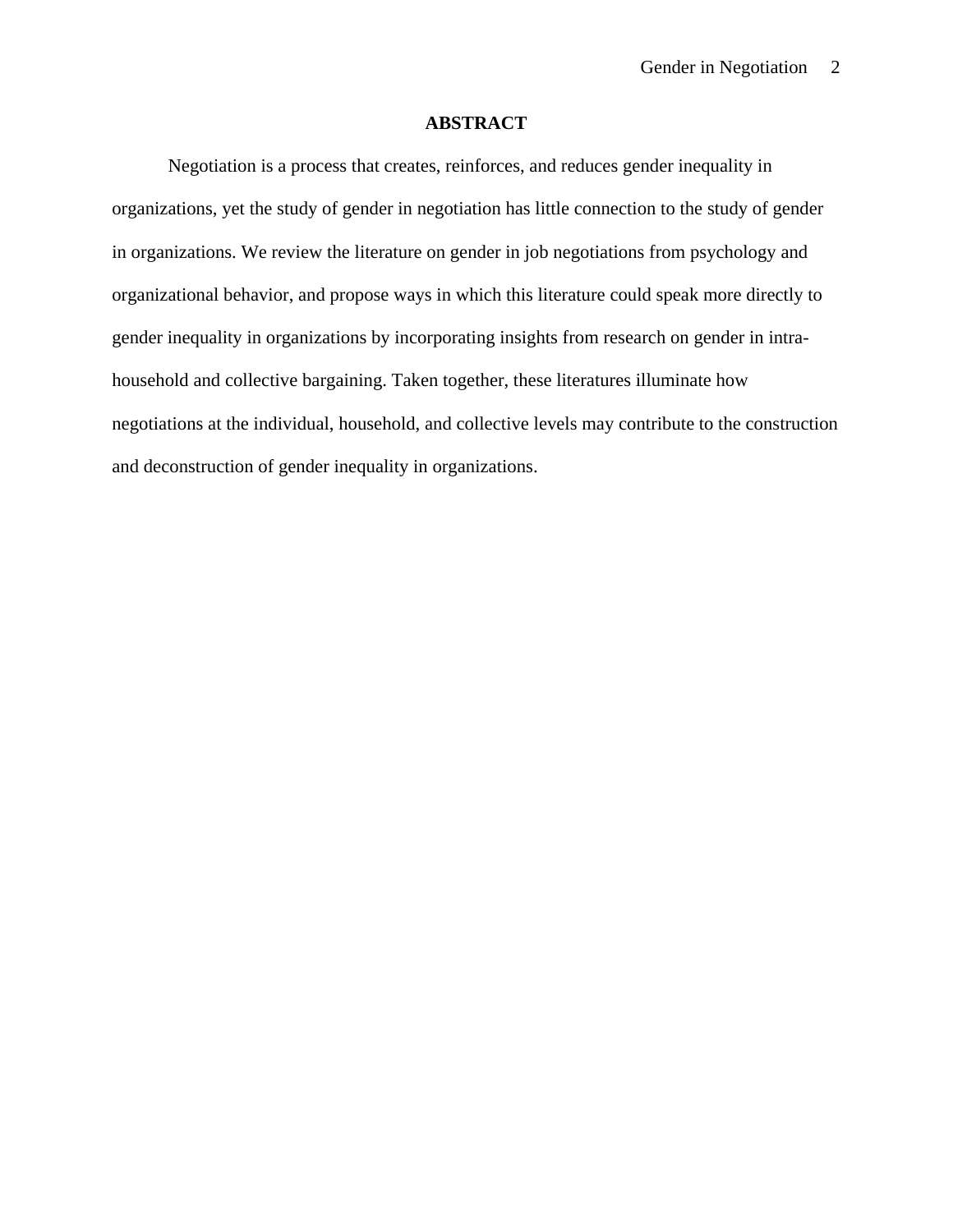# **UNTAPPED POTENTIAL IN THE STUDY OF NEGOTIATION AND GENDER INEQUALITY IN ORGANIZATIONS**

What could research on gender in negotiation tell us about gender inequality in organizations? The study of gender in negotiation within the organizational behavior field has blossomed theoretically and empirically in recent years, but it remains effectively divorced from the study of organizations. Negotiation scholars speculate about the implications of largely laboratory-based research on gender in negotiation for organizationally relevant phenomena, such as the gender wage gap and glass ceiling (Bowles, Babcock, & Lai, 2007; Bowles & McGinn, 2005b; Small, Gelfand, Babcock, & Gettman, in press; Solnick, 2001; Stuhlmacher & Walters, 1999). Organizational scholars describe negotiation as a fundamental mechanism of coordination within organizations (Barley, 1991; Graham, 1995; Jaffee, 2007; Katz & Kahn, 1966; Pfeffer, 1981; Stogdill, 1953), and speculate about how gender and other ascribed identities influence implicit negotiations over organizational resources (e.g., Brass, 1985; Miller, Lincoln, & Olson, 1981). But, in spite of the complementarities across negotiation research and organizational studies, the twain rarely meet.

In this chapter, we review research from psychology and organizational behavior on gender in job negotiations. The broader literature on gender in negotiation has been reviewed extensively elsewhere (for recent reviews, see Kray & Babcock, 2006; Kray & Thompson, 2005). We provide an overview of trends in the broader field and then focus on the work on gender and job negotiations, which we see as most germane to the challenge of relevance to research on gender inequality in organizations.

The three most commonly investigated indicators of gender inequality in organizations are the gender gap in wages (e.g., Barry, 1985; Blau & Kahn, 2006; Budig & England, 2001;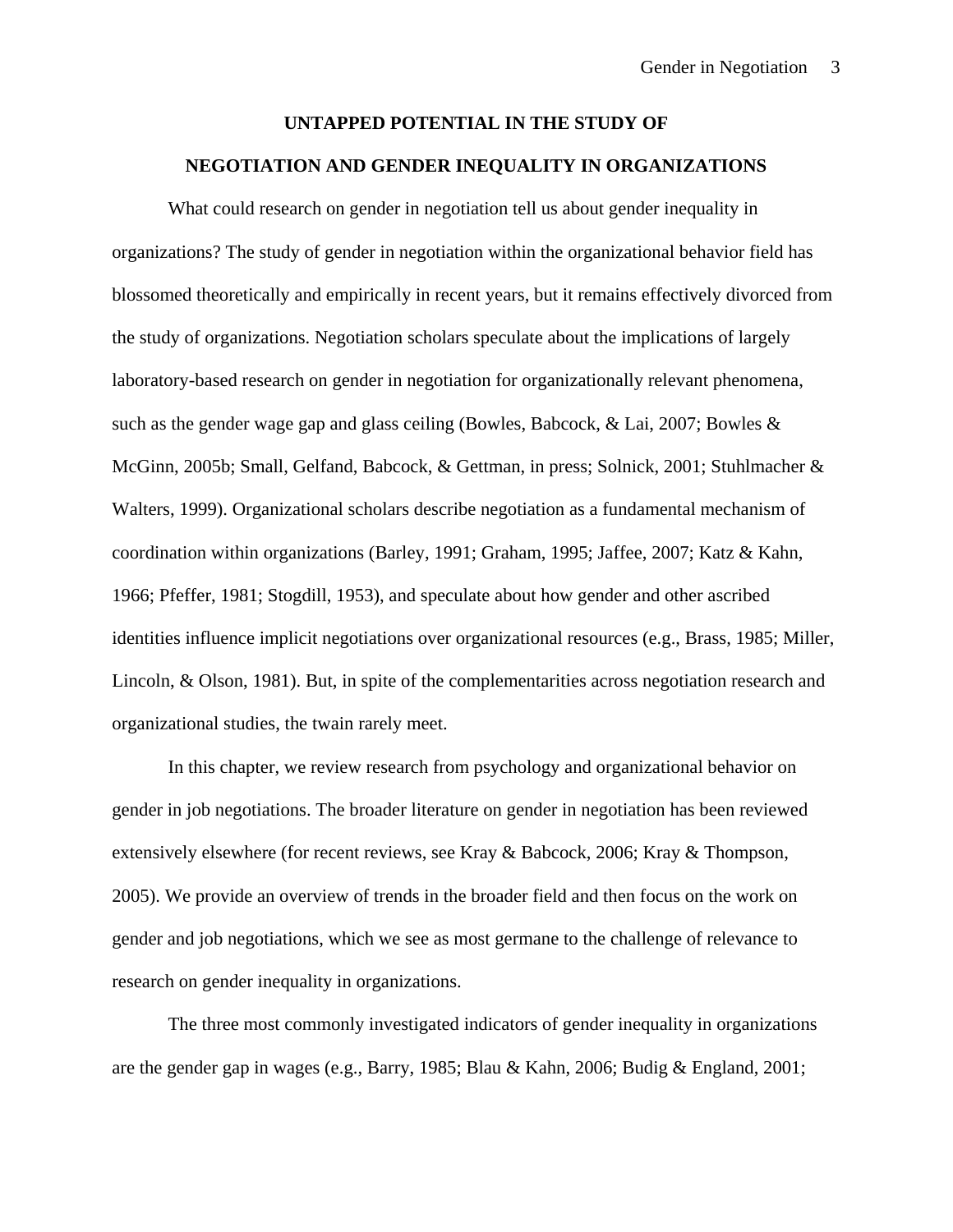Goldin, 1990; Wood, Corcoran, & Courant, 1993), the gender gap in management and leadership positions (e.g., Eagly & Carli, 2007; Kalev, Dobbin, & Kelly, 2006; Wright, Baxter, & Birkelund, 1995), and the (closely related) sex segregation of occupations (e.g., Bellas, 1994; Bielby & Baron, 1986; Doeringer & Piore, 1985; Reskin, 1984; Reskin & Ross, 1992; Thurow, 1975). Research on gender in job negotiations speaks directly to the unexplained gender gap in earnings by illuminating psychological effects of gender on compensation negotiations. Research on gender in job negotiations also offers potential explanations for the asymmetric distribution of other types of potentially negotiable organizational resources and career opportunities (e.g., budgets, training, developmental work experiences), which contributes to the gender gap in management and leadership positions. We believe that the research on gender in job negotiations offers valuable insights for organizational researchers interested in the interpersonal-level mechanisms of gender inequality in organizations (for instance, see Reskin's [2003] call for research on the mechanisms of ascriptive inequality). We also believe, however, that the potential for this literature to explain the relationship between negotiation and gender inequality in organizations is woefully constrained by its scope of investigation.

We therefore include in this review two additional literatures on the role of negotiation in perpetuating or mitigating gender inequalities: (1) research from economics and sociology on intra-household bargaining and (2) studies from labor relations on gender in collective bargaining. We propose that the literature on gender in negotiation from psychology and organizational behavior could speak more broadly and persuasively about negotiation as a process that creates, reinforces, and reduces gender inequality in organizations if it incorporated some of the insights and questions from these literatures. In particular, the research on intrahousehold bargaining and gender in collective bargaining provides important perspectives on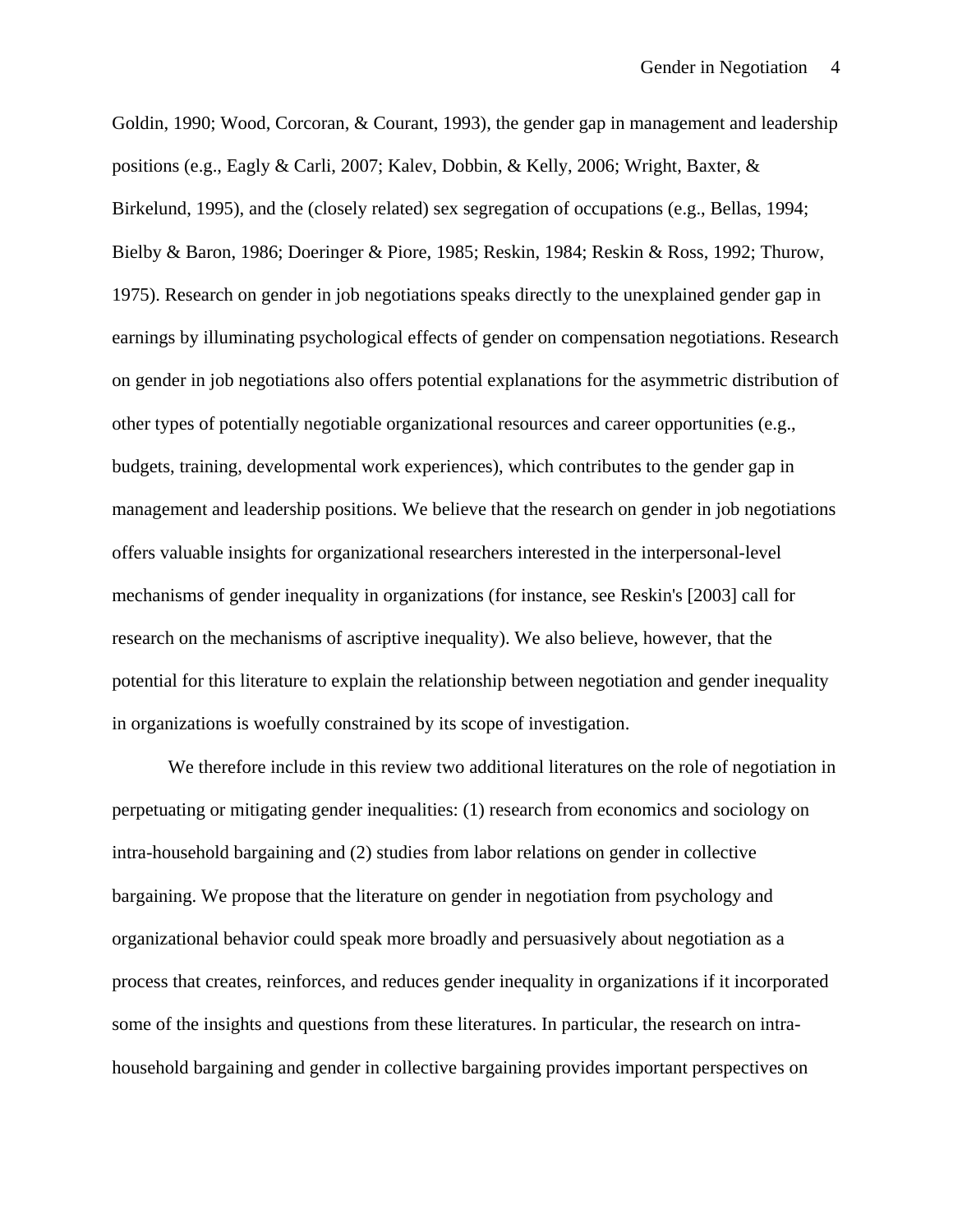how negotiations influence the broader social division of labor between the sexes and the gendered structure of work practices within organizations.

The literature on intra-household bargaining sheds light on the "backstage" negotiations (Goffman, 1959) that precede and accompany the performance of job negotiations. Negotiation researchers in psychology and organizational behavior tend to circumscribe the job negotiation phenomenon to interactions between candidates and employers. In doing so, they succumb to the compelling simplicity—and falsehood—of the public/private dichotomy between the world of work and the household realm (Martin, 1990). The occlusion of the private realm from the researchers' focus impedes understanding of the broader role of gender in the context of job negotiations beyond its influence on the psychology of social interaction. As Carol Rose argues, negotiation theory should be particularly well suited for analyzing the inextricability of household relations and organizational employment because "it is simply elementary in bargain [*sic*] theory that one's ability to bargain in any context hinges quite sharply on one's alternatives outside that context" (1995: 561).

Studies of gender issues in collective bargaining shed light on the use of negotiations to redefine jobs and to reconfigure some of the work structures and practices that create and reinforce gender inequities in organizations. In contrast, studies of gender in job negotiations tend to treat the parameters of the work itself as relatively fixed and objective rather than labile and socially determined. Laboratory studies experimentally control the definition of the work and field studies statistically control for work labels (e.g., job function or title). In its depiction of how labor-management negotiations erect, reinforce, or break down barriers to equal employment opportunities, the collective bargaining literature offers a potential theoretical bridge between the interpersonal and institutional mechanisms of gender inequality, such as the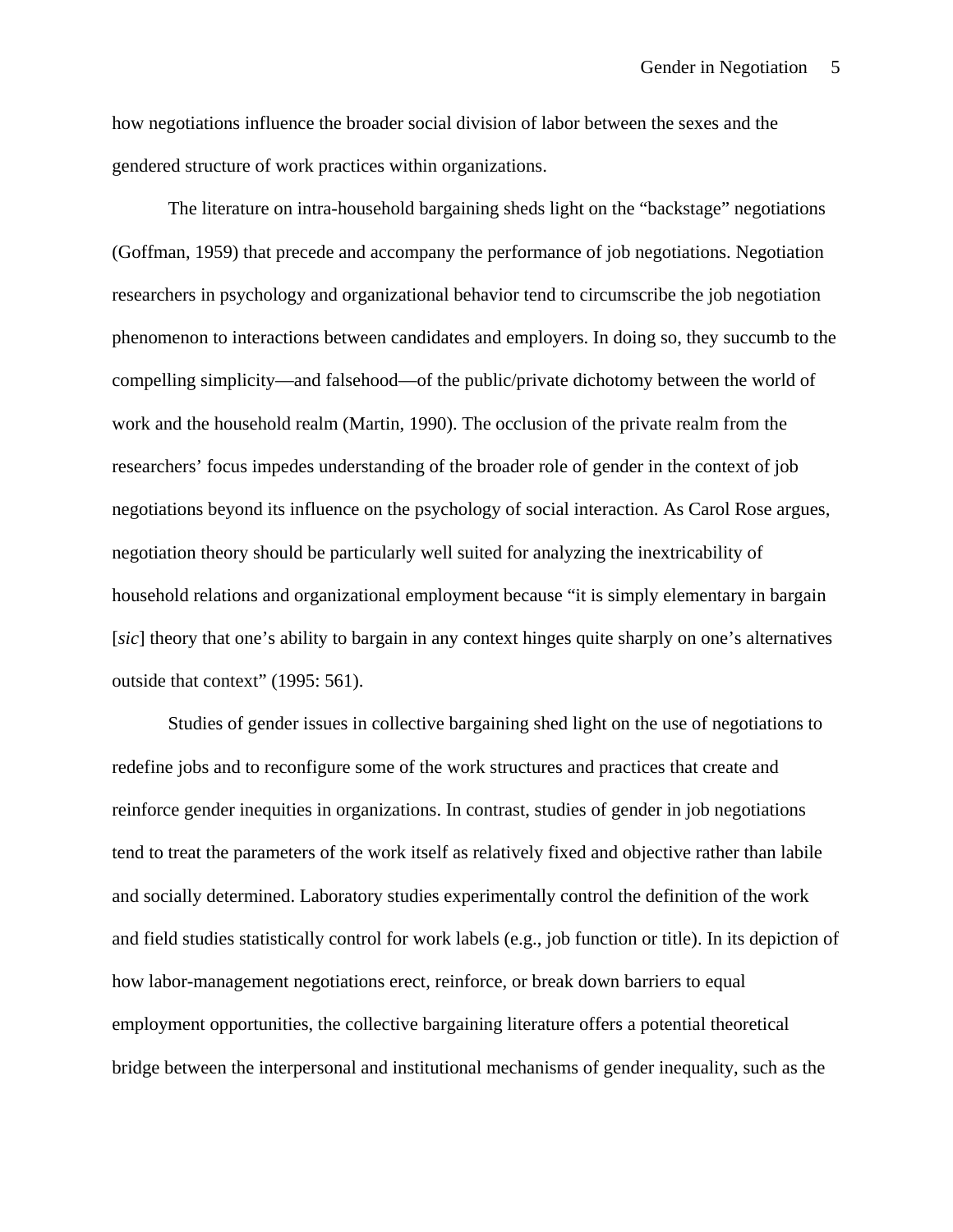sex segregation of occupations and questions of comparable worth (Blumberg, 1984; Goldin, 1990; Reskin, 1984).

We based our review on a search of peer reviewed articles in ABI Inform, Business Source Complete, JSTOR Sociology Journals, and PsycINFO published 1978-2007, using search terms related to gender and negotiation (i.e., [gender OR sex] AND ["bargain" OR "negotiat"]) and compensation, household, or collective bargaining (e.g., wage, salary, compensation, pay, home, household, labor, labor relations, labor AND contract). From this initial search we removed articles on sexual behavior (e.g., condom use), intra-household bargaining in developing countries, international peace negotiations (e.g., gender in Israeli-Palestinian conflict), identity negotiation (e.g., self-construction of sexual identity), and other articles not relevant to gender or negotiation. We supplemented this original search with additional research that we encountered in the course of the review, and drew upon theoretically relevant literature from economics, psychology, sociology, labor relations, and organizational studies.

In expanding this review beyond the bounds of research on gender in negotiation from psychology and organizational behavior, we ventured into what was for us previously unfamiliar territory. We beg, in advance, the patience of those more expert than we are in the fields of intrahousehold bargaining and collective bargaining for any misconstruals, oversights or lack of depth in our discussions of these areas. We took this risk in the hope that this chapter would motivate deeper learning at the intersection of these realms.

#### **GENDER IN NEGOTIATION: GENERAL THEORY AND FINDINGS**

Rubin and Brown (1975) conducted the first comprehensive review of research on gender in negotiation in their chapter on "Bargainers as Individuals." Buoyed by a surge in individualdifference research among psychologists, negotiation researchers had tested for stable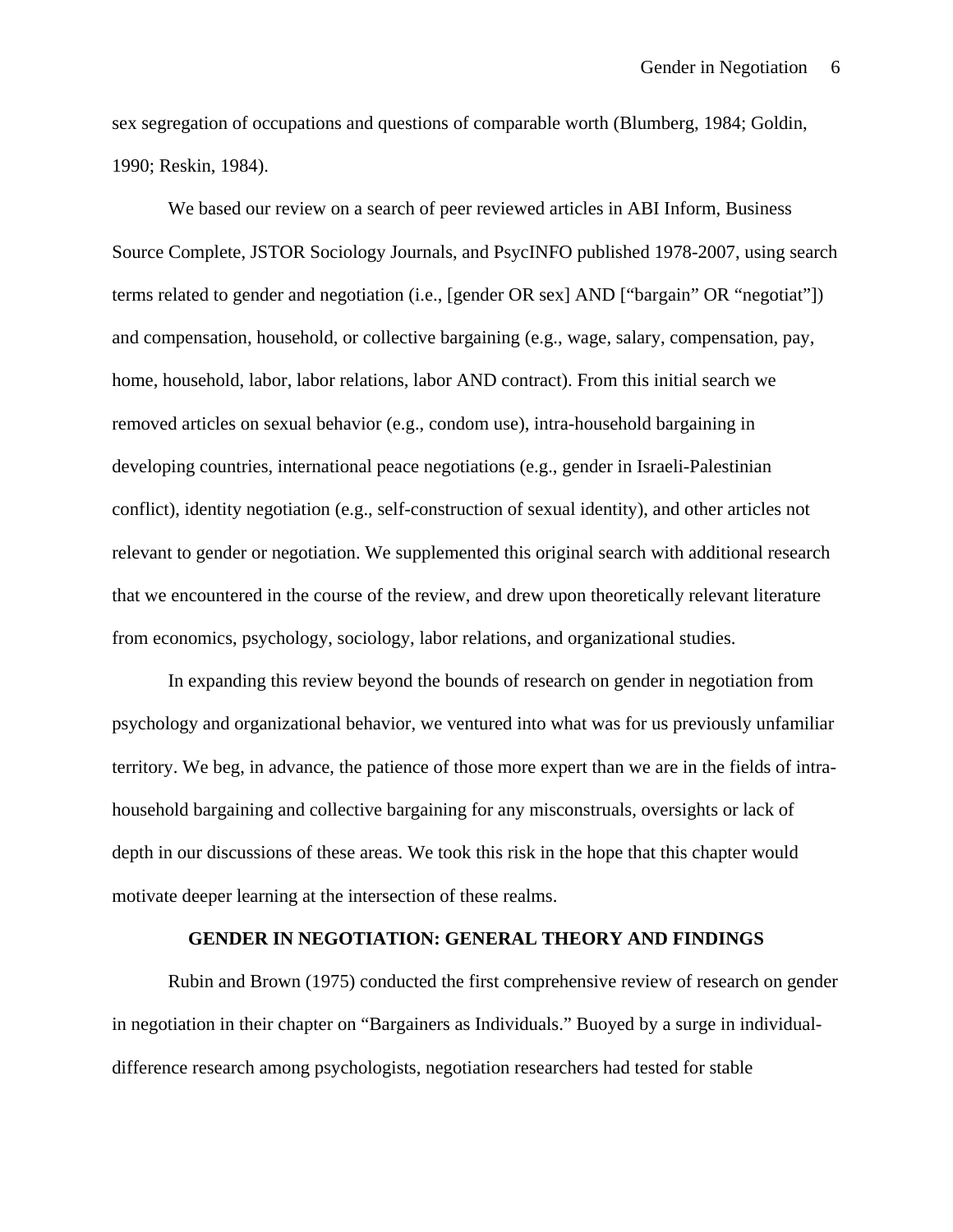personality differences (e.g., gender, authoritarianism) that would explain negotiation behavior. This initial wave of individual-difference research in negotiation left in its wake a clutter of contradictory findings. Searching for a personality-based explanation for the confusing array of gender results, Rubin and Brown tentatively proposed that women were more interpersonally oriented than men—leading them to respond more cooperatively than men in many instances and to react more competitively in others. By the 1980s, contemporary feminist ideals of minimalist sex differences forcefully conflicted with such personality attributions (Eagly, 1995). Standing on weak evidence, Rubin and Brown's (1975) interpretation lacked staying power and a virtual silence fell upon the topic of gender in negotiation for more than a decade.

In the 1990s, a second wave of research on gender in negotiation emerged, again following developments in the larger field of psychology. The "gender-in-context" perspective in social psychological research (Deaux & LaFrance, 1998; Deaux & Major, 1987) interpreted gender-linked social behaviors "as multiply determined, highly flexible, and context dependent" (Deaux et al., 1987: 369). Proponents of this perspective argued that men's and women's behavior was not only a function of the distal influence of social roles (Eagly, 1987) and status differences (Berger, Fisek, Norman, & Zelditch, 1977), but also of the proximal cues within the immediate situation, such as the gendered expectations of one's interaction partner or the activation of gender schema within the context of interaction (Deaux et al., 1987). Negotiation scholars implicitly, if not explicitly, adopted this perspective and called for analysis of the influence of situational factors on gender in negotiation (Stuhlmacher et al., 1999; Thompson, 1990; Walters, Stuhlmacher, & Meyer, 1998; Watson, 1994).

Leading this revival, Alice Stuhlmacher and Amy Walters published two meta-analyses testing for potential moderators of gender effects on negotiation behavior and performance.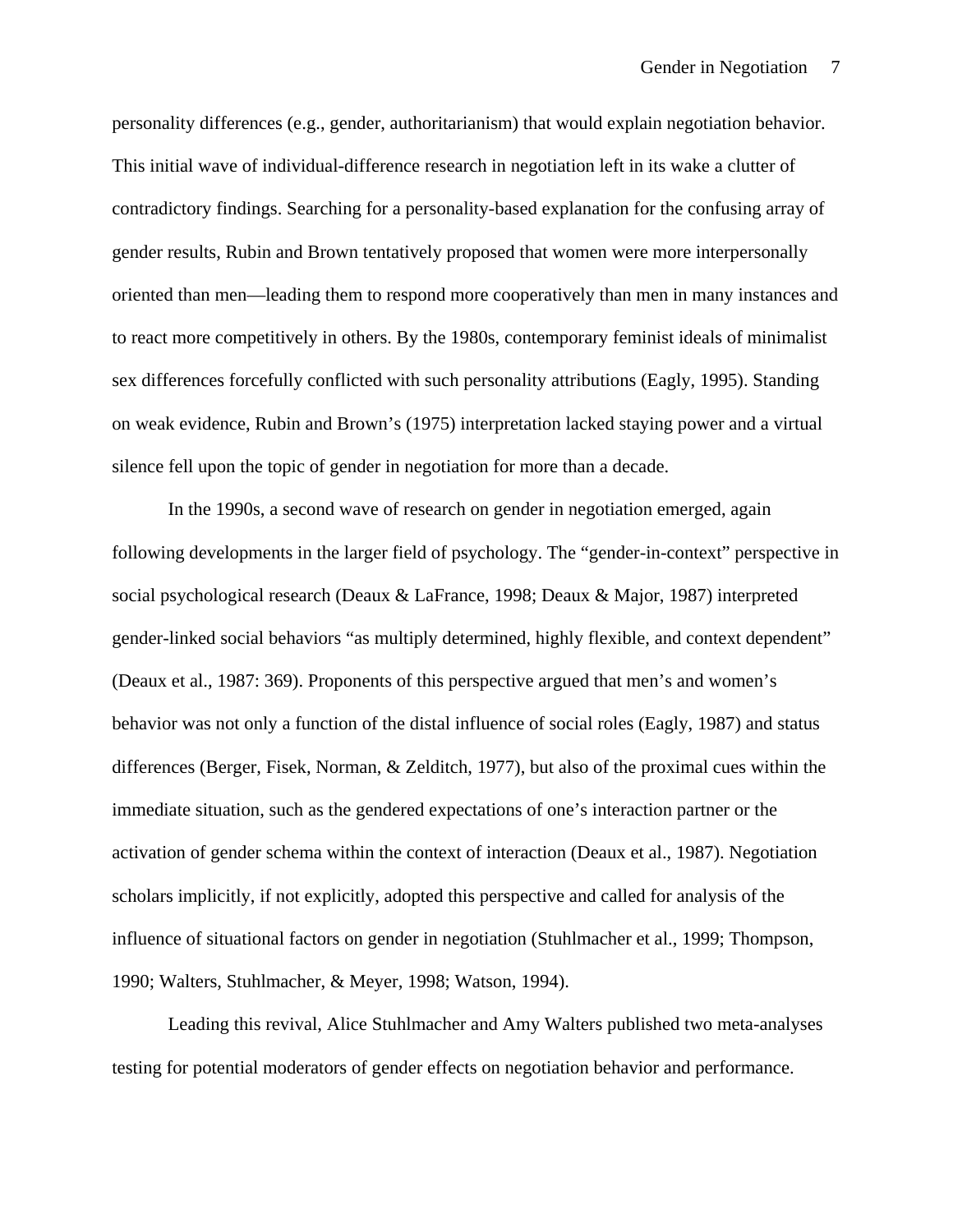Walters, Stuhlmacher and Meyer (1998) conducted a meta-analysis of gender and negotiation behavior based on 62 research reports published between 1961 and 1996. They found that women were significantly less competitive than men in "explicit bargaining" situations in which parties communicate directly to resolve some conflict of interest. Gender effects in matrix-based economic games were less consistent. Matrix games, such as the Prisoner's Dilemma, are decision-making exercises in which two or more players make independent and, generally, anonymous decisions, the economic implications of which are contingent on the decisions of the other player(s) (e.g., cooperate, defect). Most studies using matrix games showed women's behavior to be more cooperative then men's, but some showed the opposite. Further analyses of the matrix-game studies indicated that the tendency for stereotypic gender differences in behavior and payoffs increased with the potential for communication between the parties.

In a later meta-analysis of 21 studies of explicit negotiations involving male and female adult North Americans, Stuhlmacher and Walters (1999) found that men attained significantly higher individual payoffs in negotiations than women. Cautious of the small number of studies in their sample, Stuhlmacher and Walters reported tentative support for the propositions that gender differences favoring men in negotiation performance were stronger in situations that aligned with the masculine stereotype of the self-interested, competitive negotiator (i.e., in distributive vs. integrative negotiations) and in which stereotypical status differences between the sexes were highlighted (e.g., male employer and female candidate).

More recently, Kray and Thompson (2005) conducted an extensive qualitative review of the literature on gender in negotiation. Kray and Thompson's review revealed a range of potential moderators of gender effects in negotiation, including the negotiating domain (i.e., personal vs. work negotiations) (Babcock, Gelfand, Small, & Stayn, 2006; Major, Bylsma, &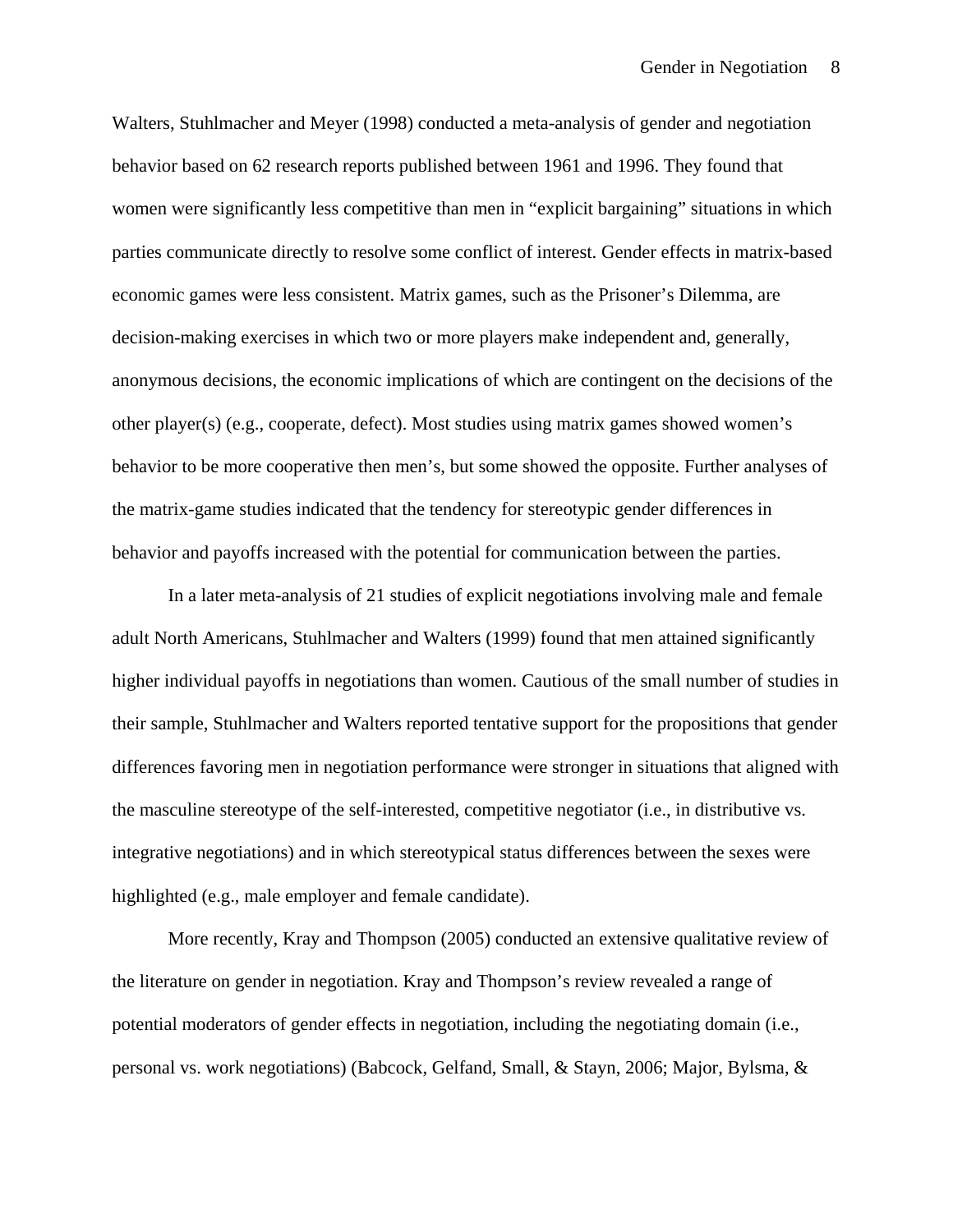Cozzarelli, 1989), the gender composition of the dyad (Klein & Willerman, 1979; Kray, Thompson, & Galinsky, 2001), the negotiator's representation role (i.e., negotiating for self vs. other) (Bowles, Babcock, & McGinn, 2005a; Wade, 2001), the presence and surveillance of constituents (Pruitt, Carnevale, Forcey, & Van Slyck, 1986; Skotko, Langmeyer, & Lundgren, 1974), and the activation of stereotypes (Kray, Galinsky, & Thompson, 2002; Kray et al., 2001). In most studies men outperformed women in terms of the economic payoffs from negotiation, but a number of studies revealed conditions under which women's negotiation payoffs matched or exceeded men's. These included situations in which negotiators were advocating for others as opposed to themselves (Bowles et al., 2005a) or in which women were reacting against explicitly stated stereotypes favoring men in negotiation (Kray et al., 2001). Kray and Thompson (2005) concluded that the negotiating table is male dominated—both in terms of the economic claims that men make relative to women and in terms of the stereotypically masculine social conception of the attributes of effective negotiators—but that negotiation outcomes are driven by situational factors rather than predetermined by stable, innate differences between the sexes.

Coincident with the rise of this social psychological "gender-in-context" perspective, there also emerged a feminist perspective on the study of gender in negotiation. Feminist scholars challenged the foundations of negotiation theory and empirical research as fundamentally gendered (e.g., Gray, 1994a; Gray, 1994b; Kolb & Putnam, 1997; Putnam & Kolb, 2000). The basic argument was that male hegemony privileged masculine over feminine conceptions of negotiation—individualistic, competitive and transactional over collectivistic, cooperative and relational—and made the male experience the norm. Research on gender in negotiation, they argued, had become a study of women's deviance relative to the male standard (Gray, 1994b; Kolb et al., 1997).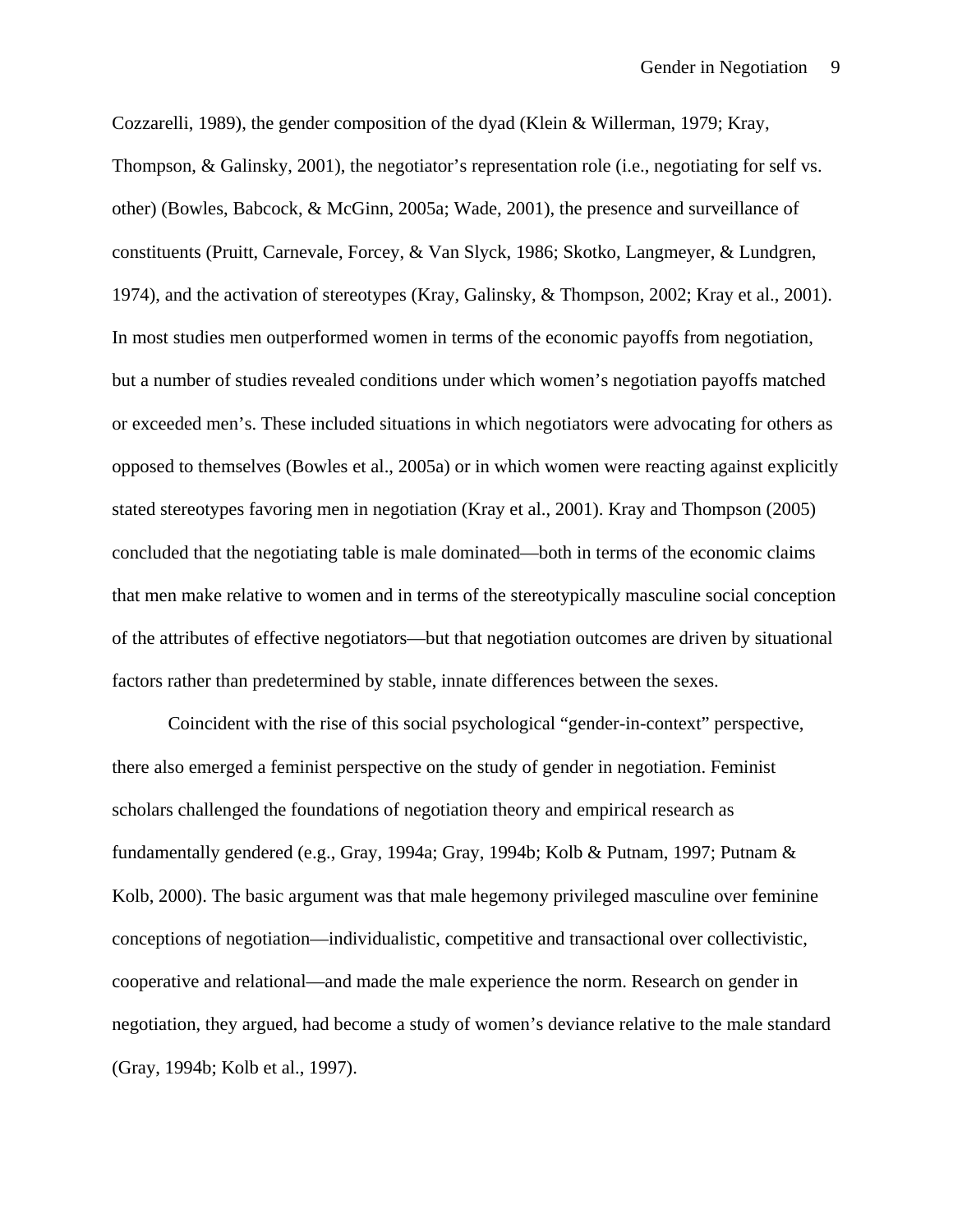Feminists also criticized the failure of negotiation researchers to take into consideration how differences in economic and social status between the sexes might influence negotiation (Kolb et al., 1997). For instance, drawing inspiration from broader feminist critiques of gender relations in organizations (e.g., Acker, 1990; Calas & Smircich, 1992; Ely, 1999), Kolb and Williams (2000) proposed that the effects of gender on negotiation expectations and performance reflect the unspoken dynamics in gendered power relations within organizations. Congruently, other reviewers of the negotiation literature, building from theories of proportional representation (Kanter, 1977b), social role theory (Eagly, 1987), and status (Berger et al., 1977), have argued that gender effects in negotiation can be accurately interpreted only in light of the broader social structures of gender relations (Karakowsky & Miller, 2006; Watson, 1994).

In sum, the literature on gender in negotiation started with a premise of stable, personality-based gender differences in negotiation behavior. Later research rejected hypotheses of stable sex-based differences in negotiation behavior, providing substantial evidence that gender effects in negotiation are systematically contingent on situational factors. The broader theoretical development of the study of gender in negotiation suggests that these situational moderators of gender effects in negotiation are rooted in the larger structure of gender relations in organizations and society.

#### **GENDER AND JOB NEGOTIATIONS**

The literature on gender and job negotiations reflects the same overall pattern of results found in the broader literature on gender in negotiation. There is a somewhat inconsistent tendency for negotiation behavior and outcomes to favor men over women in terms of economic payoffs and there is accompanying evidence of situational moderators of these gender effects. We begin this section with an overview of the results of field studies of salary outcomes at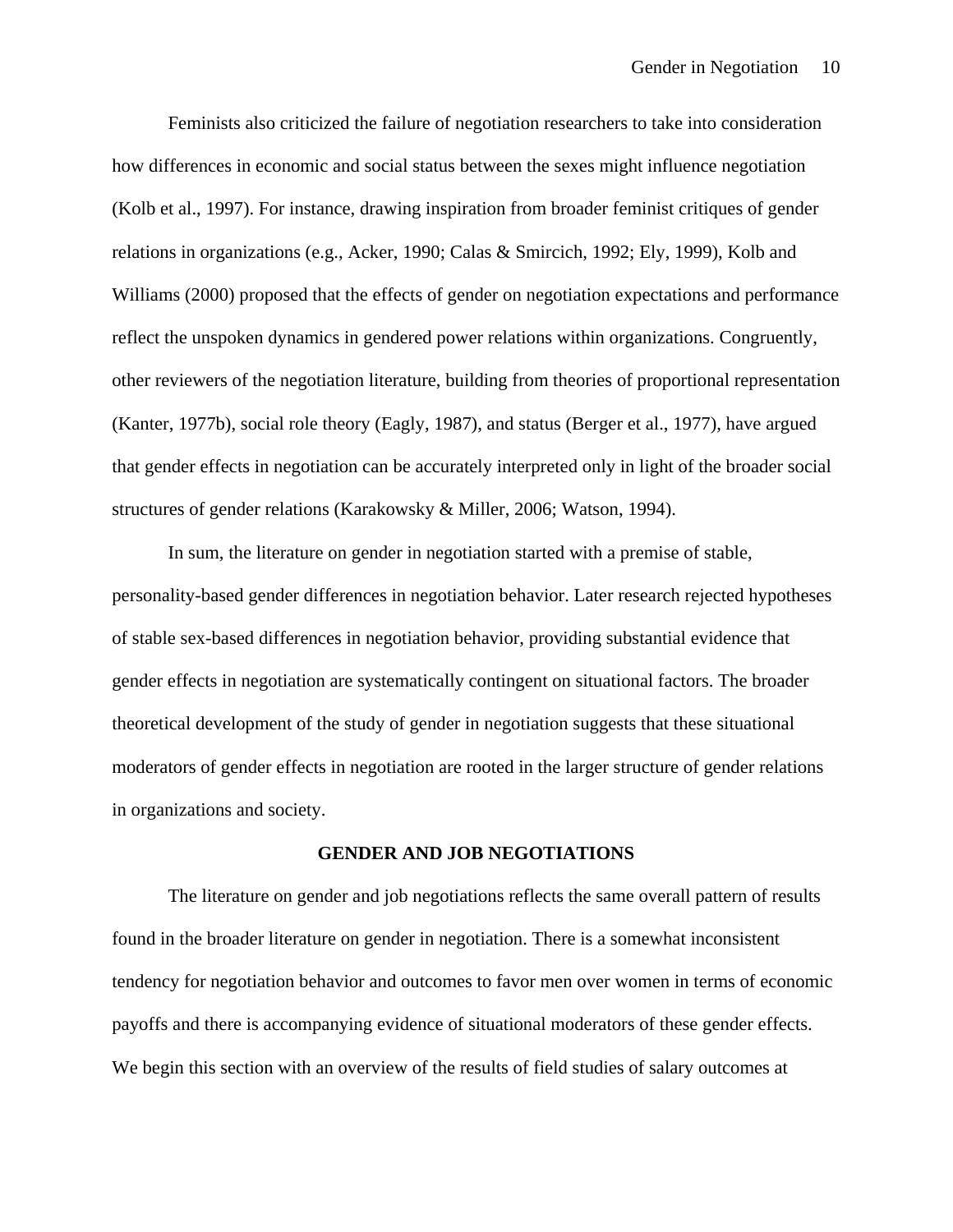organizational entry. We organize the rest of the review in terms of two primary categories of theoretical explanations for gender effects in job negotiations: pay expectations and stereotypes.

#### **Salary Differences at Organizational Entry**

The results of field research on gender differences in salaries secured at organizational entry are mixed, but tend to suggest that male managers and professionals negotiate higher starting pay than their female peers. Researchers attribute these gender differences to unequal rates in the propensity to negotiate initial offers as well as to differing effectiveness in bargaining for higher pay. For example, Babcock and Laschever (2003) found significant gender differences among graduating professional students in the propensity to negotiate but no gender difference in negotiation performance. Seven percent of women as compared to 57 percent of men negotiated for higher salaries, and those who negotiated gained an average 7.4 percent over their starting offer (Babcock & Laschever, 2003). These findings of gender differences in the propensity to negotiate were replicated in another field study of MBA students' job market experiences and in multiple laboratory experiments (Small et al., in press). Gerhart and Rynes (1991) found the opposite effects. Analyzing data from a job search and outcome survey of 205 graduating MBA students from an Ivy League business school, they found no gender difference in the propensity to negotiate. However, controlling for the amount of the candidates' starting offers and total number of outside offers, the men's gross payoff from negotiation was 60 percent higher than the women's.

Other studies report no gender differences in either the propensity to negotiate or in the payoffs to negotiating one's starting offer. For instance, the results of a survey study of 301 undergraduate business students indicated that 21 percent of the graduates had attempted to negotiate their salary offers, and that there were no gender differences in the reported propensity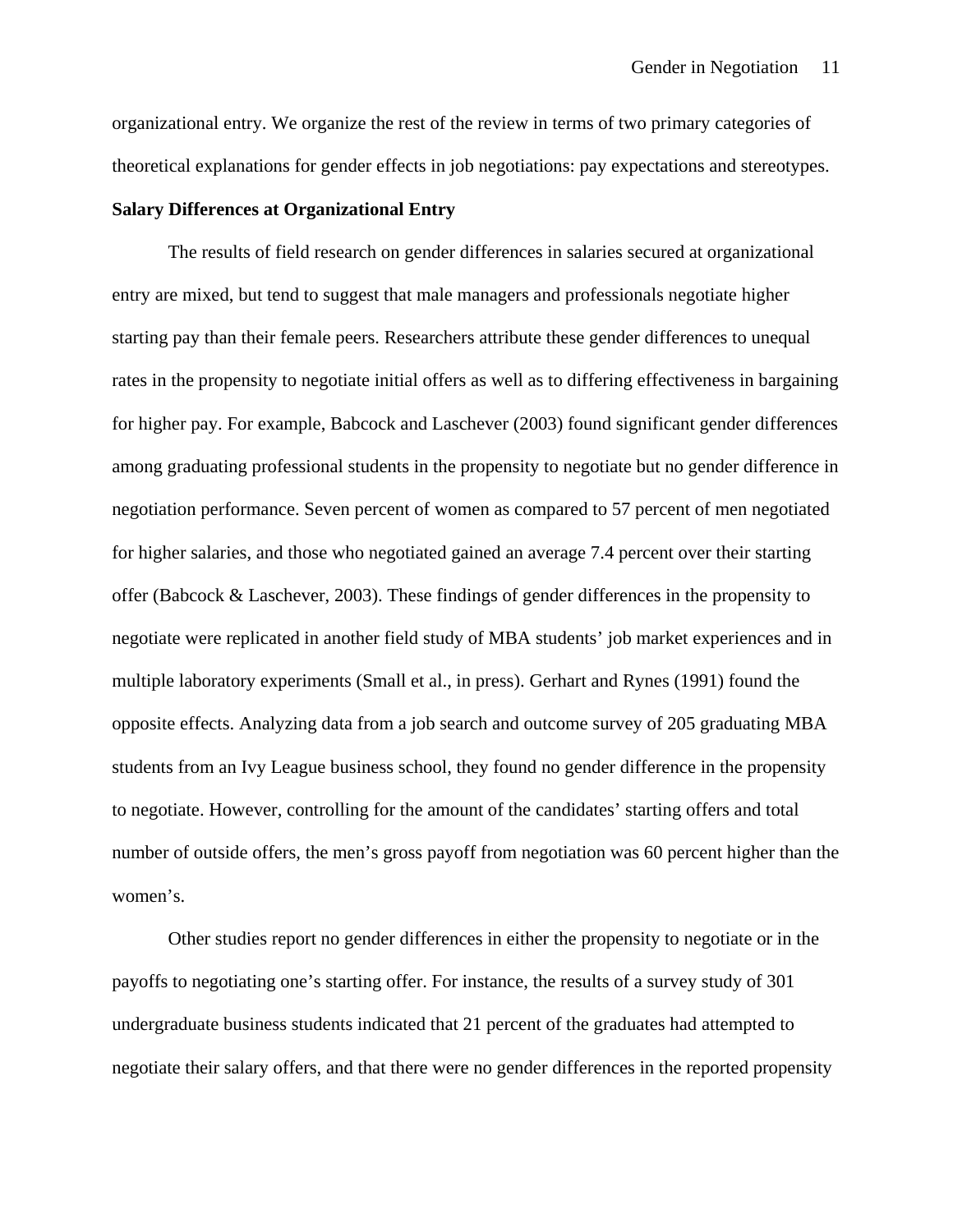to negotiate or payoffs from negotiation (O'Shea & Bush, 2002). Another study analyzing ten years of salary negotiation data from a U.S. high technology company found significant race but no gender differences in the candidates' percentage increases in salary over their starting offer from the firm (Seidel, Polzer, & Stewart, 2000).

Numerous studies provide indirect support for the proposition that male managers and professionals negotiate higher salaries at organizational entry than their female peers. Gerhart (1990) analyzed the current and starting salaries of 4,617 managers and professionals in a major industrial and consumer products company. Controlling for year of hire, work experience, education, tenure, performance and job title, he found that women's relative salary disadvantage as compared to men at the time of hire accounted for most of the gender difference in current salary. Based on a two-year longitudinal study of 610 managers and professionals working in Fortune 500 companies, Brett and Stroh (1997) demonstrated that men made substantial compensation gains by transferring organizations, whereas an external labor market strategy had no significant benefits for women's compensation. Dreher and Cox (2000) replicated and extended Brett and Stroh's (1997) work with an examination of data from an ethnically diverse sample of 758 MBA program graduates. They found that the benefits of an external labor market strategy accrued only to White men and not to women or minority MBAs.

In an attempt to reconcile the contradictory findings on gender effects in compensation negotiations at organizational entry, Bowles et al. (2005a) analyzed job search and outcome data for 525 graduating MBA students. Controlling for job function, job market activity (e.g., number of job applications and job offers), previous work experience (e.g., pre-MBA salary, relevant work experience, total years of work experience), geographic location of the position, and job preferences (e.g., dual-career concerns, work-life balance, high salary), they found that women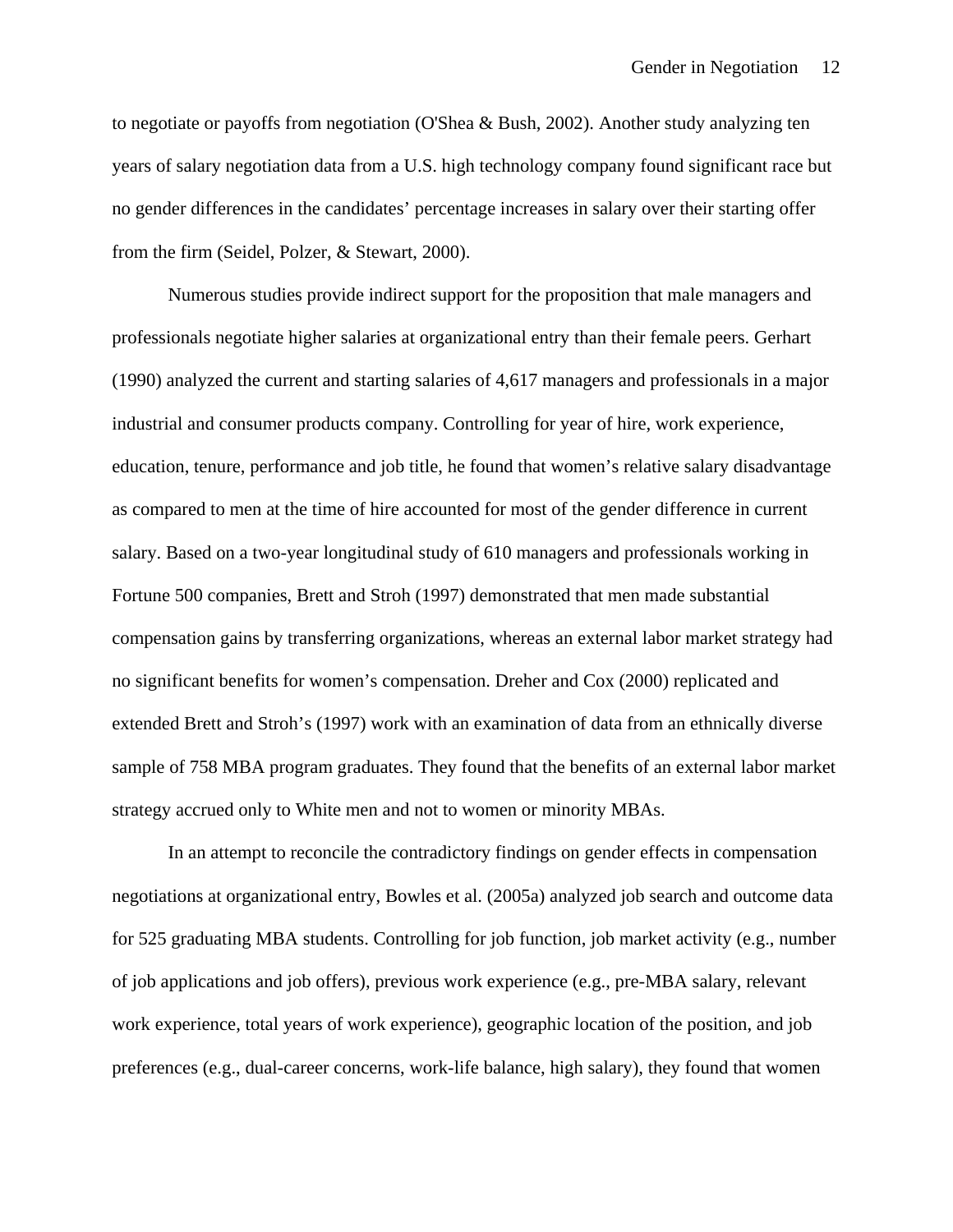accepted salary offers that were five percent lower than those accepted by their male peers. However, situational factors moderated these results. In those industries in which MBA students had relatively good information about appropriate salary standards (69 percent of the sample), there were no significant gender differences in negotiation outcomes. In those industries in which MBAs had relatively poor information about salary standards (31 percent of the sample), the women accepted salaries that were ten percent lower than the men's. Consistent with Mischel's (1977) classic work on strong vs. weak situations, Bowles and colleagues demonstrated in follow-on experimental studies that decreasing ambiguity with regard to the standards for negotiated agreements reduces the potential for gender differences in negotiated outcomes.

#### **Theoretical Explanations for Gender Effects in Job Negotiations**

The literature on gender in negotiation offers multiple complementary explanations for why men tend to claim more value in compensation negotiations than women. Our reading of this literature suggests that all of these explanations relate back—directly or indirectly—to men's and women's relative social and economic status. Gender differences in social and economic status inform expectations about how much men and women should be paid (Callahan-Levy  $\&$ Messe, 1979; Major, McFarlin, & Gagnon, 1984b; Ostroff & Atwater, 2003; Rosen & Mericle, 1979), how men and women should comport themselves (Conway, Pizzamiglio, & Mount, 1996; Eagly & Steffen, 1984; Hoffman & Hurst, 1990; Jackman, 1994; Meeker & Weitzel-O'Neill, 1977), and which sex is likely to be the more effective negotiator in work-related contexts (Kray et al., 2001; Ridgeway & Bourg, 2004). Correspondingly, we organize the following review in terms of the effects of pay expectations and prescriptive and descriptive sex stereotypes on gender differences in job negotiation behavior and outcomes.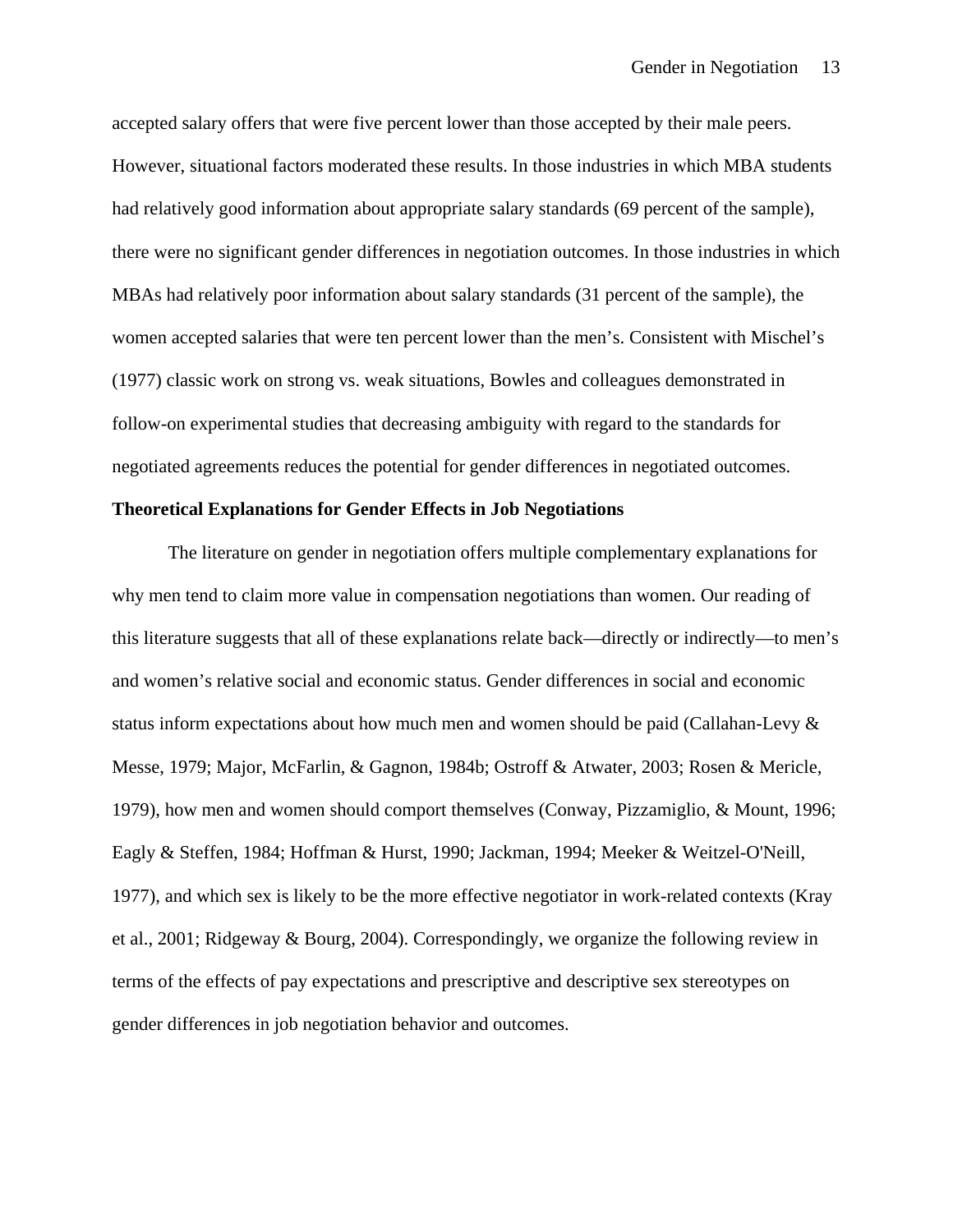**Pay expectations***.* Experimental economist Sara Solnick used a simple matrix-based simulation, the Ultimatum Game, to demonstrate how gender influences pay expectations. In an Ultimatum Game, Player 1 receives a sum of money (e.g., \$10), and has to decide how much of the money to keep and how much to share with Player 2. Player 2 then decides whether Player 1's allocation of the money is acceptable. If Player 2 rejects Player 1's allocation of the money, neither Player gets any money. If Player 2 accepts Player 1's allocation of the money, the two players divide the money as proposed by Player 1. The rules of the game are common knowledge. In Solnick's research, as in most studies using the Ultimatum Game, there is no direct communication between the players. In two separate studies, Solnick found that participants who knew the gender of the other player allocated more money (as Player 1) to men than to women and were willing to accept less money (as Player 2) from men than from women. Consequently, men earned more money than women (Solnick, 2001; Solnick & Schweitzer, 1999). Solnick observed that "players seem to *expect* that women would be satisfied with a smaller share" (2001: 199, italics included in original). Reinforcing Solnick's interpretation, one field survey of more than 1,500 managers, union officials, and compensation administrators showed that 44 percent of respondents perceived women's willingness to work for less money than men to be a "very" or "extremely" important cause of the gender gap (Gerhart et al., 1991; Rynes, Rosen, & Mahoney, 1985).

Building upon work on pay expectations, Belliveau (2005) proposed that women receive lower salary offers than men when employers believe that women lack comparative information on men's compensation. To test this proposition, Belliveau collected data on the job market experiences of women from similarly ranked single-sex and co-educational colleges. Controlling for the gender diversity of their job search networks and a range of other human capital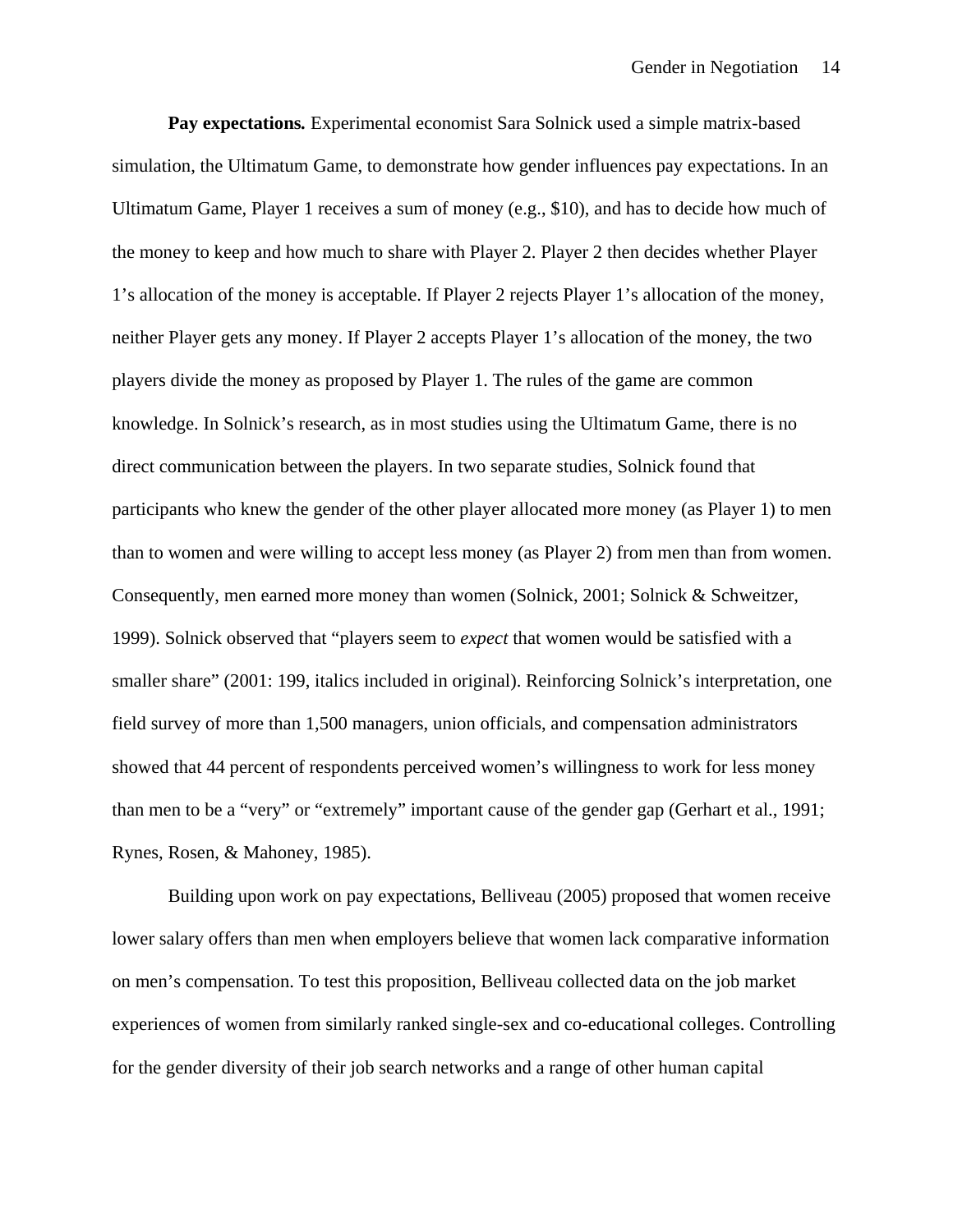indicators (e.g., GPA, undergraduate major, job offers in job category, college reputation), she found that women from single-sex institutions received significantly lower offers than their peers from a co-ed institution. Belliveau interpreted this finding as "a manifestation of recruiter assumptions about the women's differential access to wage information" (2005: 146).

Research on the entitlement effect shows that gender also influences the pay expectations men and women hold for themselves (Callahan-Levy et al., 1979; Major et al., 1984b; McFarlin, Frone, Major, & Konar, 1989). Survey research shows that women tend to have lower careerentry and career-peak salary expectations than men (Major & Konar, 1984a). Experimental research demonstrates that women (as compared to men) tend to pay themselves less for equivalent labor and work longer with fewer errors for equivalent pay (Major et al., 1984b). Both effects are related to mental comparisons with same-sex others, which tend to anchor men at higher compensation points than women (Major & Forcey, 1985; McFarlin et al., 1989). Consistent with the results of the MBA field study by Bowles et al. (2005) discussed above, these effects are moderated by the degree of ambiguity about appropriate compensation standards. The entitlement effect dissipates when men and women have the same comparison information (Major et al., 1984b). When there is ambiguity about appropriate pay standards, gender-linked expectations fill in the blanks (Major et al., 1984b).

Some negotiation studies have related gender differences in salary aspirations to gender differences in negotiation behavior and performance. In a negotiation simulation with MBA students, Barron (2003) found that women reported lower pay entitlement and a greater need to prove themselves on the job than men, and that such feelings predicted lower salary requests. In a job interview preparation simulation with undergraduates, Kaman and Hartel (1994) found that men reported higher pay expectations than women and that pay expectations were correlated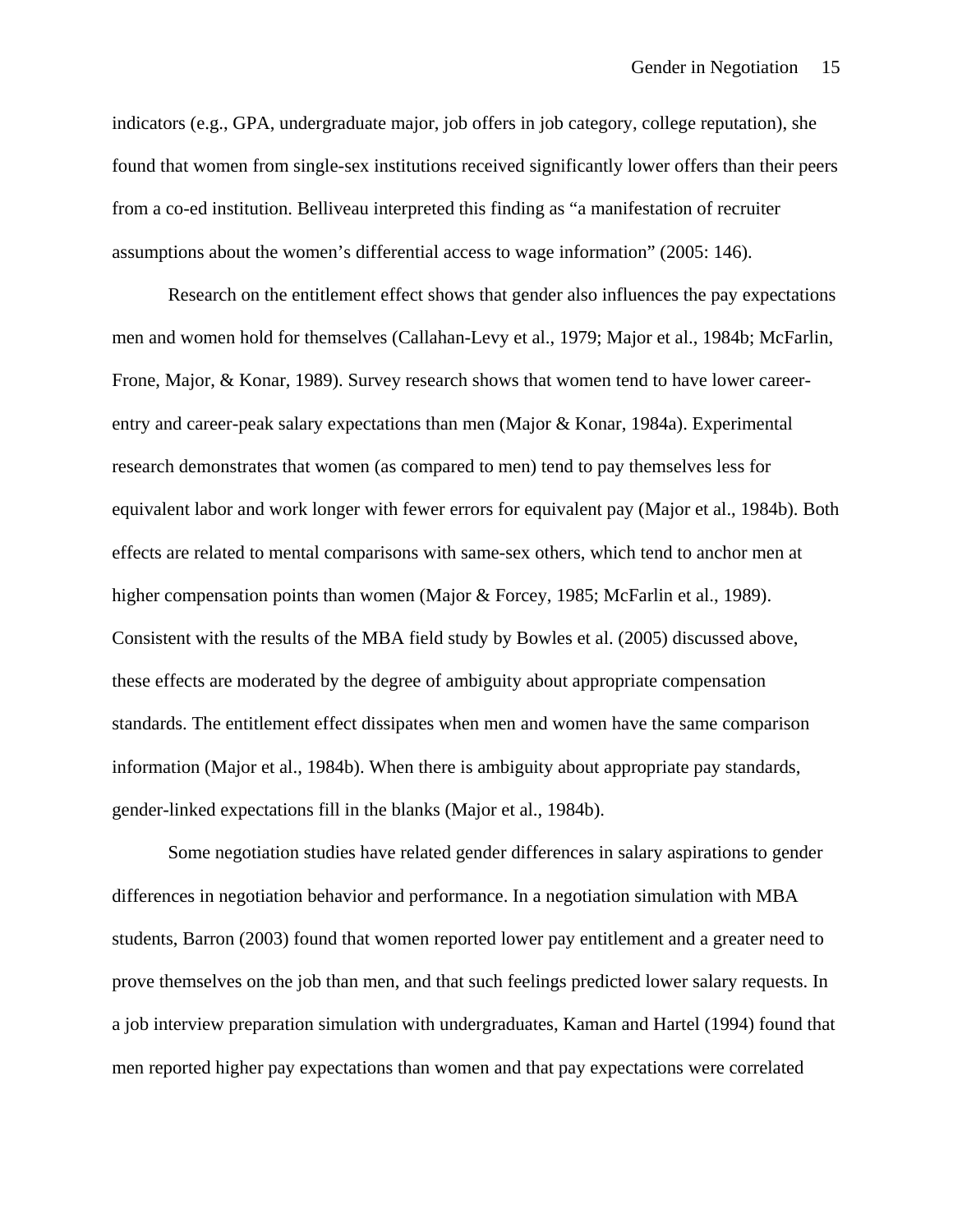with anticipated negotiation behaviors, such as not accepting the first offer and negotiating for the highest salary possible. In a negotiation simulation with MBA students, Stevens, Bavetta and Gist (1993) found women negotiated lower salaries than men because they entered the negotiation with lower negotiation aspirations. These results are consistent with numerous other negotiation studies showing that negotiation expectations are predictive of negotiation outcomes (Zetik & Stuhlmacher, 2002). If job negotiations expectations are higher for men than women, then job negotiation outcomes are likely to be as well (Major, Vanderslice, & McFarlin, 1984c).

**Prescriptive and descriptive sex stereotypes***.* Prescriptive and descriptive sex stereotypes inform expectations about how men and women should and will behave, respectively (Burgess & Borgida, 1999). Reflective of their relative social and economic status, men are expected to be assertive, forceful and in charge, and women are expected to behave in a more deferential, agreeable manner (Eagly, 1987; Eagly et al., 1984; Jackman, 1994). As discussed earlier, the masculine stereotype is well aligned with the attributes of the effective negotiator, but the feminine stereotype largely contradicts them. This creates a double-bind for women in job negotiations (Wade, 2001). Women who take a stereotypically masculine approach and advocate assertively for their self-interest defy the prescriptions of feminine niceness, and women who fulfill the feminine stereotype are unlikely to be effective negotiators.

Prescriptive sex stereotypes make attempting to negotiate for higher compensation a more socially risky endeavor for women than for men. In a series of experiments, Bowles, Babcock and Lei (2007) asked participants to evaluate job candidates who either attempted to negotiate for higher compensation or allowed an opening to negotiate pass without comment. Across all of the experiments, participants were significantly less inclined to work with a woman who had attempted to negotiate as compared to one who had stayed mum, and male participants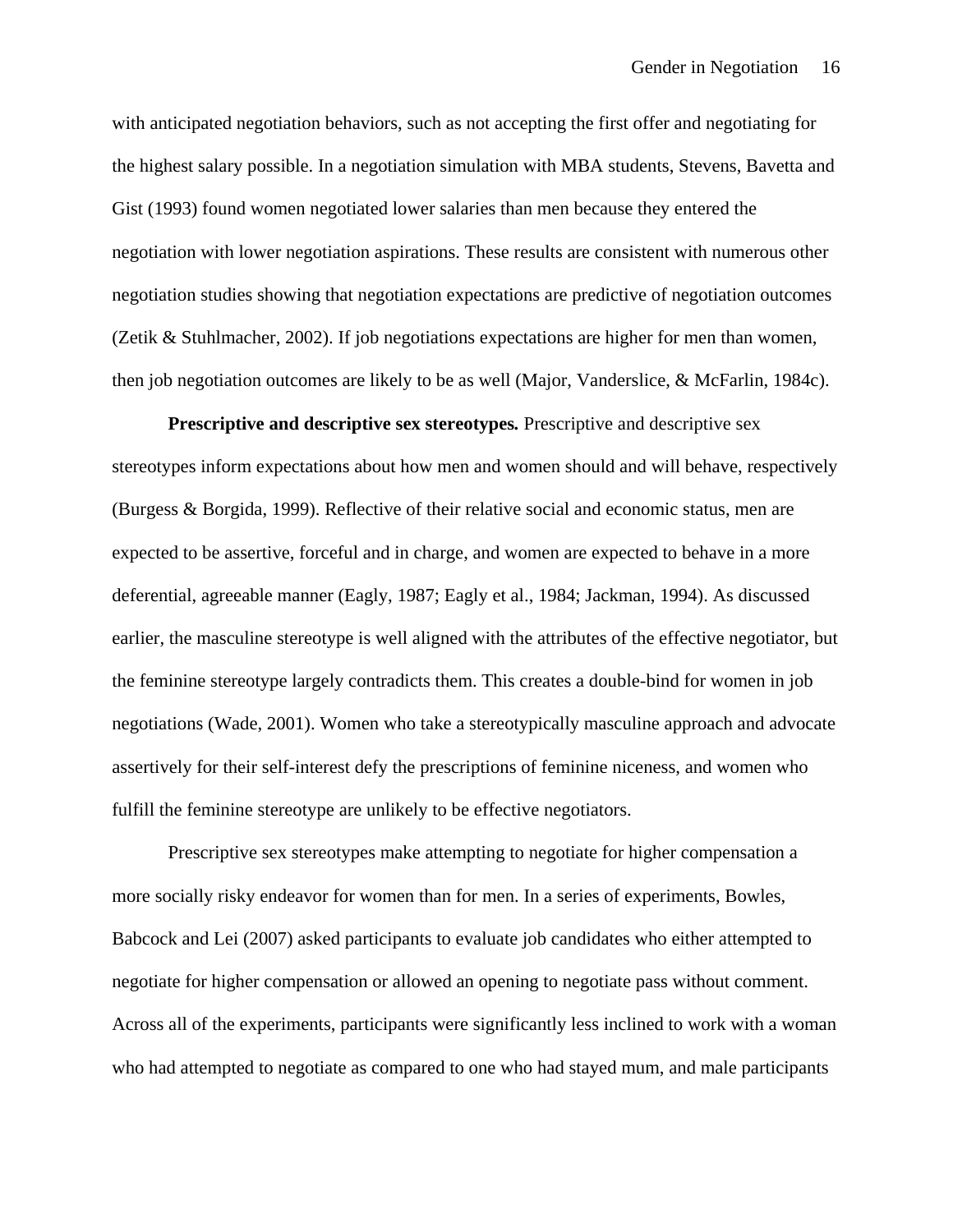consistently penalized women more than men for attempting to negotiate. When the researchers asked study participants to adopt the candidate's perspective, women were significantly less inclined than men to negotiate with a male evaluator (i.e., under those circumstances in which they faced a consistently higher social risk).

Descriptive sex stereotypes tend to influence negotiation performance through a dynamic of fulfilled expectations. Inspired by Claude Steele's work on stereotype threat (Steele, 1997), Kray, Thompson and Galinsky (2001) demonstrated that the implicit (i.e., below the level of conscious awareness) activation of stereotypes favoring male performance, coupled with the suggestion that the negotiation task was evaluative of general negotiation ability, exacerbates the male advantage in negotiation performance in mixed-sex pairs. In a subsequent series of studies, Kray, Galinsky and Thompson (2002) used a job negotiation simulation to show that they could reverse the male advantage in negotiation performance by subtly introducing atypical associations between gender and negotiation performance (e.g., suggesting a female advantage or male disadvantage) prior to a negotiation task. In another study based on a job negotiation simulation, Kray, Thompson and Galinsky (2001) demonstrated that the overt introduction of stereotypes favoring male performance in negotiation reversed the male advantage in negotiation performance, by eliciting a form of psychological reactance (Brehm, 1966) in which female negotiators responded by negotiating more competitively in defiance of the stereotype.

#### **Summary**

In sum, the effects of gender on job negotiations are reflective of men's and women's relative social and economic status. Employers and candidates alike associate men with higher pay than women. This is evident from the gender differences in aspirations that male and female candidates set for themselves, as well as in the offer behavior of those who disperse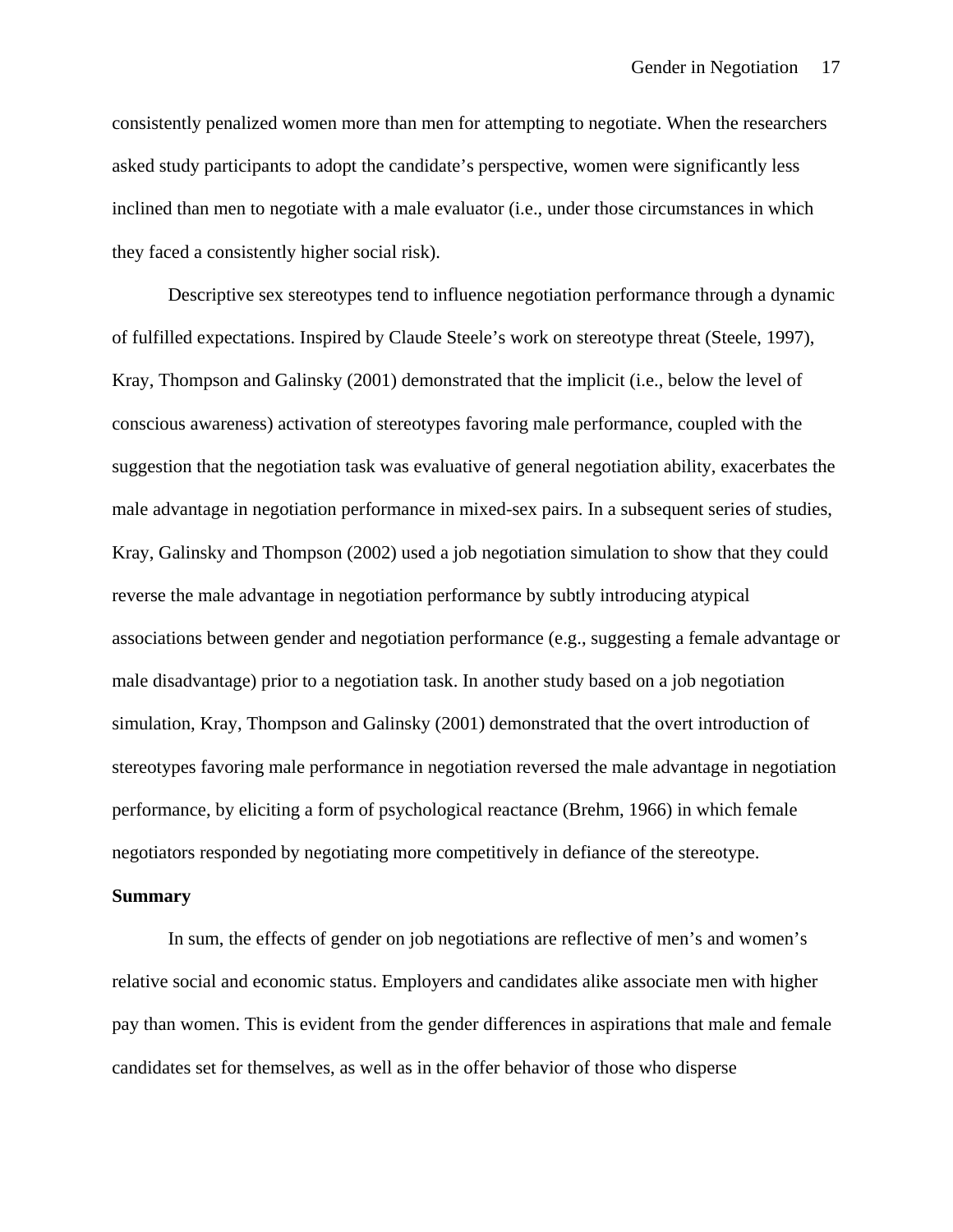compensation. The influence of the social structure of gender relations is also evident in the responses that evaluators have to men's and women's attempts to negotiate for higher pay—with men's attempts generally perceived as acceptable, particularly by men, and women's perceived as inappropriate. Because gender differences in job negotiation performance stem from the social hierarchy of gender relations as opposed to innate differences, they are situationally labile greater when negotiators have little objective information to guide them through the negotiation and sensitive to implicit associations between gender and negotiation performance.

#### **WIDENING THE INVESTIGATIVE LENS**

 In the following two sections, we expose more of the stage on which job negotiations take place. In the first section, we open the curtain on the private realm by reviewing research on the relationship between intra-household bargaining and job market participation. In the following section, we shine the spotlight on some of the organizational structures and practices that define jobs by reviewing research on gender in collective bargaining.

#### **Intra-household Bargaining**

The literature on intra-household bargaining speaks to the most intractable barrier to gender equality in the workplace—the inequitable distribution of household labor (Becker, 1985). Intra-organizational negotiations of workplace roles and compensation are intertwined with intra-household negotiations of domestic roles and responsibilities (e.g., child care, cleaning, cooking) (Bartley, Blanton, & Gilliard, 2005; Biernat & Wortman, 1991; Hochschild, 1990, 1997). Women's workforce participation has increased in recent decades and the proportions of household duties carried out by men and women have grown closer. However, working women still bear a disproportionate level of responsibility for household tasks relative to men (Bartley et al., 2005; Berk & Berk, 1983; Biernat et al., 1991; Blair & Lichter, 1991;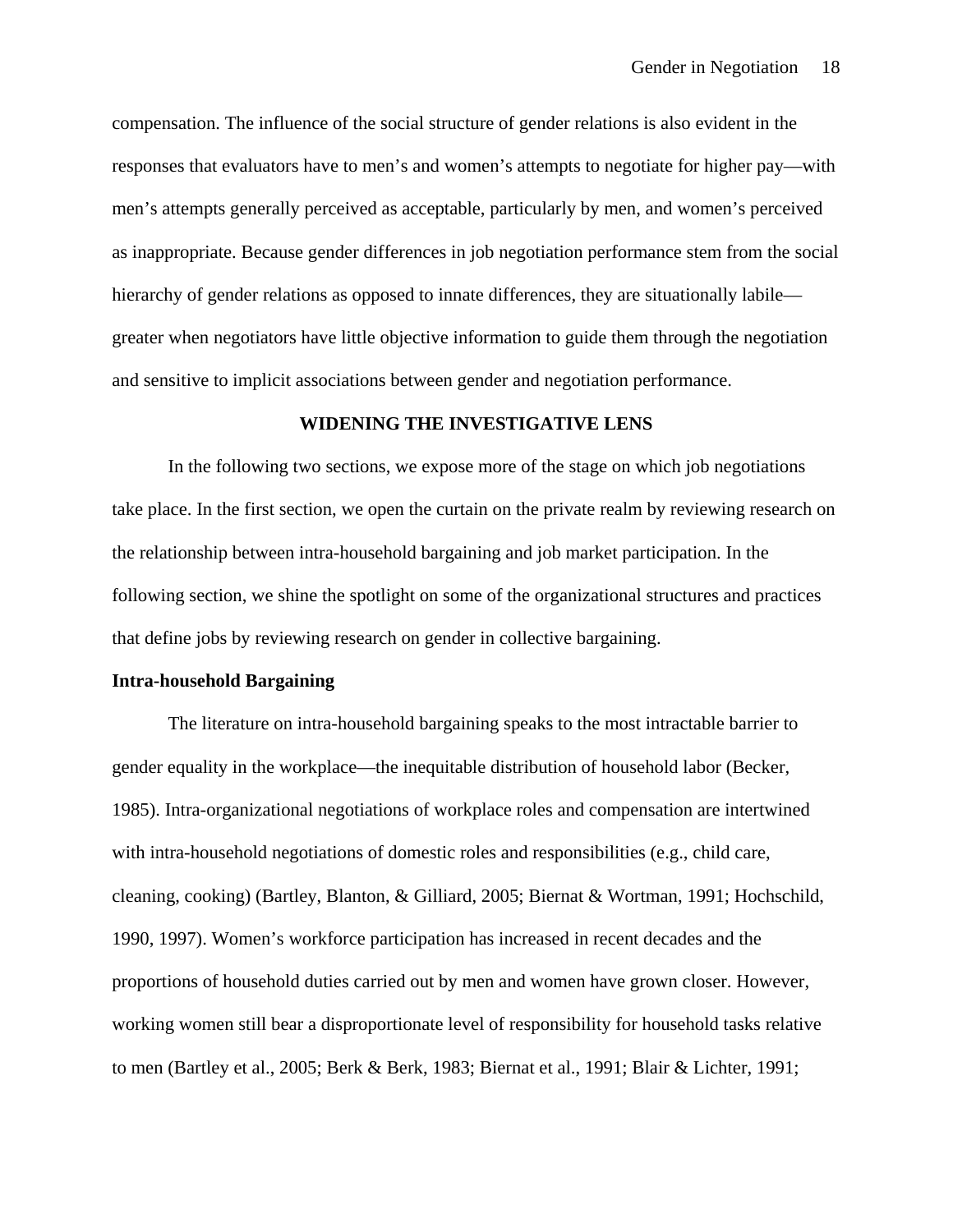Hochschild, 1990), and this greater responsibility for household labor is significantly related to their lesser earnings (Becker, 1985; Hersch & Stratton, 1994).

Research in economics and sociology concurs on evidence regarding inequities in the negotiated distribution of household responsibilities, but the two literatures posit different underlying explanations for these inequities. Economists tend to interpret outcomes in intrahousehold bargaining as reflections of earning power outside the home (Hersch et al., 1994; Manser & Brown, 1980). Studies in this tradition show how changes in men's and women's relative earning power outside of the home predict changes in the allocation of labor inside of the home. While acknowledging the influence of earning power, sociologists tend to interpret gender ideology as the central driver in negotiations over household labor (Berk et al., 1983). Research in this vein points to the weakness of the relationship between women's earning power and household allocations, and offers theoretical and empirical evidence of greater effects for cultural norms assigning gender to household tasks. In both research paradigms, household members are seen as actively negotiating the assignment of duties, but household inequities are much more malleable in the bargaining power model than they are in the gender ideology model.

**Bargaining power models of intra-household bargaining.** Bargaining power research models the distribution of household labor and resources as a multi-person allocation task in which decisions made by household partners are affected by the competitive labor market outside the home (Elul, Silva-Reus & Volij, 2002). In these models, the unequal allocation of household labor explains and is explained by the persistent wage gap between men and women. Put simply, this research offers evidence linking women's losses in the negotiations at home and in the market place (Elul, Silva-Reus, & Volij, 2002). Both men and women pay a price in the workplace for taking on responsibility within the household, but these negative payoffs affect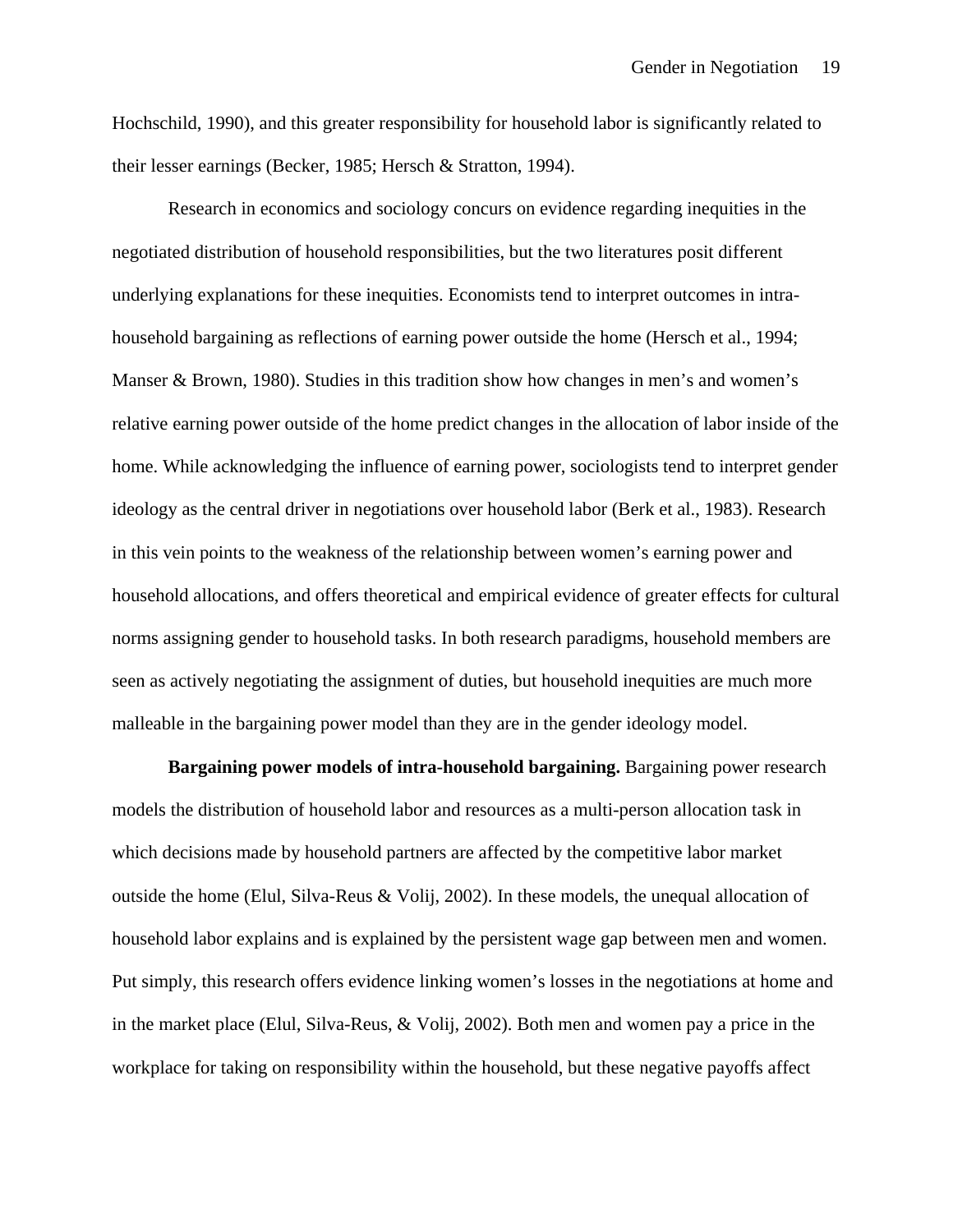women in far greater numbers (Mahoney, 1995). Bargaining power models predict that as women earn more outside the home, they will gain power in negotiations around household decisions (Bianchi, Sayer, & Robinson, 2000; Neuman, 1991).

Hersch and Stratton (1994)'s research is illustrative. They investigated differentials in household work and wages based on seven years and over 6,000 survey responses from White, male, married workers. Regression analyses revealed a cycle of intra-household bargaining perpetuating wage differentials and wage differentials reinforcing decisions in household allocations. Hersch and Stratton (1994) found that women tend to marry men who have higher earning power and that the unequal allocation of household work reflects this unequal earning power. The time and attention dedicated to the household puts these women at a disadvantage in the labor force, so the women continue to earn less than their husbands, and the cycle continues. Their data suggest that even the anticipation of greater household responsibilities for women over their lifetime plays a part in women's human capital investment decisions and career outcomes relative to men of equal marketability (Hersch & Stratton, 1994). Women earn less on average than men because they invest less in the human capital (e.g., work experience) necessary to increase their earnings (Becker, 1985; Hersch et al., 1994). Even after controlling for gender differences in human capital characteristics and investments, however, time spent on housework has a direct negative effect on earnings, and this effect is stronger for women than men (Hersch & Stratton, 1994).

**Gender ideology in intra-household bargaining.** Sociologists reviewing economic research on intra-household bargaining argue that focusing on individual labor-market alternatives ignores the culturally-driven power differences in gender relations that undergird intra-household bargaining dynamics (Berk et al., 1983). Empirical work on gender ideology in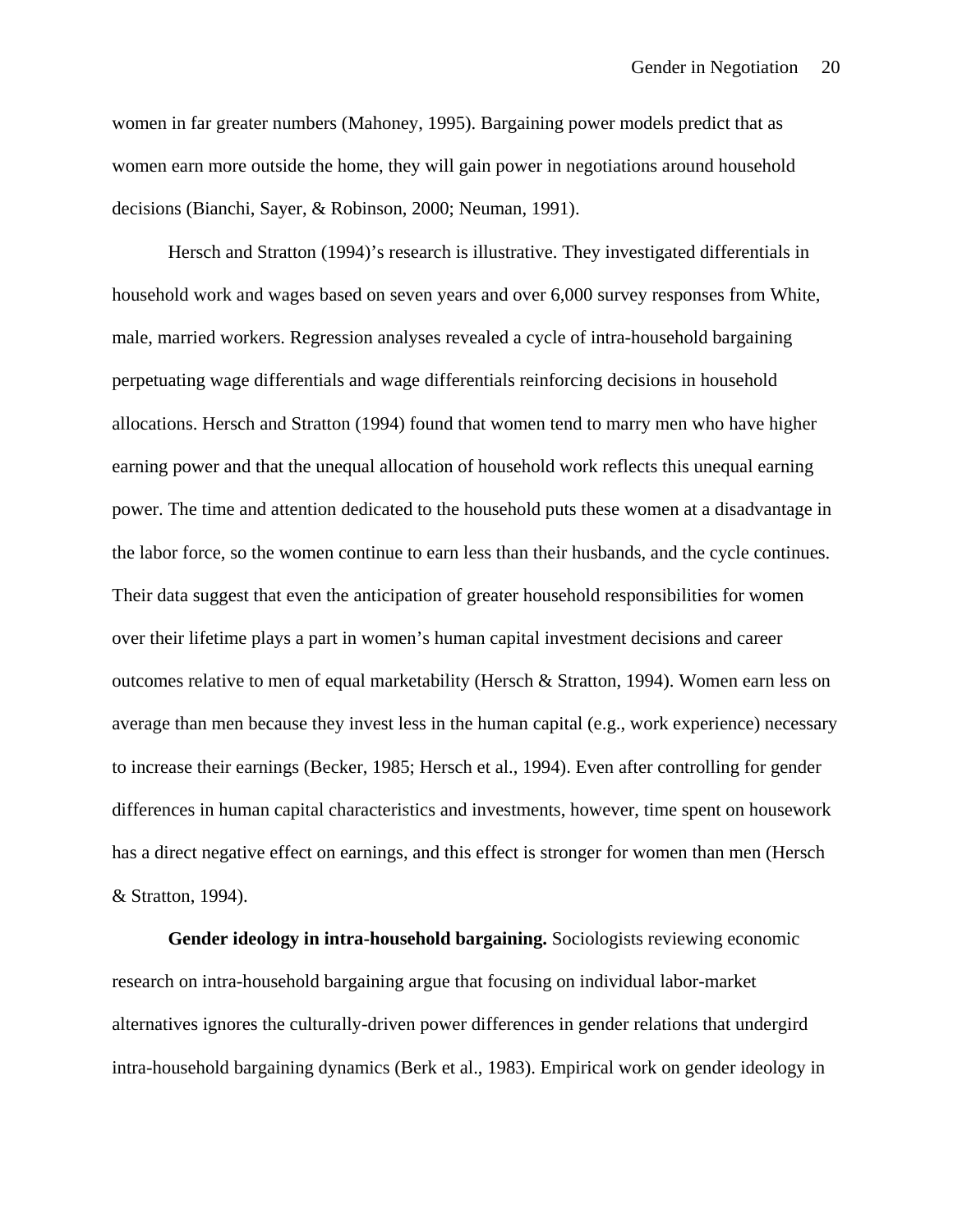household bargaining suggests that the bargaining power model cannot completely explain intrahousehold bargaining due to its lack of attention to social norms (Blair et al., 1991; Kamo, 1988; Parkman, 2004). Changes in household income contribution do not have a straightforward effect on the distribution of domestic work between males and females in the household (Bartley et al., 2005). Men do take on some additional housework as women increase their earnings outside the home, but women continue to carry a disproportionate share of household responsibility regardless of contribution to household income. This conclusion is supported by research varying from small-set interview studies (e.g., Court, 1997) to large-scale survey studies. In a study based on over 4,000 surveys of married men and women, DeMaris and Longmore (1996) found that ideology and considerations of equity trumped effects for wives' alternatives outside the household, suggesting that partners' negotiations over household work are constrained by gender role beliefs regardless of women's earnings. Stier and Lewis-Epstein (2000), studying Israeli couples with children, found that only full-time employment provides women sufficient bargaining leverage to renegotiate household responsibilities. These authors argue that women's part-time participation in the external labor market reinforces, rather than changes, the traditional division of household labor.

Strober and Chan (1998) surveyed 1980-1982 graduates of Stanford University and the University of Todai (Japan). Four-hundred-and-four male and 330 female graduates from Stanford, and 388 male and 190 female graduates from Todai responded to the surveys. Strober and Chan's regression results suggest that negotiations within households may be starting to reflect women's increased market power, at least in high-earning dual-career couples in the U.S. Over 40 percent of the Stanford graduates in their sample reported roughly equal shares of household tasks for husbands and wives, a proportion much higher than the rate reported in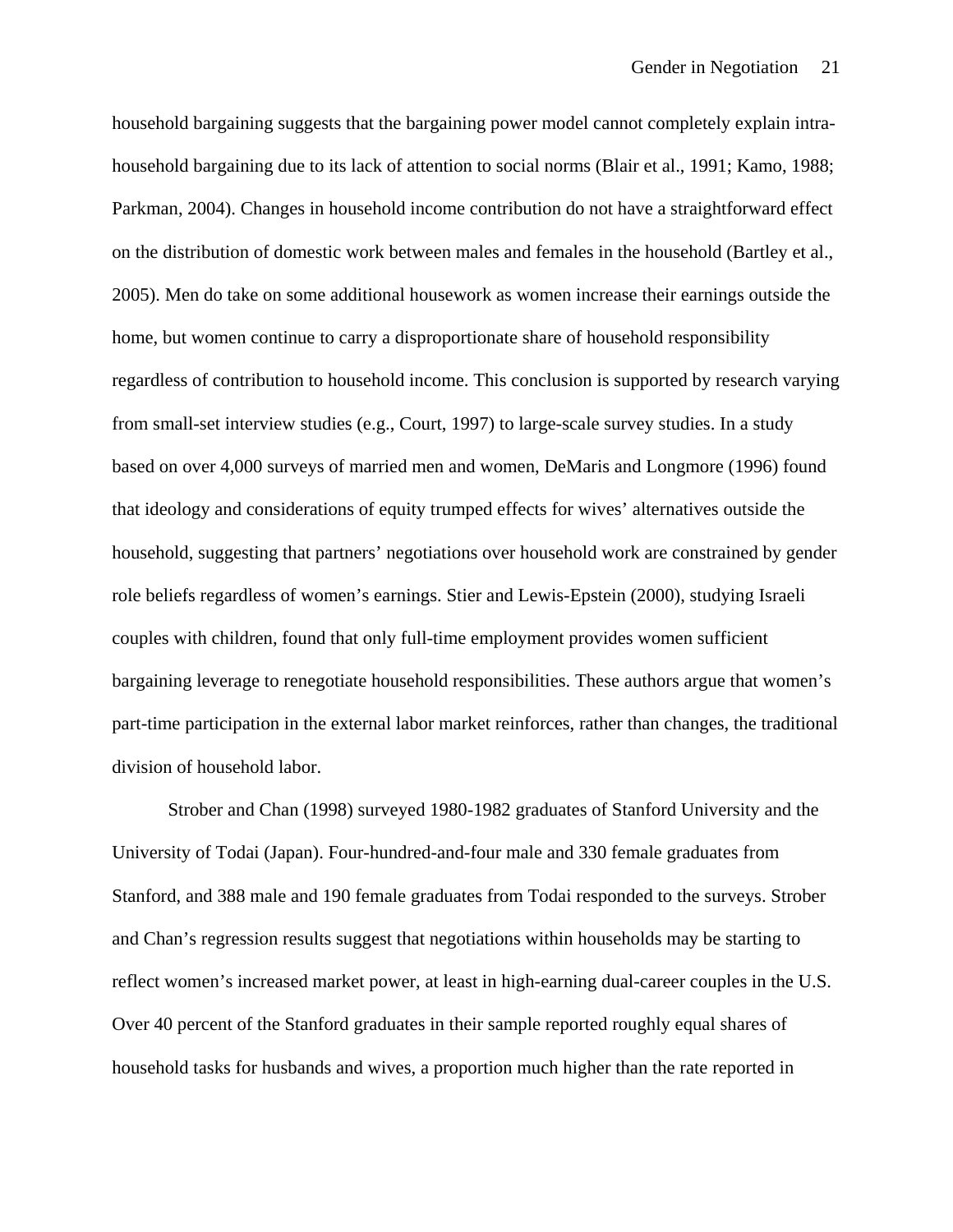previous research. This rate rises for couples with no children and for those in which the woman works full time outside the home. The rate of equal share of household labor in Japan, however, remained below 15 percent, even for dual-earning couples in which the wife worked full time. Pointing to the consistency between their results and society-level ideologies in the U.S. and Japan, Strober and Chan conclude that: "changes in societal ideology are a prerequisite for changes in behavior, even for highly educated couples, and even when women have some economic bargaining power" (1998: 122).

Cohen's (1998) findings, based on the U.S. national consumer expenditure survey, add an important detail to Strober and Chan's conclusions. This research reveals the source of some of the increased balance between men's and women's inputs into household labor in the U.S.: as women's contribution to household income increases, the amount spent on dining out and external sources of household help increases (Cohen, 1998). These results point to total household income as a constraint in intra-household bargaining dynamics. To the extent that norms are beginning to shift in the U.S., it seems likely that this new ideology is being played out largely in relatively high income households. The majority of households cannot settle intrahousehold bargaining problems by paying for others to do their cooking, cleaning and childcare (Coleman & Rippin, 2000).

High earnings are not, however, a sufficient condition for an equitable distribution of household labor (Biernat et al., 1991). Some research suggests a curvilinear relationship between women's earnings relative to men's, and their proportion of household labor. Based on an extensive diary study in Australia and the U.S., Bittman et al. (2003) found that as female earnings rose above male earnings, men actually reduced their household tasks. These authors infer that women are doing additional household work to compensate for deviating from gender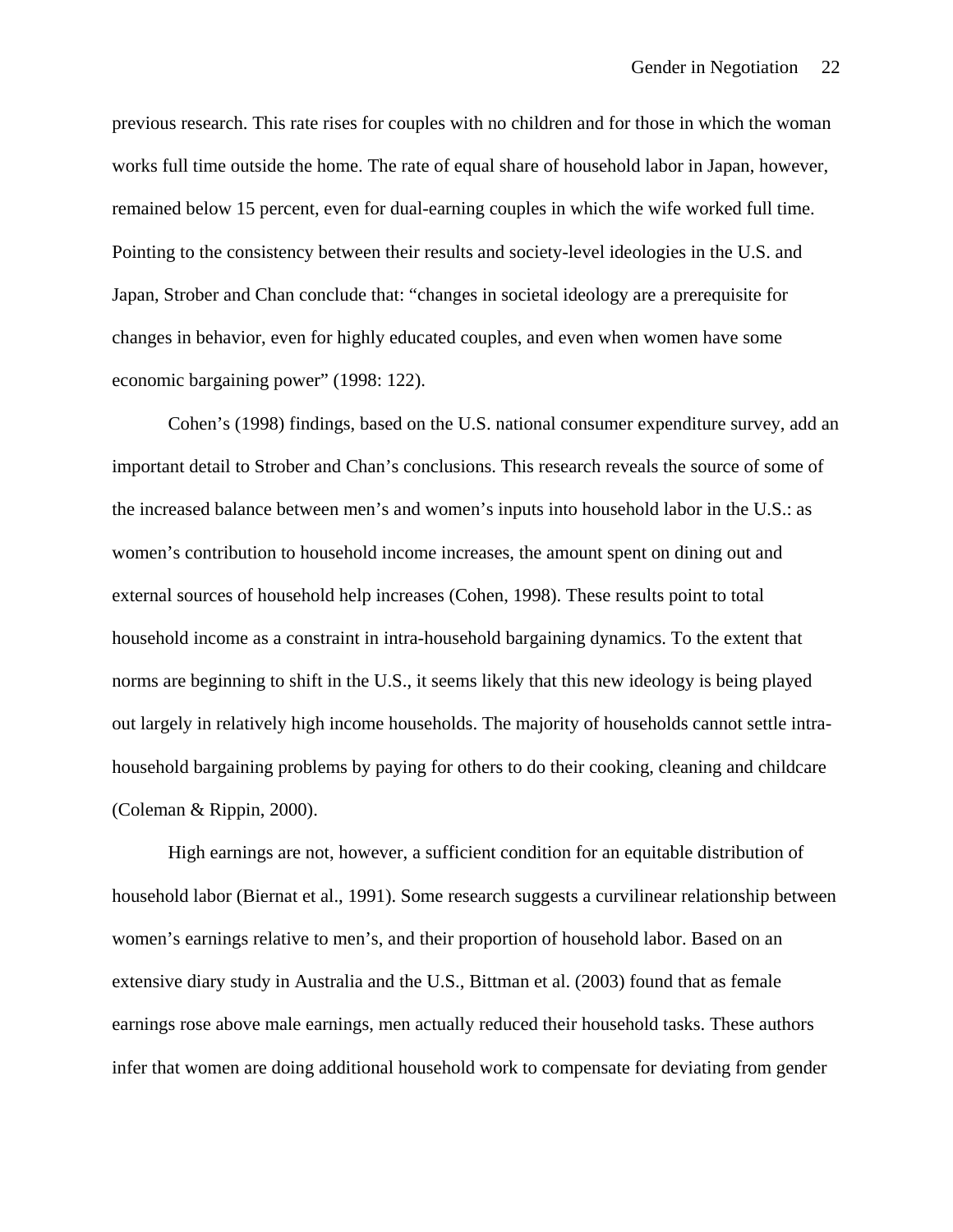roles in employment. Court's (1997) interviews with female educators in New Zealand support Bittman et al.'s (2003) conclusion. Court (1997) found that women report taking on extra work at home, in part, to compensate for breaking socially constructed gendered roles outside of the home. Brines (1994) explores this same finding from the men's perspective, and concludes that men whose earnings are lesser than their spouse's "do gender" (West & Zimmerman, 1987) at home by sticking closely to traditionally gendered allocations of household tasks. Evertsson and Nermo (2004), studying this question using national survey data from the U.S. and Sweden, also found strong gender effects for the distribution of household work, with women taking on the majority of household work regardless of contribution to household income. Providing nuance to Bittman et al.'s (2003) findings regarding the shape of these effects, Evertsson and Nermo (2004) found that the curvilinear effect for relatively high-wage women (in households where the woman earns more than the man) held in the U.S. but not in Sweden, suggesting a cultural influence in gender norms. In contrast to Bittman et al.'s (2003) conclusion about the underlying reason for this effect, Evertsson and Nermo (2004) propose that American women who earn more than their husbands are compensating for their husband's gender deviance outside the home, rather than for their own. While the underlying motivations are still being debated, these studies concur that gender roles are being played out in negotiations at home and at work in interactive and complex ways by both men and women.

Numerous other studies also address this critical question of why gendered social norms around household work persist in spite of additional bargaining power held by women working outside the home. Dixon and Wetherell (2004) argue that the persistence of gender inequalities in domestic labor reflect men's and women's sense of fairness in close relationships. Hiller and Philliber's (1986) surveys of 489 couples suggest that both men and women are willing to take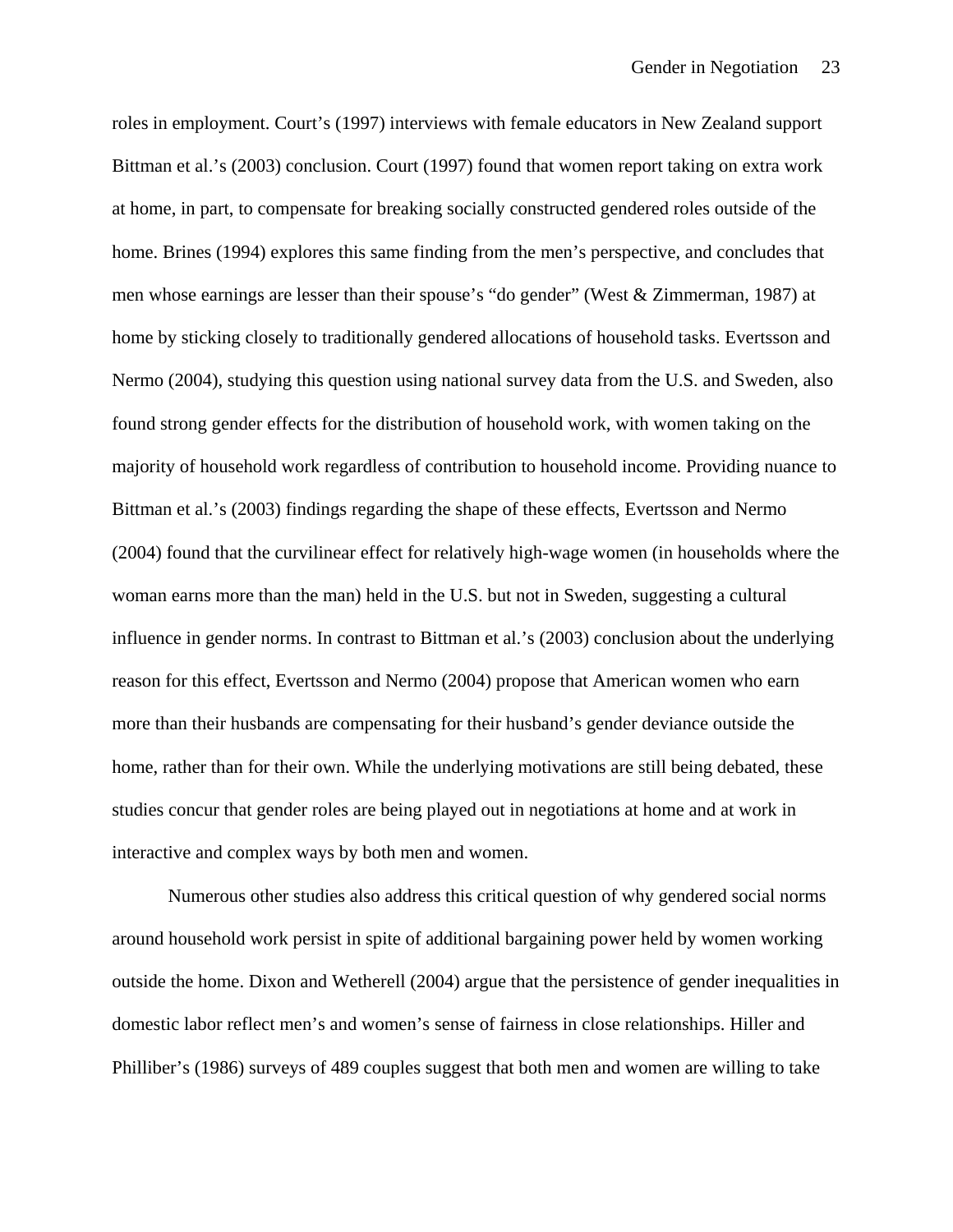on some of the roles of the other gender, but are loathe to relinquish tasks that are genderconsistent—women may be more willing to take on tasks such as home repair than they are to give up tasks such as cooking the family dinner. Parkman's (2004) analysis of over 3,000 responses by married men and women to the 1987 and 1988 U.S. National Survey of Families and Households suggests an interaction between bargaining power and gender ideology. Using regressions controlling for market power and marriage longevity, Parkman shows that women spend roughly twice as much time on household tasks, but only on those tasks, such as childcare and cooking, that are considered "women's work." Parkman (2004) concludes that spouses place a higher utility on maintaining the strength of the marriage, an objective that is partially met by fulfilling traditional gender roles, than on marginal increases in net household income.

Kelly and Shorthall's (2002) study of Northern Irish farmers' wives working outside the farm to supplement farm income provides an unusually detailed look into the ways in which women's employment and gender ideology interact in intra-household bargaining. Based on data from 107 participants in 12 focus groups, Kelly and Shorthall find that women's "off-farm" work is intended, by both women and men, to uphold rather than upset traditional gender roles on the farm. These authors argue that negotiations around household labor are aimed at optimizing at the level of the household, reflecting and reinforcing gendered norms regarding the allocation of tasks. Kelly and Shortall conclude that, "cognizance must be taken of historical context, power and gender relations, and bonds of affection. Our research indicates that farm women in Northern Ireland are committed to their families and their farms, and engage in strategies to maintain the survival and well-being of both" (2002: 341).

**Summary and research implications.** Resounding out of both the bargaining power and the gender ideology traditions is the conclusion that gender differences in power and status in the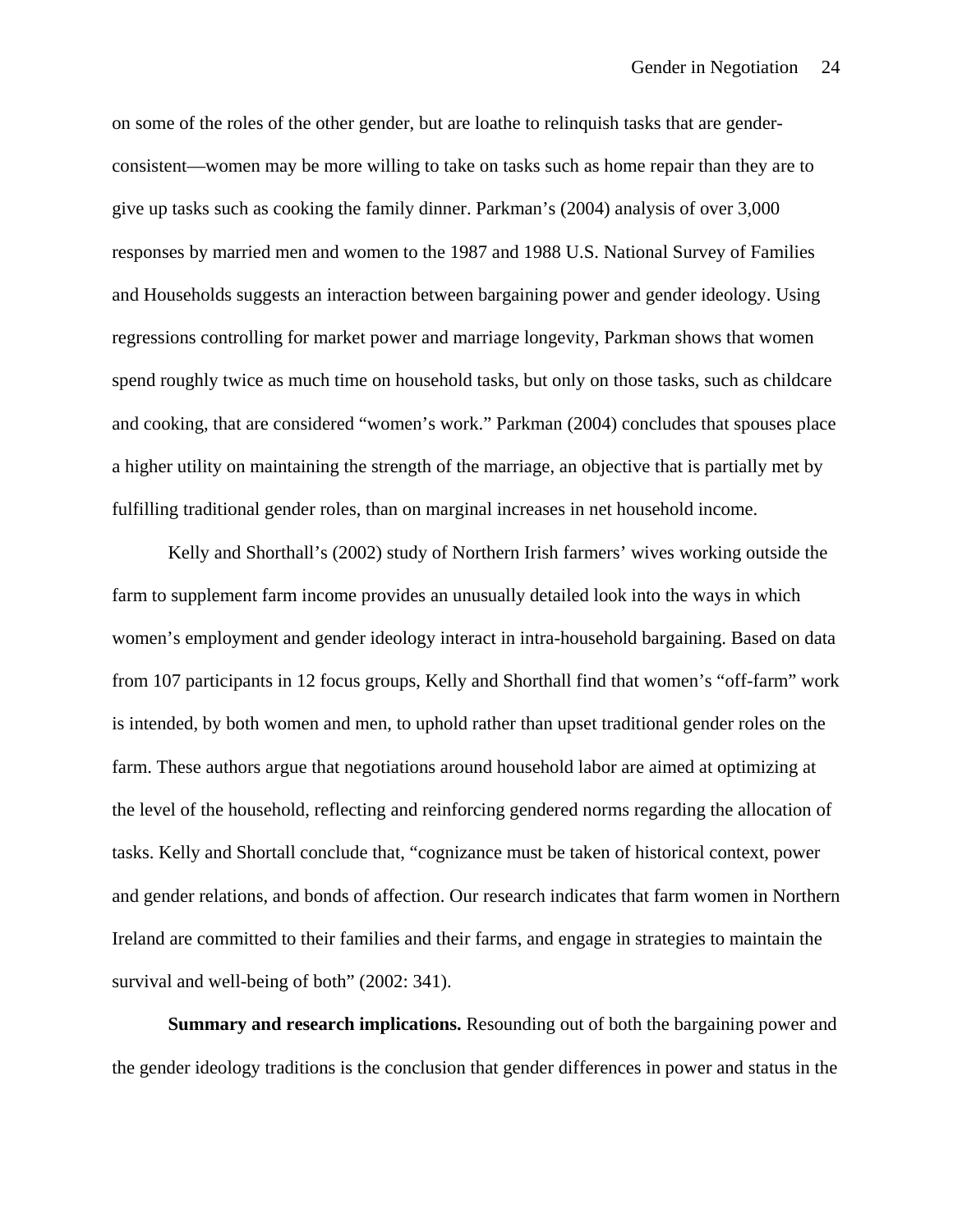workplace are inextricably and recursively linked to power differences between men and women in intra-household bargaining. Part of this recursive dynamic between power at work and power at home is related directly to labor market earning potential: to maximize household income, partners with greater earning ability (typically men) do a lesser share of the household labor. Allocations of household labor along traditional gender lines have been more intransigent than rational models would predict, however, reflecting the strength of traditional gender roles and ideologies within families and social cultures.

The literature on intra-household bargaining suggests that job negotiations—and careerrelated negotiations, more broadly—might be more fruitfully conceived as two-level games (Putnam, 1988) in which job candidates negotiate with a fixed set of resources (e.g., time) across both levels. At Level 1, candidates and employers work out the terms of the candidate's labor commitment outside of the home, and, at Level 2, candidates negotiate with domestic partners over the candidate's share of household labor. For reasons outlined above, the candidate's gender and family status are likely to moderate the degree to which Level 2 negotiations pose constraints on Level 1 negotiations.

It warrants emphasis, however, that the two levels need not be in zero-sum conflict. Even though more time spent on domestic labor constrains the time available for work outside of the home and vice versa, there is the potential to negotiate employment arrangements that create value across the domains (e.g., see Rousseau, 2005 on "i-deals"). For example, Deloitte and Touche, USA has instituted a practice of "Mass Career Customization," which builds individualized career paths around each professional's career-life goals. The customization allows employees to adjust career pace, workload, location/travel and role over time, in response to changes in life away from work. The adjustments are designed to have positive effects on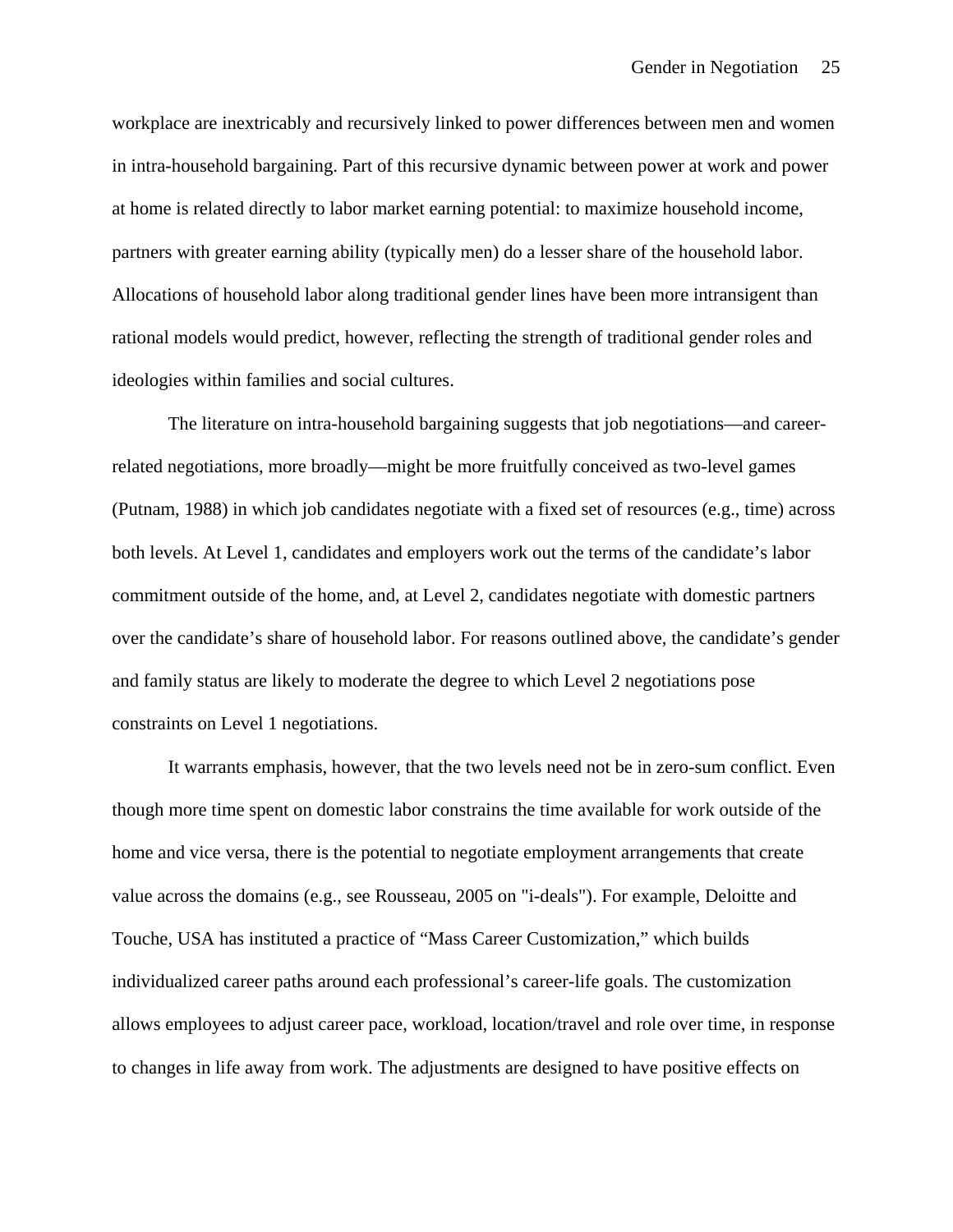individuals' home lives, their careers, and their loyalty to and longevity at Deloitte and Touche. As suggested by this example, a two-level-game perspective could shed light on opportunities as well as constraints in the negotiation of work between the public and the private spheres.

#### **Collective Bargaining**

The literature on collective bargaining raises the examination of the role of gender in job negotiations to the institutional level. This literature illuminates the potential for negotiation to be a mechanism for systemic change toward greater gender parity. Since the 1970s, labor unions have been vocal advocates for gender pay equity (Tarr-Whelan, 1978; Thomas, 1986), comparable worth (Horrigan & Harriman, 1988), and women's career advancement (Figart, 1989) as strategies for eliminating sex discrimination in organizations. The clearest measure of union progress in this regard is the reduction of the gender wage gap associated with unionized work forces. While collective bargaining does not eliminate the gap (Le Grand, 1991; Smith, 1992; Sosin, Rives, & West, 1998), there is evidence that collective bargaining helps to reduce gender differentials in compensation (Benedict, 1999; Gesine & Knut, 2005; Harbridge & Thickett, 2003; Smith, 1992; Sosin et al., 1998)—even if only by raising the wages of the lowest paid workers, among whom women are disproportionately represented (Blau & Kahn, 2003).

Research on the effectiveness of collective bargaining as a mechanism for promoting gender equality in the workplace suggests that union effectiveness depends both on the gender dynamics within the unions themselves and the receptivity of the broader institutional context to progress on gender issues. In the first of the following two sections, we review literature on the role of gender within union organizations and its implications for collective bargaining on gender issues. In the second section, we highlight some general features of the institutional context of collective bargaining that influence union effectiveness in advocating for gender equality.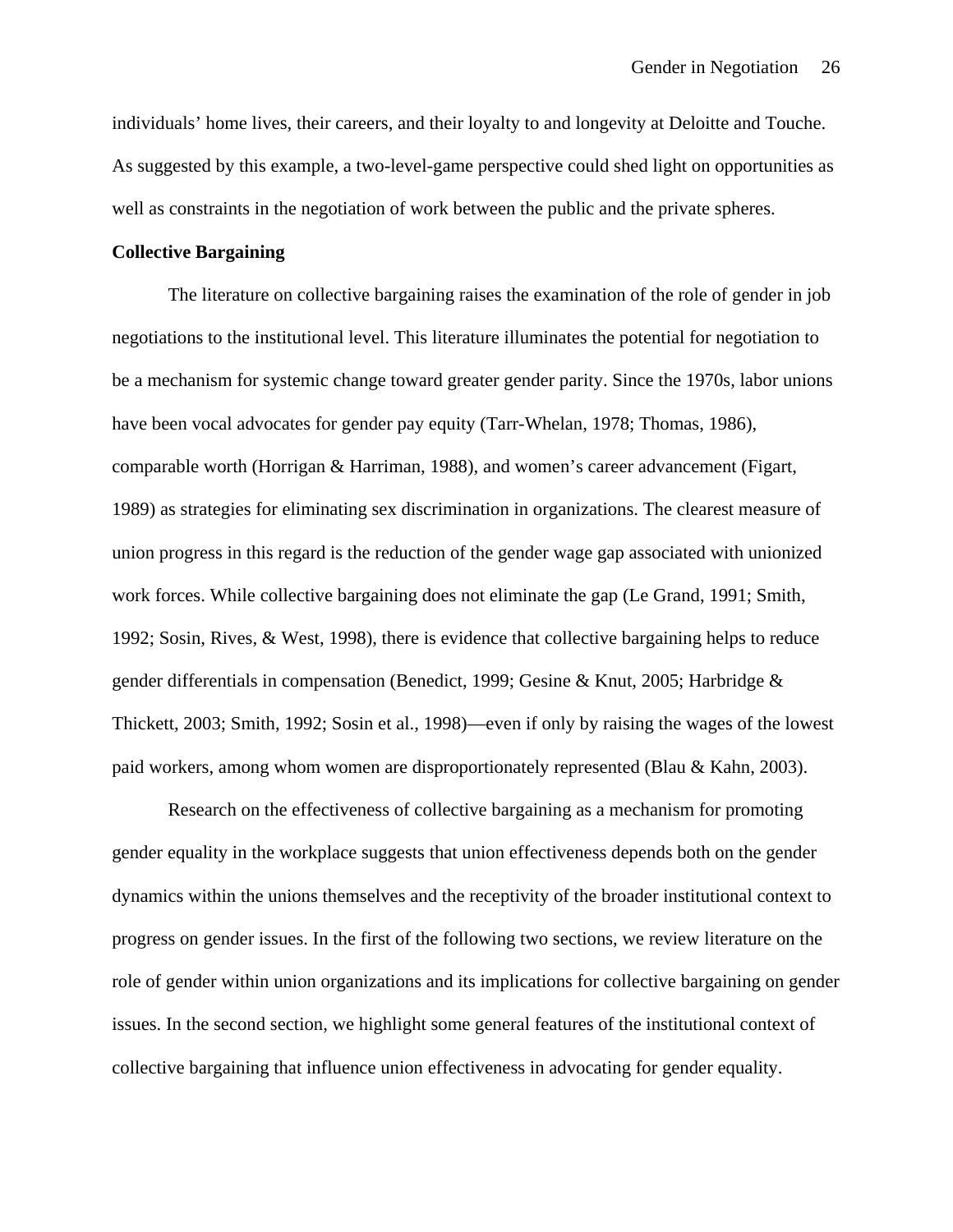**Gender dynamics within unions.** One fundamental factor in collective bargaining for gender equality is the proportional representation of women within a given labor union. One might imagine that the greater the proportion of women, the more effective the union would be at advocating for women's causes, but the research findings are not so clear cut. For instance, Elvira and Saporta (2001) found that, in six of nine U.S. manufacturing industries studied, unionization reduced the gender gap in wages for blue-collar workers. Women in femaledominated establishments and industries, however, did not benefit as much from unionization as women in gender-balanced or male-dominated contexts. Elvira and Saporta interpret this finding as reflecting a relative weakness at the bargaining table on the part of female-dominated unions.

Another study by Harbridge and Thickett (2003) suggests a different implication of female domination in union representation. In their study of collective bargaining in New Zealand, they found that settlements covering predominately female populations of workers produced more advantageous family leave agreements than did settlements covering predominately male populations, suggesting that female workers may be willing to trade off pay for other type of benefits. Similarly, Heery and Kelly (1988) found that female union officers were more likely to prioritize non-pay-related issues (e.g., child care, maternity leave and sexual harassment) in collective bargaining than their male colleagues. Based on non-participant observations of union officials at four of Britain's largest unions and surveys of full-time trade union officials from 69 unions, Heery and Kelly concluded that female officers aimed "to widen the scope of collective bargaining to embrace questions such as sexual politics at the workplace and the integration of women's paid and domestic work" (1988: 503).

Others argue that female representation and participation in union organizing—even at the highest levels of union leadership—is not sufficient in itself to make a significant difference.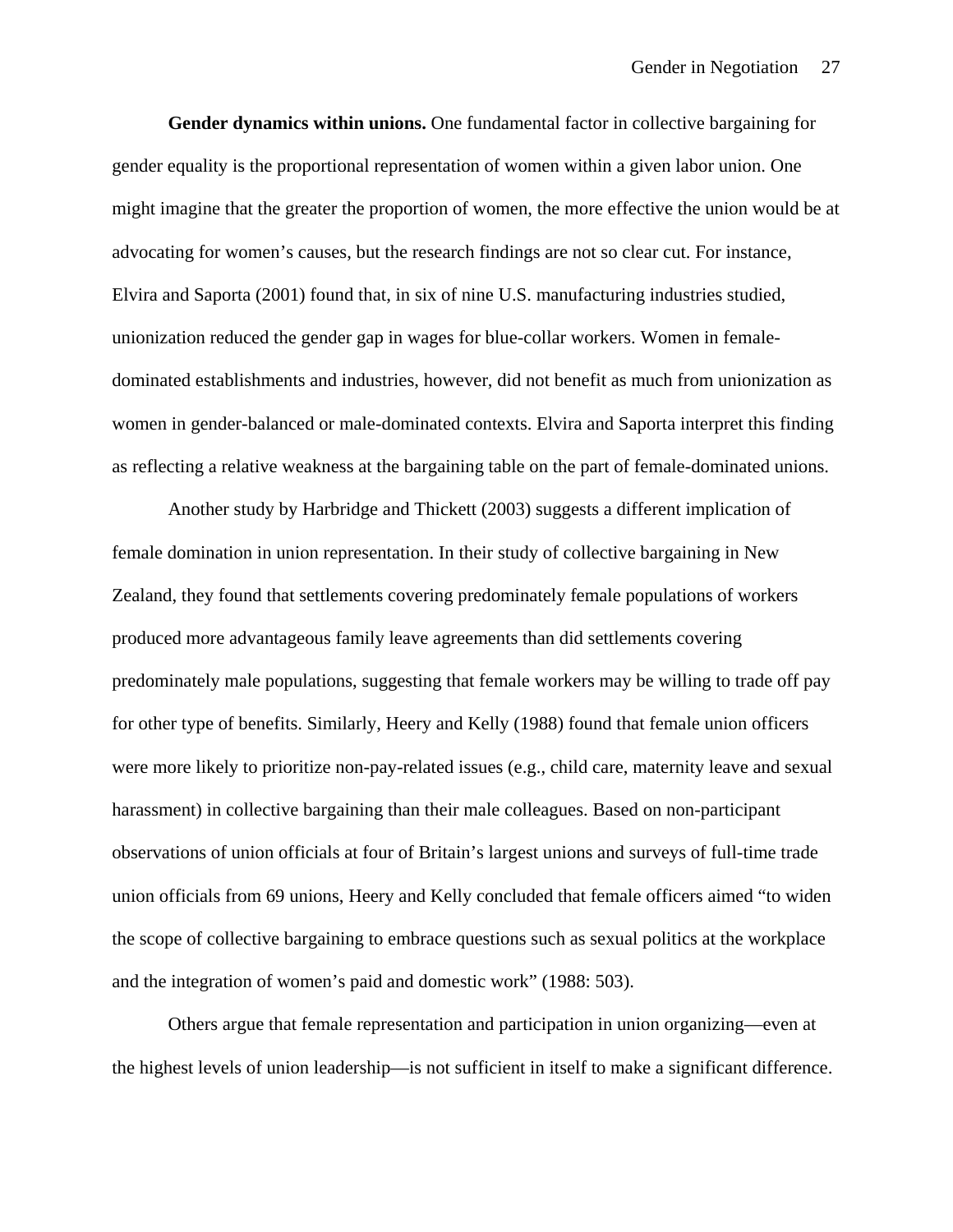While pay equity and the sex segregation of occupations have become mainstream topics in labor activism, unions themselves are gendered organizations dominated by men and masculine conceptions of work (Creese, 1995; Danieli, 2006; Jones, 2002; Wajcman, 2000). Based on a review of reports and studies on collective bargaining and the promotion of workplace equality, Dickens concluded that, "In the debate about the future of unions, the need to attract and retain groups such as women is generally noted as necessary, but the transformation which this calls for on the part of unions in terms of existing power structures, union culture, agendas and priorities is less often recognized" (2000: 41). Feminist theorists of industrial relations make the case that one cannot fully understand the potential for unions to advocate for gender equality without deconstructing the masculine hegemony within the labor movement itself (Danieli, 2006) and analyzing how "the very nature of jobs and the organization of the labour market are intimately tied to the nature of gender relations within the family" (Wajcman, 2000: 196).

Through analysis of a collective bargaining case study, Creese (1995) developed the argument that, rather than thinking in terms of promoting women and women's issues, unions should develop feminist principles of organizing. Creese studied the negotiations between a white-collar union and a Canadian utility company during a period of corporate restructuring. In spite of self-identified "feminist" union leadership, Creese demonstrated ways in which the union's traditional principles of employment security and seniority protections systematically disadvantaged female workers, for instance, by converting part-time to full-time contracts and reducing the flexibility of work hours. Creese and other labor relations scholars argue that parttime work is a labor category which is treated as gender neutral, but is clearly gendered in practice (e.g., Danieli, 2006; Wajcman, 2000). The lower wages and weaker protections for parttime labor reflect traditional conceptions of female labor as a supplement in households with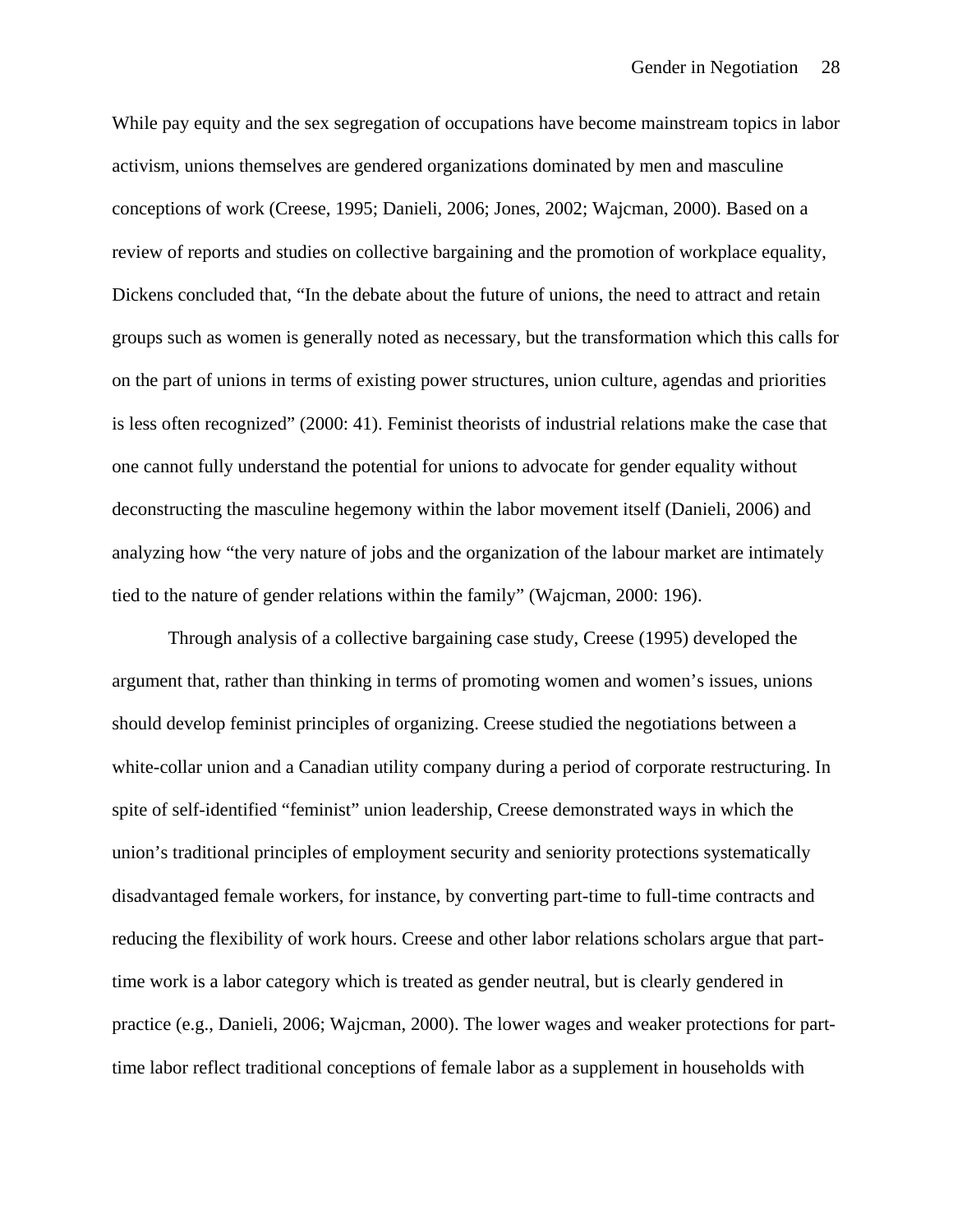male breadwinners (Wajcman, 2000). Creese concluded that even those who favor the inclusion of women and women's issues in union activism overlook the gendered implications of traditional practices and fail to recognize the diversity of union members as "whole people [with home and work lives] who do not come to the workplace as equal individuals" (1995: 163).

Other field studies further reinforce the contention that increased participation of women in the labor movement is insufficient to motivate unions to work toward rectifying gender disparities. Studying the influence of women's involvement in trade union leadership in the UK, Dorgan and Grieco (1993) concluded that the elevation of women to union leadership positions does not assure stronger advocacy for women's issues. Based on interview and questionnaire data, Dorgan and Grieco proposed that, while the ascension of women to leadership positions in unions was a sign of the growing importance of gender issues to the trade-union movement, the female leaders' struggles to attain and maintain leadership positions necessitated assimilation into the dominant system and convergence toward support for traditional issues. Consistent with Kanter's classic work on the dilemmas of "tokenism" (Kanter, 1977a), Dorgan and Grieco concluded that it may be too much to ask of a newly emergent generation of female union leaders to become vocal advocates for women's causes.

Based on a survey of 538 paid officers from 19 unions in the UK, Heery (2006) concluded that participation in equal pay negotiations was predicted less by the gender of the officer than it was by exposure to the voice of female workers, in terms of their distinctive experiences and specific interests, and the officer's personal commitment to the principles of equal pay. Drawing inferences from case studies of pay equity bargaining in two Canadian provinces, Hart similarly concluded that cultivating expertise in gender issues was critical to union effectiveness at the negotiating table: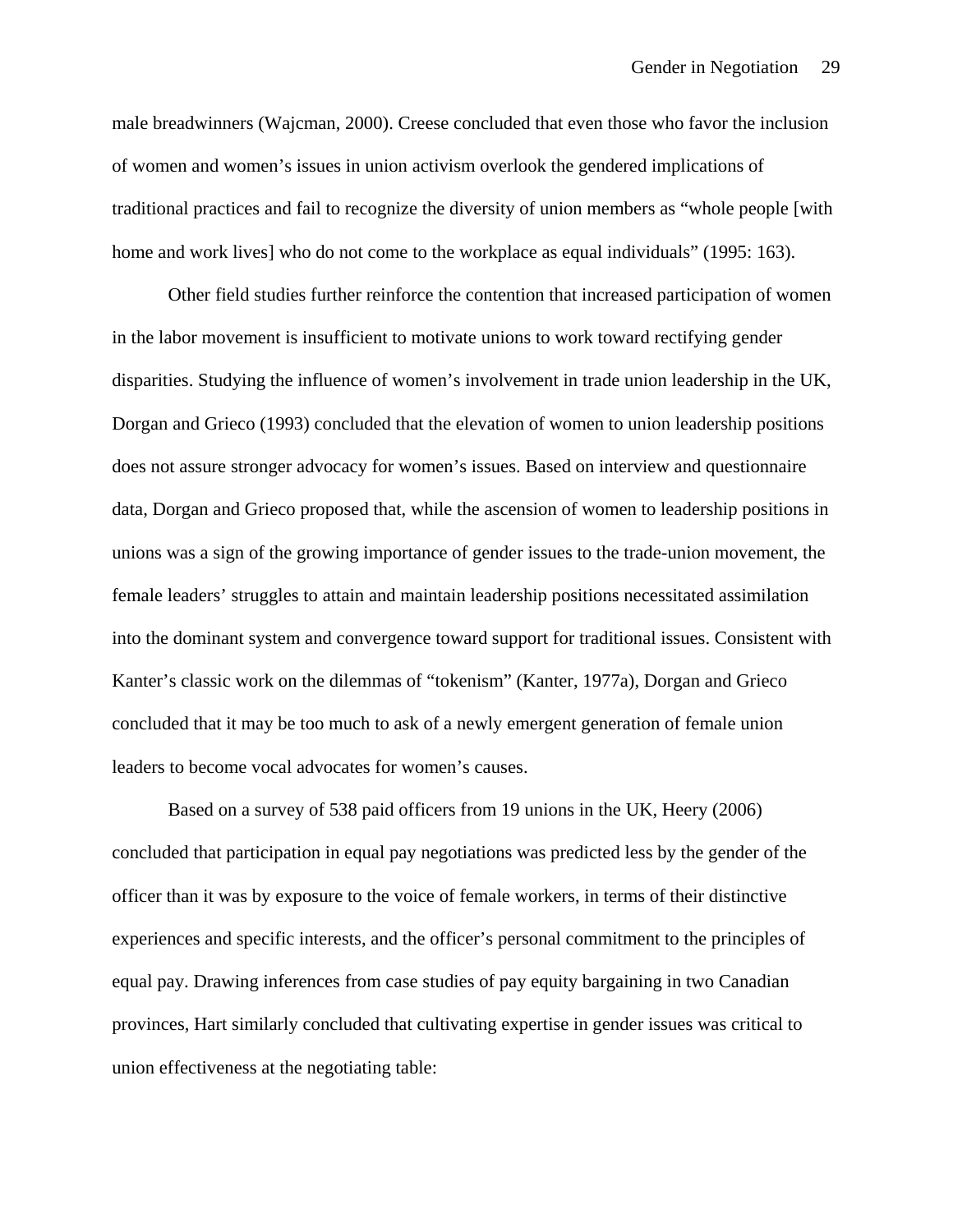The unions which were the most effective in enhancing their power to represent women's interests used not only their conventional bargaining techniques but also utilized the key tools of gender analysis and expertise in pay equity methodology, developed primarily through their negotiators' formal links with internal equality structures and knowledge of equality policies, combined with women's networking inside and outside the labour movement. Given the complexity of the pay equity methodology and the resilience of hierarchy embedded in the collective bargaining process, negotiators who could bring these resources to the table and maintain commitment to the aim of tackling women's discriminatory wages were crucial (2002b: 623).

In sum, this literature suggests that unions are more effective agents of change toward enhanced gender equity when they adopt a learning stance toward gender inequalities (Ely & Thomas, 2001) and develop capacity within their own as well as target organizations to address the complexity of gender issues.

**Institutional factors.** The details of the legal, regulatory and judicial context of collective bargaining are intricately complex and beyond the scope of this chapter. But the collective bargaining literature does point to two general categories of institutional factors that influence union effectiveness in promoting gender equality in the workplace. They are the degree of centralization and cross-union collaboration in labor activism and the openness of target institutions at the negotiating table.

The degree of centralization and cross-union collaboration in collective action influences the level at which gender issues are addressed (e.g., industry, occupational category, etc.), and the corresponding flexibility that negotiators have to develop firm-specific solutions. At the macro level, for instance, Meng and Meurs (2004) compared the influence of firm wage policies on the gender earnings gap in France and Australia. France had a relatively centralized system of collective bargaining, whereas Australia had experienced a recent decentralization trend. They found that firm wage policies, as well as union strength, were more influential in reducing the gender earnings gap in Australia's relatively decentralized system than in France.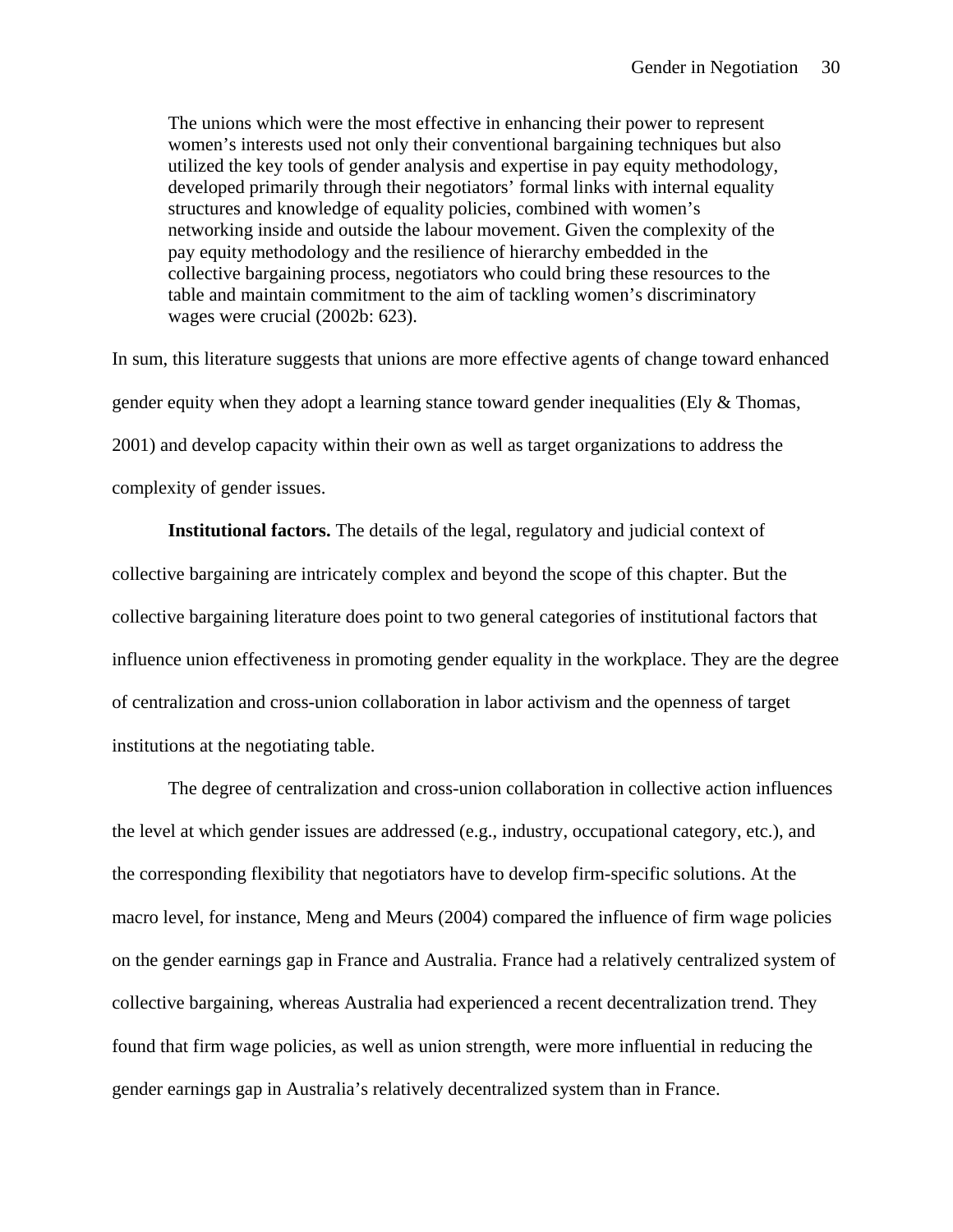Based on a case study of union activism in the electricity supply industry in the UK, Gilbert and Secker (1995) argued that decentralization of union negotiations may facilitate the promotion of gender equity concerns by allowing more flexibility in union strategy to address complex issues, such as comparable worth. This is particularly the case when local unions are more progressive in their understanding and promotion of gender equity than the national organizations. On the other hand, Gilbert and Secker also described how a lack of collaboration across labor organizations impeded discussions of comparable worth, because the different labor organizations reflected the sex-segregation of occupations. Wage negotiations took place within occupational categories, which hampered discussions of comparable worth across occupations (e.g., entry-level wages for administration vs. crafts). Other work suggests that unions make more progress on gender equality issues in coordinated, cross-firm or nationally centralized actions than in firm-level bargaining, because of the combined strength of the unions in coordinated actions (Heery, 2006; Whitehouse, 1992).

The openness of target organizations to addressing potentially transformational gender issues is another clear factor in the influence of collective bargaining. Union negotiators need willing partners on the opposite side of the negotiating table to engage in the arduous work of reexamining and adapting traditional organizational practices and structures (Gilbert et al., 1995; Hart, 2002a, b; Heery, 2006; Horrigan et al., 1988). Some authors, such as Benedict (1999), caution against drawing the causal inference that union activism itself reduces gender pay disparities, observing that those organizations most likely to associate with collective bargaining may be those most willing address gender issues. Others argue persuasively that relying on regulations and the business case alone is not sufficient, and that unions have a critical catalyzing role to play in articulating the case for gender equality and in motivating the hard work of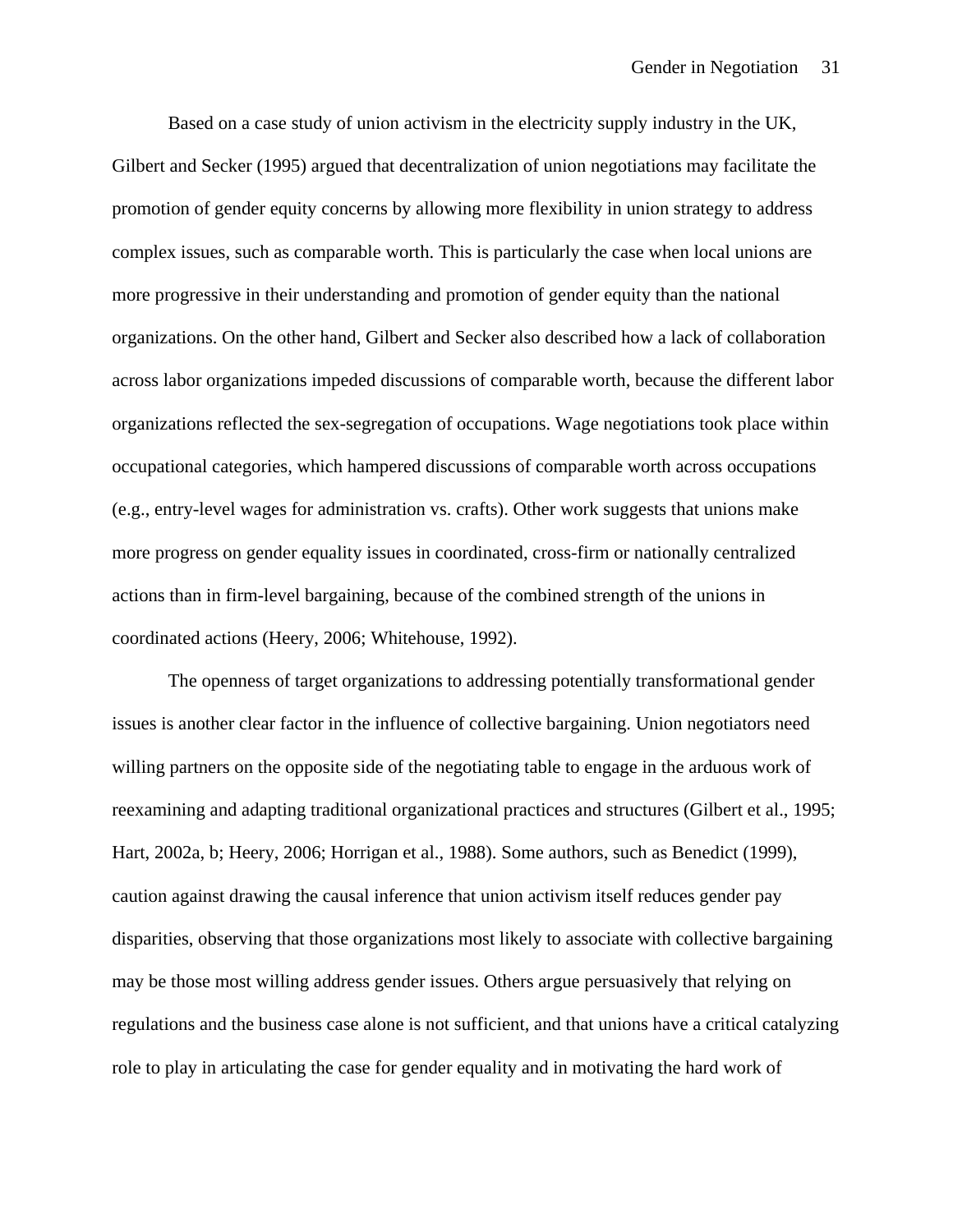opening minds and making change on difficult issues, such as defining and implementing "equal pay" and "comparable worth" (Colling & Dickens, 1998; Hart, 2002b; Whitehouse, 1992; Whitehouse, Zetlin, & Earnshaw, 2001).

**Summary and research implications.** As one industrial relations scholar concluded, "The unions' involvement is patchy and variable but they are a force pressing for greater pay equity" (Heery, 2006: 539). The effectiveness of collective bargaining as a mechanism for enhancing gender equality in the workplace is contingent on the readiness and willingness of labor negotiators to examine and address gender issues in their own, as well as in employer, organizations. Even when the will and readiness to tackle difficult gender issues is present, union effectiveness hinges on the ability of labor coalitions to bring pressure on employer organizations and on the presence of potential partners across the negotiating table. Credit must be shared with employer organizations who negotiate with the unions and with the legislative, regulatory, and judicial bodies that set in place the incentives for negotiation.

Given the declining role of unions in the U.S. and internationally (Troy, 2001), we are less convinced by this literature that collective bargaining is *the* vehicle for promoting gender equality in the workplace than we are persuaded that there are insights to be gained from the study of collective bargaining with regard to what it looks like to negotiate the structure of work at the institutional level. Perhaps the most important insight from this literature is the benefit of adopting a learning perspective in the process of renegotiating long-established, taken-forgranted, and value-laden work practices. The collective bargaining literature suggests that successfully addressing organizational inequities through negotiation is likely to require an artful combination of pressure and collaborative learning. Negotiation scholars could take inspiration from this work as well as research on organizational sensemaking (Weick, 1995), team learning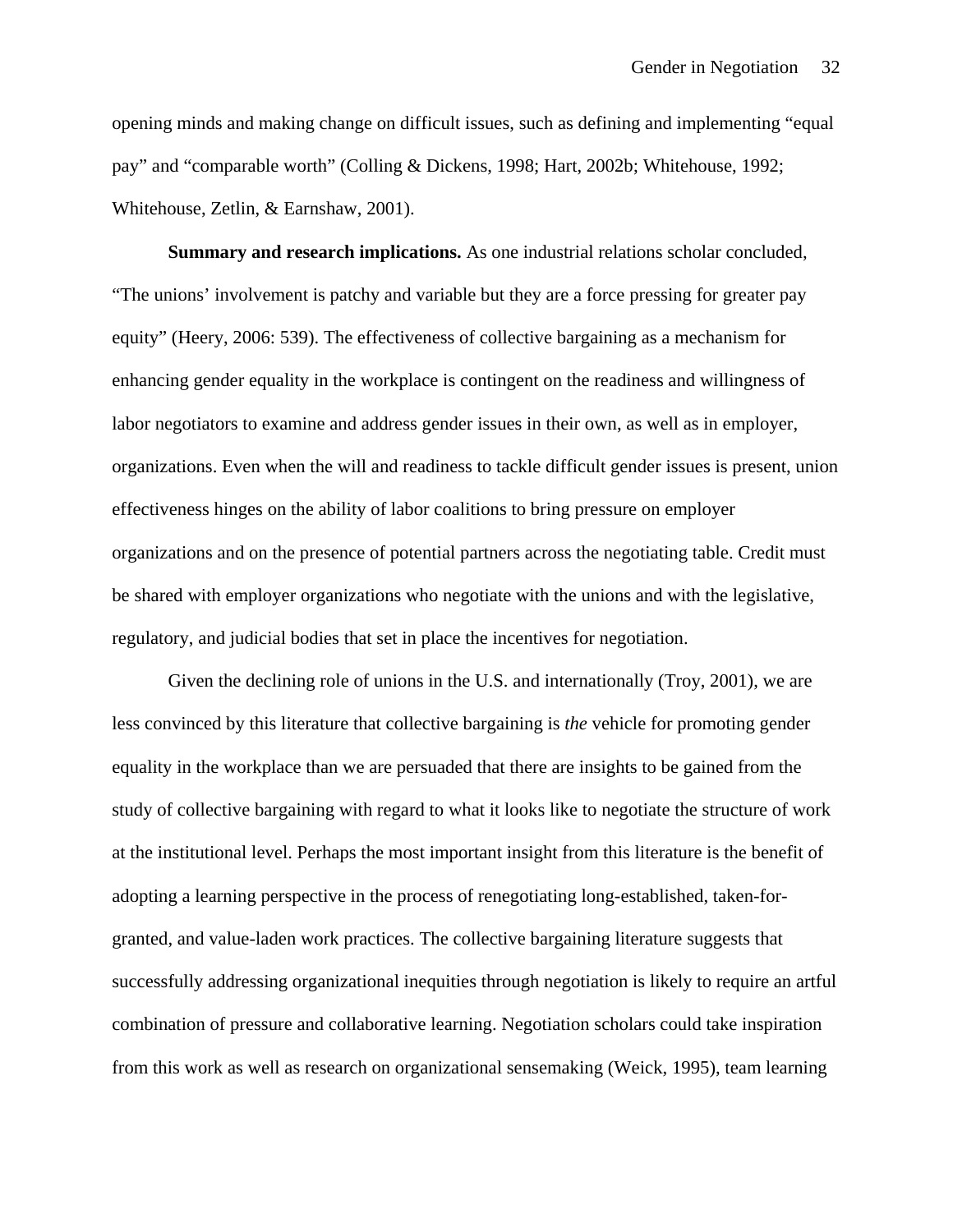(Edmondson, 1999), and diversity perspectives (Ely et al., 2001) to generate hypotheses about the organizational and interpersonal practices that might facilitate the renegotiation of institutionalized structures and practices that contribute to gender inequities in the distribution of organizational resources and career opportunities.

#### **DISCUSSION**

We return to our opening question: what could research on gender in negotiation tell us about gender inequality in organizations? Each of the literatures reviewed offers insights into gender inequalities in organizations. Taken together, they suggest numerous directions for future research in organizational behavior – both to better understand and to reduce gender inequities.

The literature on gender in job negotiations helps to explain gender differences in compensation among managers and professionals. It also suggests explanations for the gender asymmetric distribution of other types of negotiable resources and career opportunities within organizations. This literature shows that, even before any interaction takes place, gender is likely to influence the negotiation expectations of those who control the organizational resources and opportunities as well as of those who seek them. Particularly in contexts in which resources and opportunities tend to flow to men—for instance, because the industry, occupation or organizational hierarchy is male dominated—the expectations for men to receive such organizational benefits are likely to be higher than for women, and prenegotiation expectations tend to predict outcomes. Even if men and women have the same aspirations, gendered behavioral norms may constrain women from negotiating as effectively as men. For instance, concerned about the social risks of negotiating, women may be more reticent than their male peers to request greater resources and career opportunities.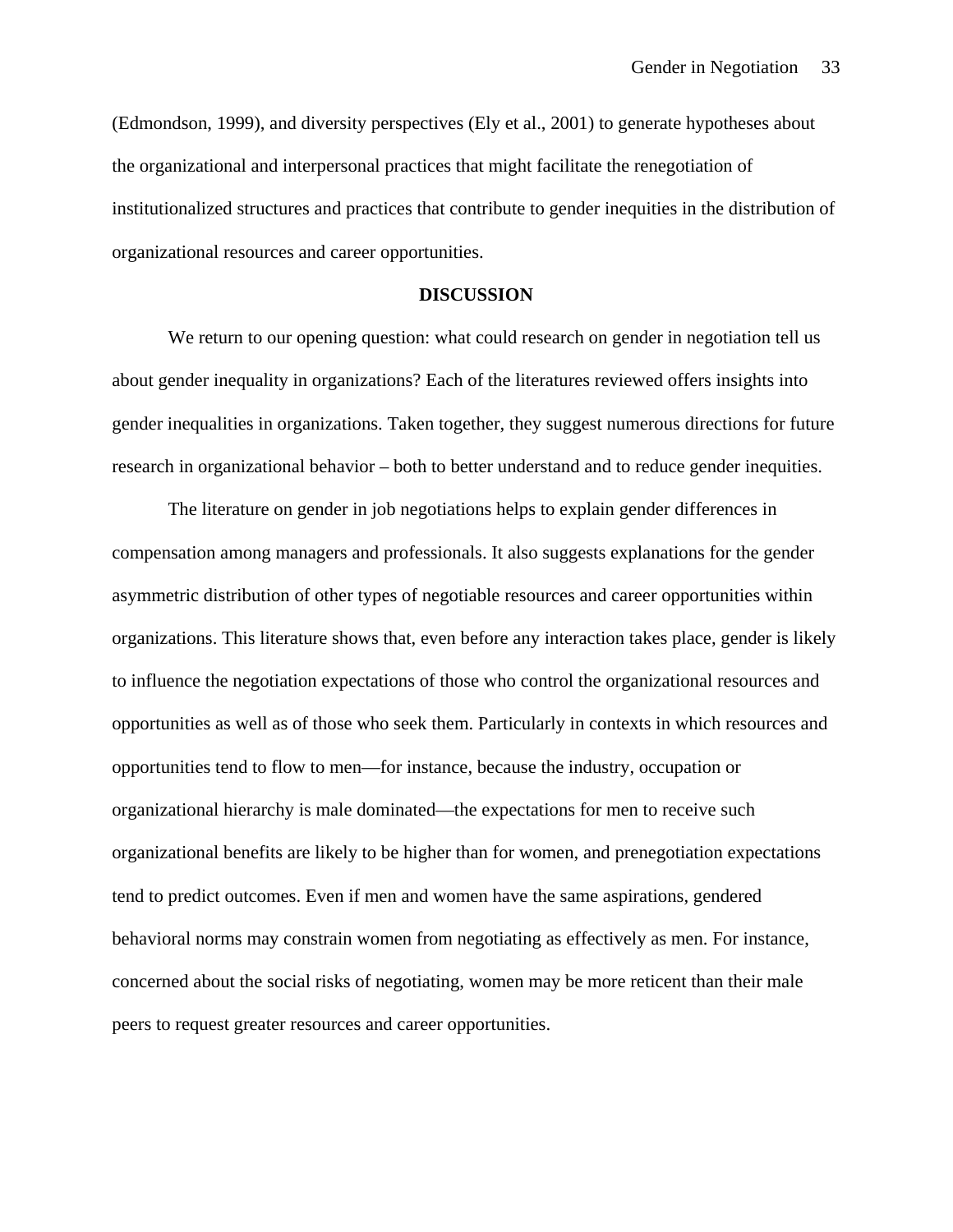From this literature, we observe two general mechanisms for how organizational leaders might minimize the potential for negotiation dynamics to contribute to gender inequities within their organizations. First, enhancing the transparency with regard to what can be negotiated is likely to reduce gender differences. Gender differences in negotiation performance tend to be greater the more ambiguity there is about the appropriate standards for agreement. Second, organizational leaders can make themselves more aware of how traditional norms and practices trigger gendered expectations and behavior in the negotiation of organizational resources and opportunities. Ambiguity and gender triggers work in interaction with one another, with the highest likelihood of effect occurring when the standards for agreement are ambiguous and the environment is rife with gendered cues that negotiators use—consciously or unconsciously—to inform their negotiation expectations (Bowles et al., 2005).

Research on intra-household bargaining shows that gender differences in job negotiation outcomes should also be interpreted in light of gender differences in the division of caregiving and other forms of domestic labor. Economic research shows that inequitable distributions of household labor between men and women fuel and are fueled by inequitable job market outcomes. Sociological research shows how culture and gender ideology further reinforce the gendered division of labor within and outside of the home. Researchers in organizational behavior could incorporate household-level negotiations into their research on gender in job negotiations. In doing so, they might illuminate creative solutions for addressing what is, perhaps, the most formidable barrier to gender inequality in the workplace.

 The collective bargaining literature gives negotiation and organizational scholars insight into what it looks like to negotiate systemic changes in organizations toward greater gender equality. This literature suggests that prescriptions to enhance transparency and reduce gender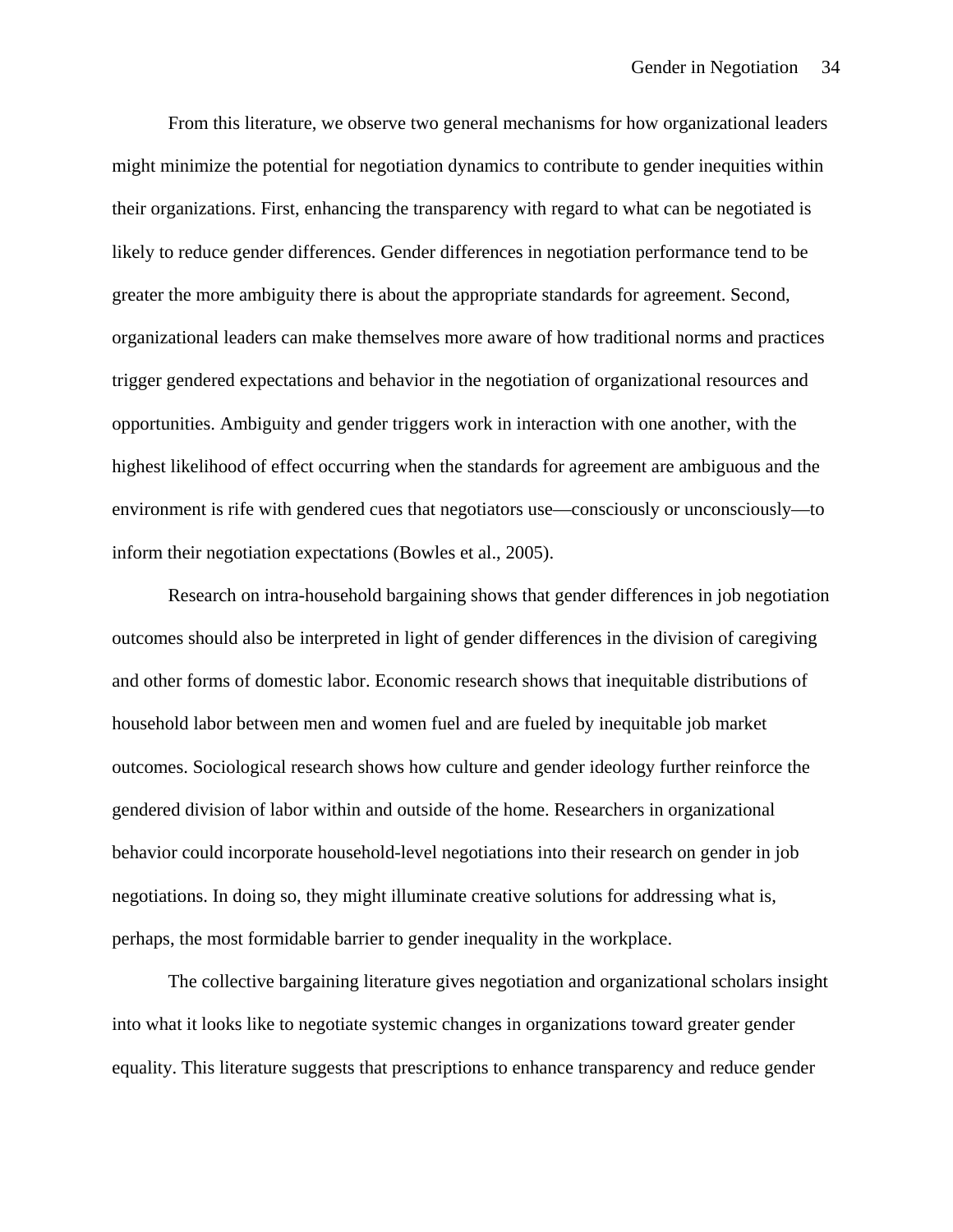triggers are likely to be difficult to implement, and that the pursuit of such aims should start with learning about how organizational norms and practices privilege some to the disadvantage of others (e.g., part-time vs. full-time labor). This research and other literature on the psychology of legitimation of status hierarchies (Jost, Banaji, & Nosek, 2004; Jost & Kay, 2005; Major et al., 2002) shows that the barriers to recognition of inequitable systems and practices run deeper than material self-interest, and that those for and against changing the status quo are likely to include both the privileged and the disadvantaged. Making transparent what is normative or taken-forgranted and relabeling the traditional as discriminatory calls for collective learning among, as opposed to between, men and women.

Both the intra-household bargaining and collective bargaining literatures open windows onto organizational populations that are effectively ignored by the literature on gender in job negotiations. The literature on gender in job negotiations from psychology and organizational behavior focuses on managerial and professional employees and is based primarily on North American samples. The intra-household bargaining and collective bargaining literatures describe a broader array of organizational actors in a variety of national contexts. While the terms of pay and work for lower level positions tend to be less negotiable than those for higher level positions, negotiation is still likely to play interesting and materially important roles in men's and women's differential work experiences below the managerial ranks (e.g., influencing work hours or shifts, training or promotion opportunities). Moreover, economists predict that organizational populations at all levels will become increasingly international (Blinder, 2006; Freeman, 2006). Valuable research contributions could be made by examining how culture moderates gender effects in negotiation. Researchers could take inspiration from the studies described above on how culture-linked gender ideologies influence tradeoffs between domestic and organizational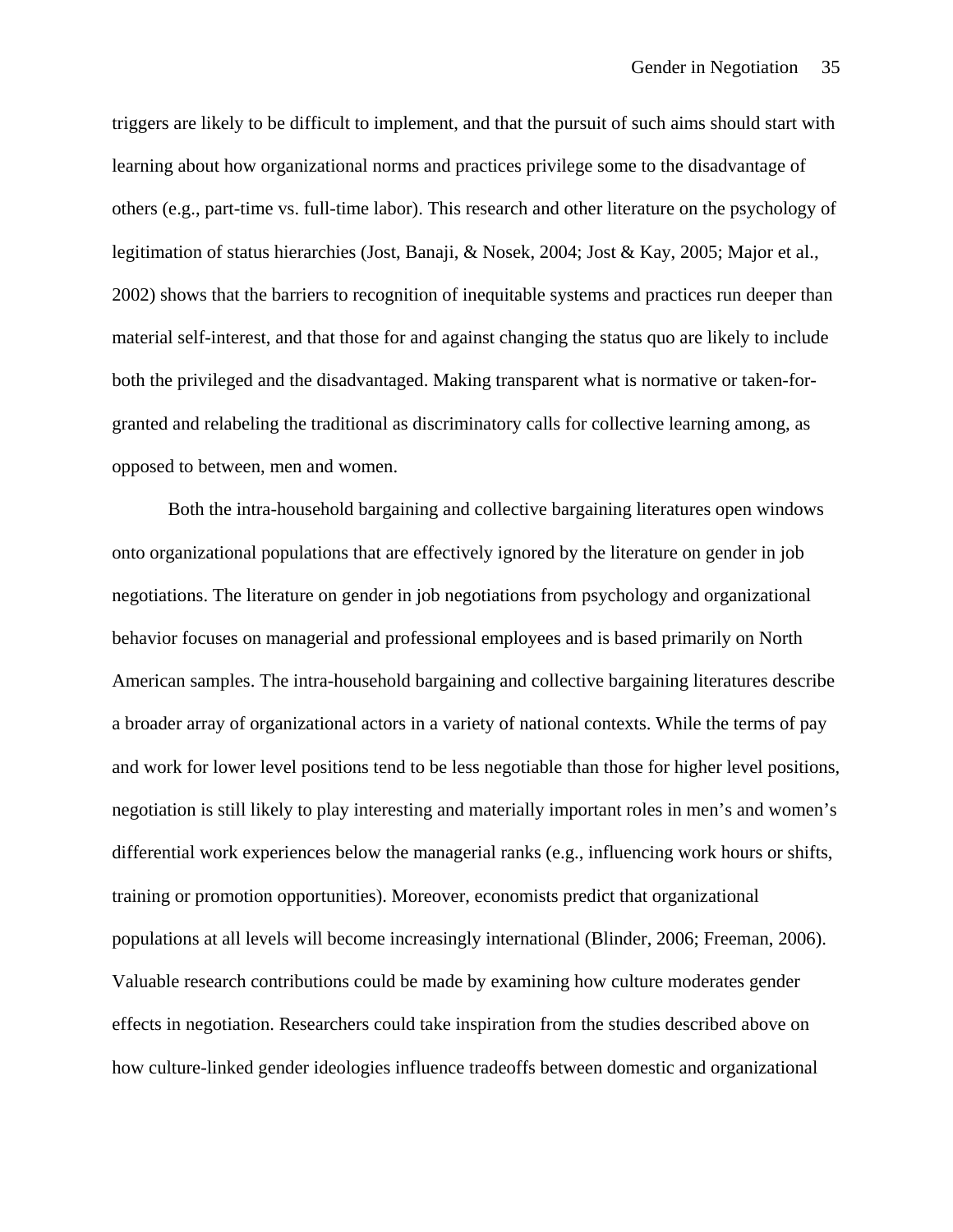labor, as well as from broader investigations of how gender stereotypes vary with national differences in gender equality (e.g., Glick et al., 2000; Glick et al., 2004).

Research tapping more of the potential for gender in negotiation to help explain gender inequality in the workplace could take many forms. Experimental researchers could construct laboratory situations that mimic organizational structures, cultures or processes, and incorporate testable propositions from the intra-household and collective bargaining literatures into their experimental designs (e.g., using two-level bargaining games between home and employer, priming of gender ideology, manipulations of learning perspectives). The critical difference between what is commonly done now and what we are proposing is that experimental researchers study gender in negotiation with the objective of shedding light on organizational processes as opposed to human behavior more broadly (Heath & Sitkin, 2001) and that they actively draw inspiration from and help to shape field research (Chatman  $\&$  Flynn, 2005).

Field researchers interested in negotiation and gender inequality in organizations might find hosts within organizations searching for ways to retain and motivate workers. Quantitative field researchers could examine the relationship between organizational structures and practices (e.g., ambiguity and gender triggers) and their effects on gender differences in the distribution of negotiable resources and career opportunities for managers and professionals (see, for example, the research designs of Lyness & Thompson, 1997; 2000, which do not focus on negotiation but examine gender differences in career-related resources and experiences). Taking a broader organizational perspective, quantitative field researchers could also compare and contrast negotiation processes and outcomes across organizational structures and at multiple levels of the organizational hierarchy (see, for example, Elvira & Graham, 2002).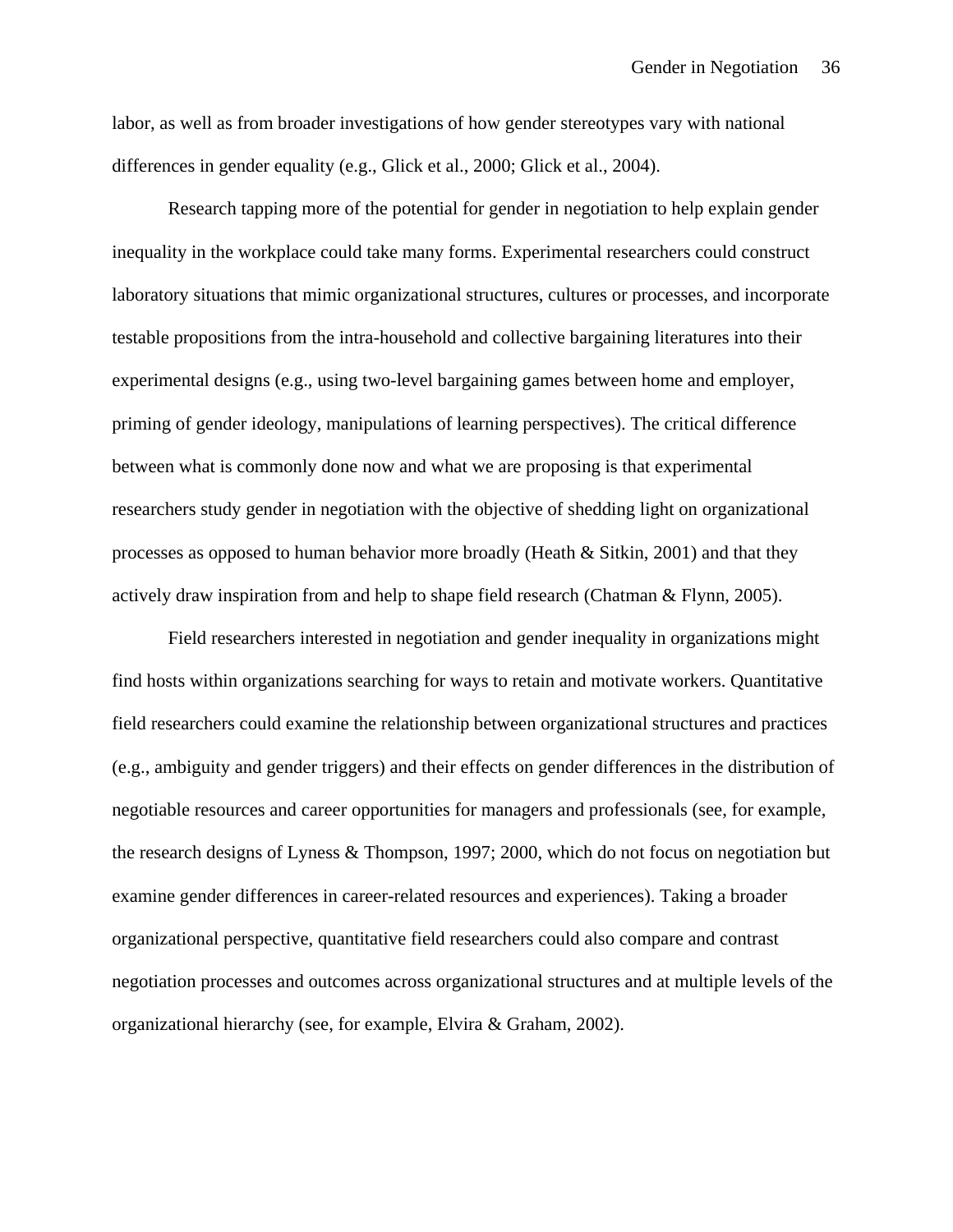Because the study of gender in negotiation has been so heavily focused on compensation, we also perceive an opportunity for qualitative field researchers to explore how gender in negotiation influences the distribution of other status-linked and less easily measured resources and career opportunities. Qualitative researchers might even adopt a negotiated social order perspective (Strauss, 1978), and focus not only on explicit negotiations but also on the myriad of implicitly negotiated interactions in organizational life that constitute and reconstitute the social hierarchy (Giddens, 1979). Qualitative research could draw inspiration as well from the study of topics, such as issue selling (Ashford, 1998; Dutton & Ashford, 1993), tempered radicalism (Meyerson, 2001), and interest-group advocacy over gender issues (Scully & Creed, 1999) in order to examine the role of negotiation in motivating and shaping institutional-level change toward greater gender equality.

#### **CONCLUSION**

We perceive considerable untapped potential in the study of gender in negotiation for understanding the roots of and responses to gender inequality in organizations. Realizing that potential will require more than simply contextualizing the study of gender in negotiation more deeply within organizations (Heath et al., 2001). We argue that it would require broadening the lens of investigation: first, by examining the implications of gender in job negotiations for the distribution of organizational resources and career opportunities beyond compensation; second, by taking into account the influence of intra-household bargaining on men's and women's individual job and other career-related negotiations; and, third, by exploring the potential for the collective-level negotiation of gendered work practices. We hope that researchers will take inspiration from this chapter to examine the role of negotiation as a mechanism for the construction and deconstruction of gender inequality in organizations.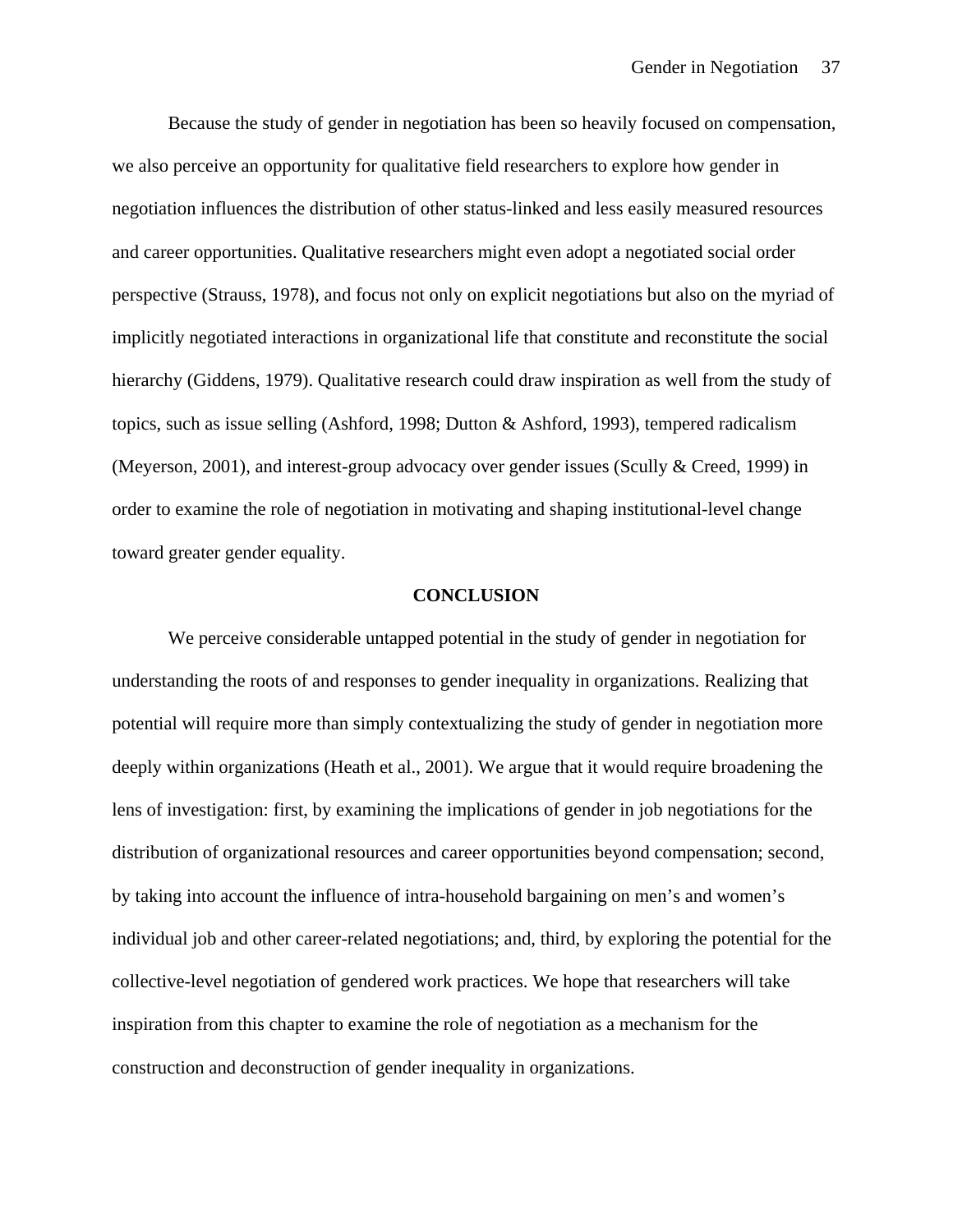### **AUTHOR NOTE**

We are grateful to Corinne Bendersky, Frank Flynn, Deborah Kolb, and Michele Gelfand for their generous and insightful feedback on the first drafts of this manuscript. We also thank the editors, Art Brief and Jim Walsh, for their helpful and encouraging thoughts and suggestions.

 Correspondence concerning this manuscript should be addressed to Hannah Riley Bowles, Harvard Kennedy School, 79 JFK Street, Cambridge, Massachusetts, 02138. Email: hannah\_bowles@harvard.edu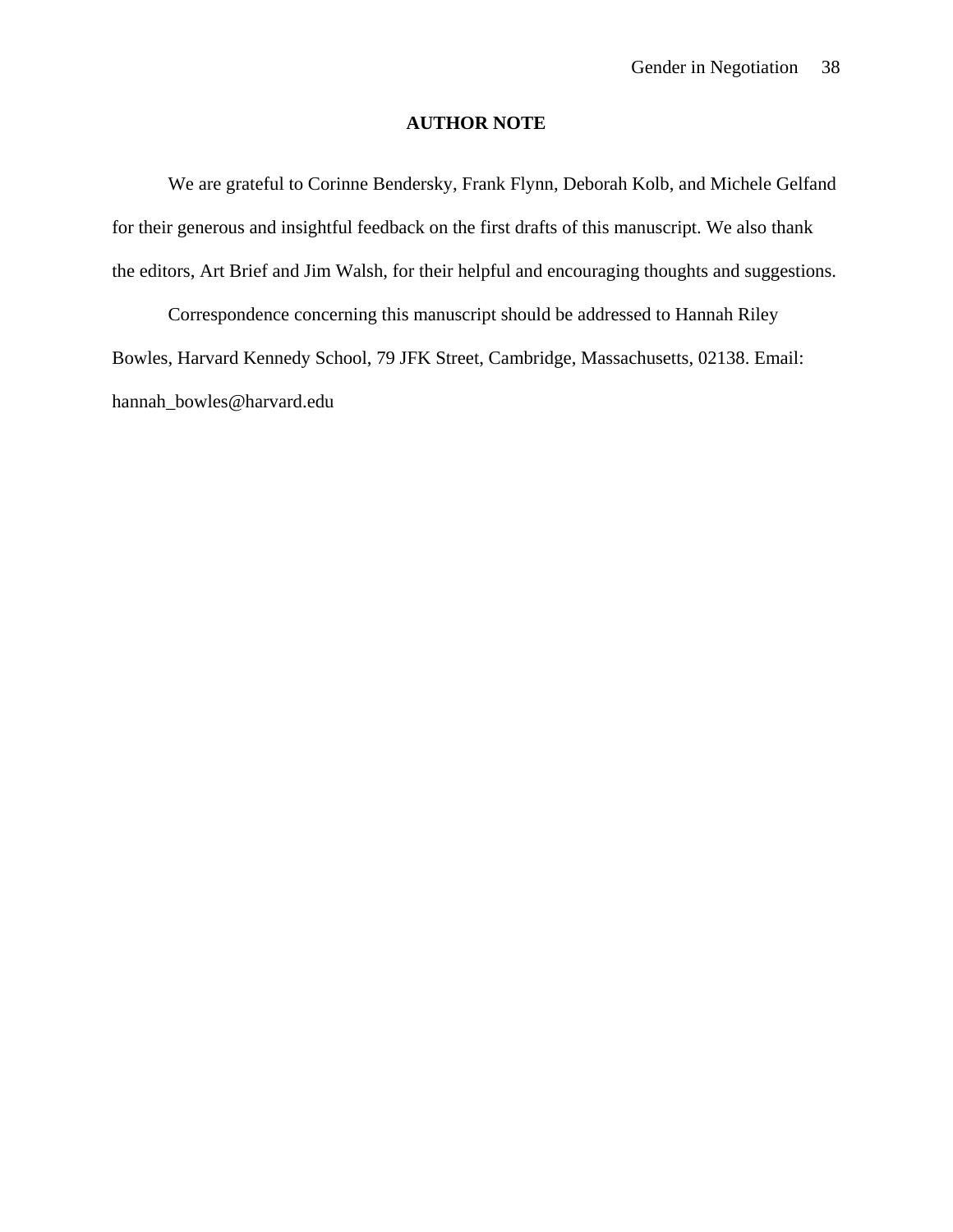#### **REFERENCES**

- Acker, J. 1990. Hierarchies, jobs, bodies: A theory of gendered organizations. *Gender & Society*, 4: 139-158.
- Ashford, S. J. 1998. Championing charged issues: The case of gender equity within organizations. In R. M. Kramer, & M. A. Neale (Eds.), *Power and Influence in Organizations* 349-380. London: Sage.
- Babcock, L., Gelfand, M., Small, D., & Stayn, H. 2006. Gender differences in the propensity to initiate negotiations. In D. D. Cremer, M. Zeelenberg, & J. K. Murnighan (Eds.), *Social Psychology and Economics*: 239-262. Mahwah, NJ: Lawrence Erlbaum.

Babcock, L., & Laschever, S. 2003. Women don't ask. *Princeton University Press*.

- Barley, S. R. 1991. Contextualizing conflict: Notes on the anthropology of disputes and negotiations. In M. H. Bazerman, B. H. Sheppard, & R. Lewicki (Eds.), *Research on Negotiation in Organizations*, Vol. 3: 165-199. Greenwich, CT: JAI Press.
- Barron, L. A. 2003. Ask and you shall receive? Gender differences in negotiators' beliefs about requests for a higher salary. *Human Relations*, 56: 635-662.
- Barry, J. 1985. Women production workers: Low pay and hazardous work. *American Economic Review*, 75: 262.
- Bartley, S. J., Blanton, P. W., & Gilliard, J. L. 2005. Husbands and wives in dual-earner marriages: Decision-making, gender role attitudes, division of household labor, and equity. *Marriage and Family Review*, 37: 69-74.
- Becker, G. S. 1985. Human capital, effort, and the sexual division of labor. *Journal of Labor Economics*, 3: 33-58.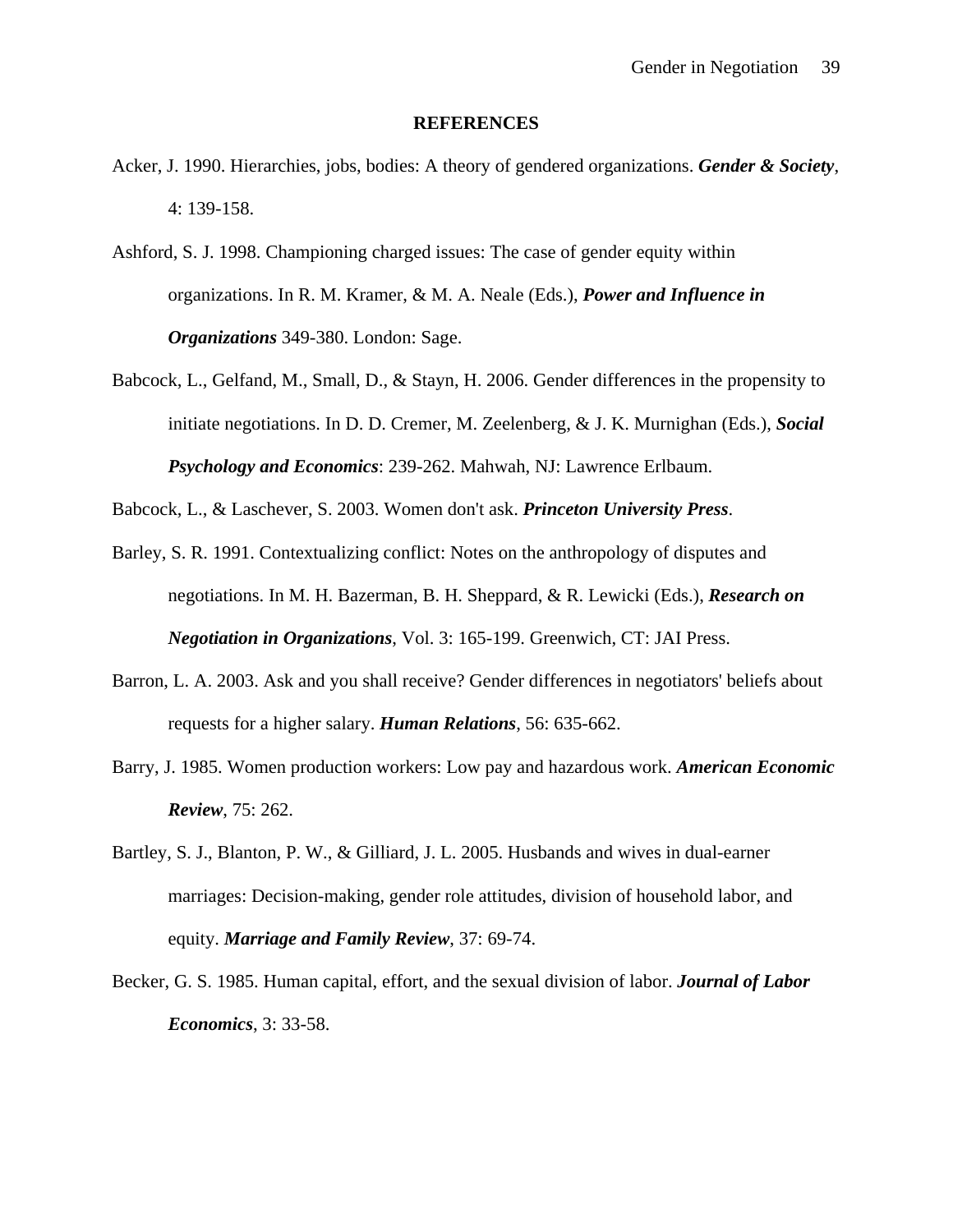- Bellas, M. L. 1994. Comparable worth in academia: The effects on faculty salaries of the sex composition and labor-market conditions of academic disciplines. *American Sociological Review*, 59: 807-815.
- Belliveau, M. A. 2005. Blind ambition? The effects of social networks and institutional sex composition on the job search outcomes of elite coeducational and women's college graduates. *Organization Science*, 16: 134-141.
- Benedict, M. E. 1999. The union effect on the earnings distribution in higher education in Ohio. *American Economist*, 43: 57.
- Berger, J., Fisek, M. H., Norman, R. Z., & Zelditch, M. E. 1977. *Status characteristics and social interaction: An expectation-states approach*. New York: Elsevier.
- Berk, R. A., & Berk, S. F. 1983. Supply-side sociology of the family: The challenge of the new home economics. *Annual Review of Sociology*, 9: 375-395.
- Bianchi, S. M. M., Melissa A. , Sayer, L. C., & Robinson, J. P. 2000. Is anyone doing the housework? Trends in the gender division of household labor. *Social Forces*, 79: 191- 228.
- Bielby, W. T., & Baron, J. N. 1986. Men and women at work: Sex segregation and statistical discrimination. *American Journal of Sociology*, 91: 759-799.
- Biernat, M., & Wortman, C. B. 1991. Sharing of home responsibilities between professionally employed women and their husbands. *Journal of Personality and Social Psychology*, 60: 844-860.
- Bittman, M., England, P., Sayer, L., Folbre, N., & Matheson, G. 2003. When does gender trump money? Bargaining and time in household work. *American Journal of Sociology*, 109: 186-214.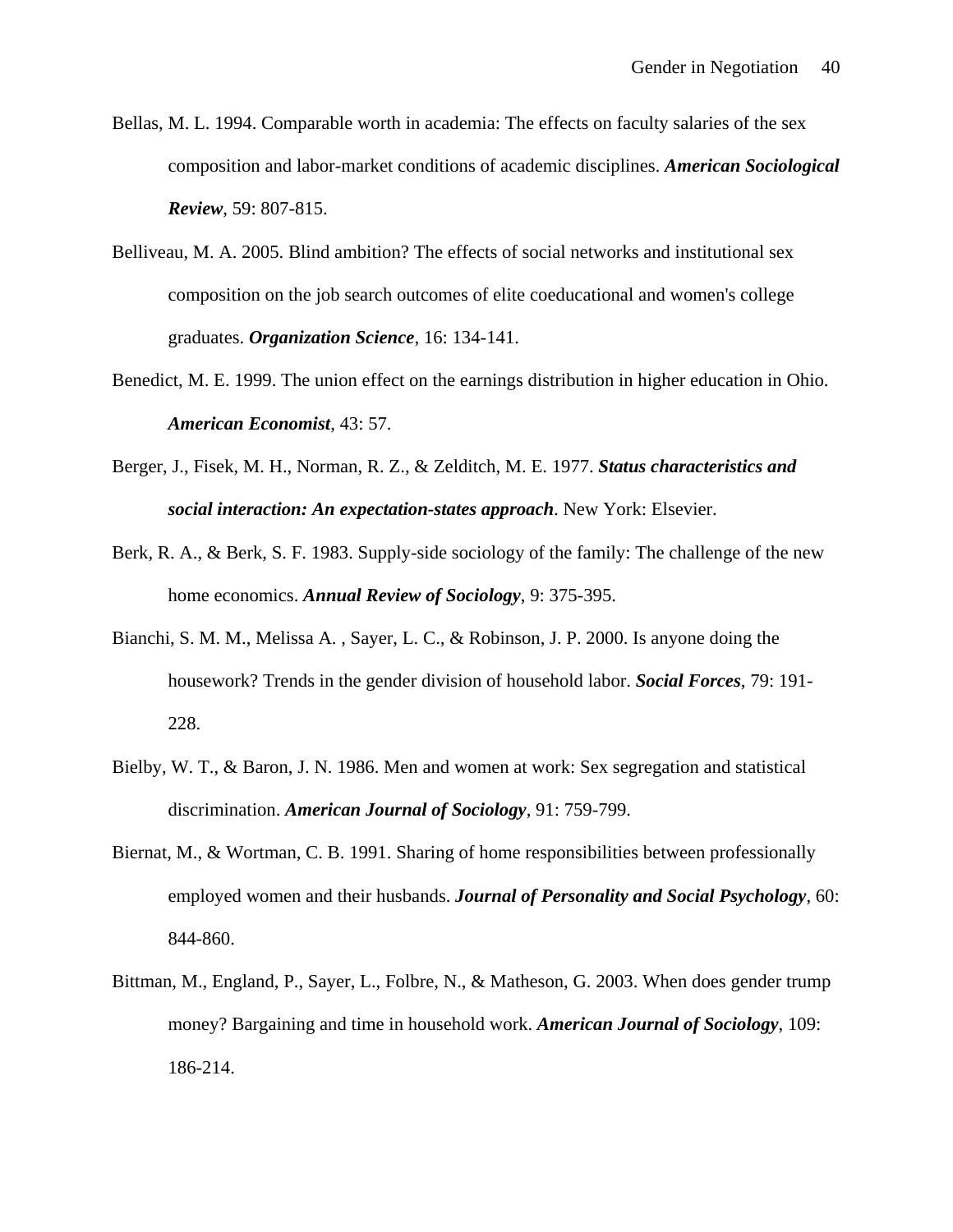- Blair, S. L., & Lichter, D. T. 1991. Measuring the division of household labor: Gender segregation of housework among American couples. *Journal of Family Issues*, 12: 91- 113.
- Blau, F. D., & Kahn, L. M. 2003. Understanding international differences in the gender pay gap. *Journal of Labor Economics*, 21: 106-144.
- Blau, F. D., & Kahn, L. M. 2006. The U.S. gender pay gap in the 1990s: Slowing convergence. *Industrial and Labor Relations Review*, 60: 45-66.
- Blinder, A. S. 2006. Offshoring: The next industrial revolution?, *Foreign Affairs*, Vol. 85: 113- 128: Foreign Affairs.

Blumberg, R. L. 1984. A general theory of gender stratification. *Sociological Theory*, 2: 23-101.

- Bowles, H. R., Babcock, L., & Lai, L. 2007. Social incentives for gender differences in the propensity to initiate negotiations: Sometimes it does hurt to ask. *Organizational Behavior and Human Decision Processes*, 103: 84-103.
- Bowles, H. R., Babcock, L., & McGinn, K. L. 2005a. Constraints and triggers: Situational mechanics of gender in negotiation. *Journal of Personality and Social Psychology*, 89: 951.
- Bowles, H. R., & McGinn, K. L. 2005b. Claiming authority: Negotiating challenges for women leaders. In D. M. Messick, & R. M. Kramer (Eds.), *The psychology of leadership: New perspectives and research*: 191-208. Mahwah, NJ: Erlbaum.
- Brass, D. J. 1985. Men's and women's networks: A study of interaction patterns and influence in an organization. *Academy of Management Journal*, 28: 327-343.
- Brehm, J. W. 1966. *A theory of psychological reactance*. New York: Academic Press.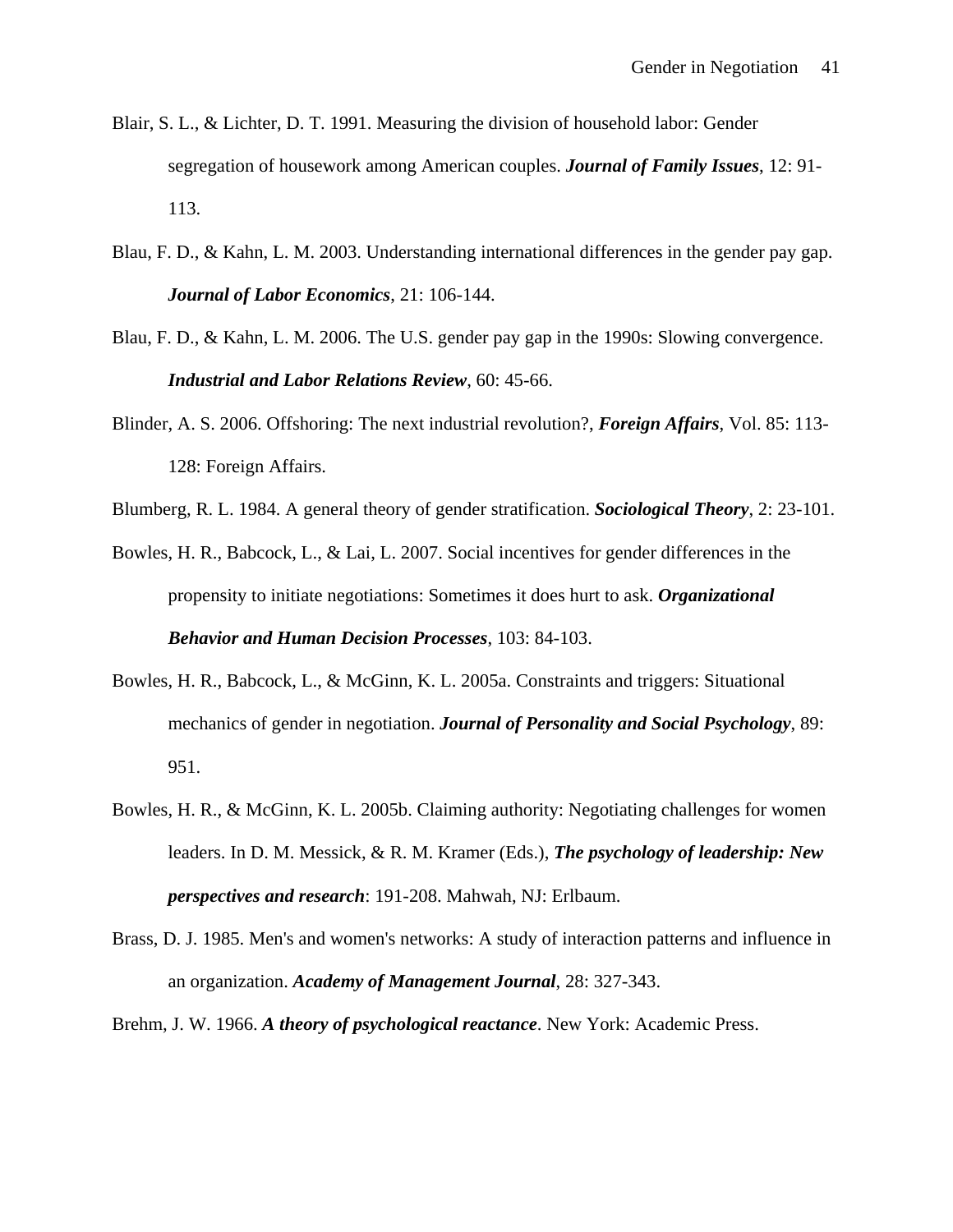- Brett, J. M., & Stroh, L. K. 1997. Jumping ship: Who benefits from an external labor market career strategy? *Journal of Applied Psychology*, 82: 331-341.
- Brines, J. 1994. Economic dependency, gender, and the division of labor at home. *The American Journal of Sociology*, 100: 652-688.
- Budig, M. J., & England, P. 2001. The wage penalty for motherhood. *American Sociological Review*, 66: 204-225.
- Burgess, D., & Borgida, E. 1999. Who women are, who women should be: Descriptive and prescriptive gender stereotyping in sex discrimination. *Psychology, Public Policy, and Law*, 5: 665-692.
- Calas, M., & Smircich, L. 1992. Rewriting gender into organizational theorizing: Directions from feminist perspectives. In M. Reed, & M. Hughs (Eds.), *Rethinking organization: New direction in organization theory and analysis*: 227-253. Newbury Park, CA: Sage.
- Callahan-Levy, C., & Messe, L. A. 1979. Sex differences in the allocation of pay. *Journal of Personality and Social Psychology*, 37: 433-446.
- Chatman, J. A., & Flynn, F. J. 2005. Full-cycle micro-organizational behavior research. *Organization Science*, 16: 434-447.
- Cohen, P. N. 1998. Replacing housework in the service economy: Gender, class, and raceethnicity in service spending. *Gender and Society*, 12: 219-231.
- Coleman, G., & Rippin, A. 2000. Putting feminist theory to work: Collaboration as a means towards organizational change. *Organization* 7: 573-587.
- Colling, T., & Dickens, L. 1998. Selling the case for gender equality: Deregulation and equality bargaining. *British Journal of Industrial Relations*, 36: 389-411.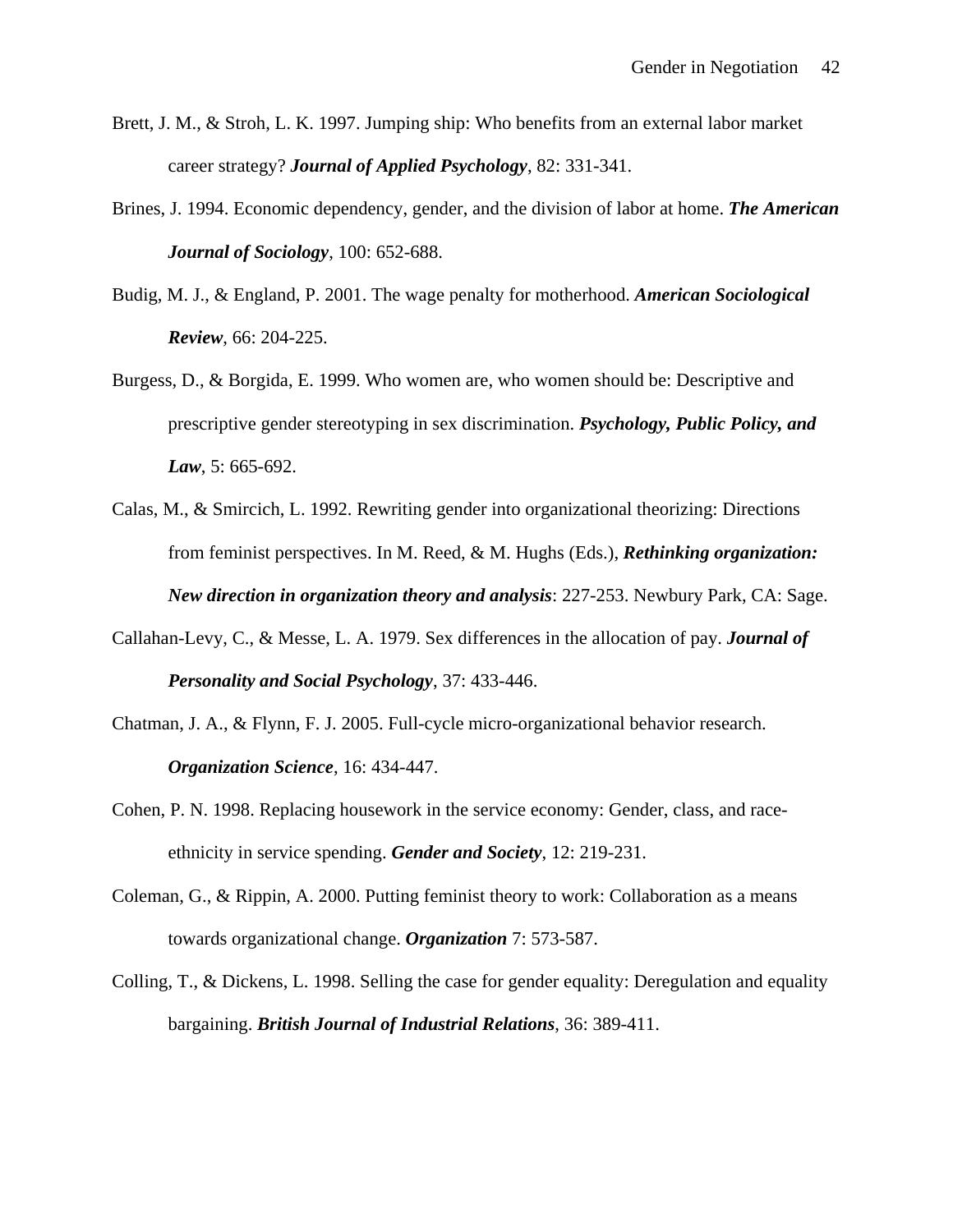- Conway, M., Pizzamiglio, M. T., & Mount, L. 1996. Status, communality, and agency: Implications for stereotypes of gender and other groups. *Journal of Personality and Social Psychology*, 71: 25-38.
- Court, M. 1997. Who does what at your place? Women educational leaders' experiences of gender-segregated work. *Women in Management Review*, 12: 17.
- Creese, G. 1995. Gender equity or masculine privilege? Union strategies and economic restructuring in a white collar union. *Canadian Journal of Sociology*, 20: 143-166.
- Danieli, A. 2006. Gender: The missing link in industrial relations research. *Industrial Relations Journal*, 37: 329-343.
- Deaux, K., & LaFrance, M. 1998. Gender. In D. T. Gilbert, S. Fiske, & G. Lindsey (Eds.), *The handbook of social psychology*, 4th ed.: 788-827. Boston: McGraw-Hill.
- Deaux, K., & Major, B. 1987. Putting gender into context: An interactive model of genderrelated behavior. *Psychological Review*, 94: 369-389.
- DeMaris, A., & Longmore, M. A. 1996. Ideology, power, and equity testing competing explanations for the perception of fairness in household labor. *Social Forces*, 74: 1043- 1071.
- Dickens, L. 2000. Promoting gender equality at work--a potential role for trade union action. *Journal of Interdisciplinary Gender Studies*, 5: 27-45.
- Dixon, J., & Wetherell, M. 2004. On discourse and dirty nappies: Gender, the division of household labour and the social psychology of distributive justice. *Theory and Psychology*, 14: 167-189.
- Doeringer, P. B., & Piore, M. J. 1985. *Internal labor markets and manpower analysis*. Armonk, NY: M. E. Sharpe.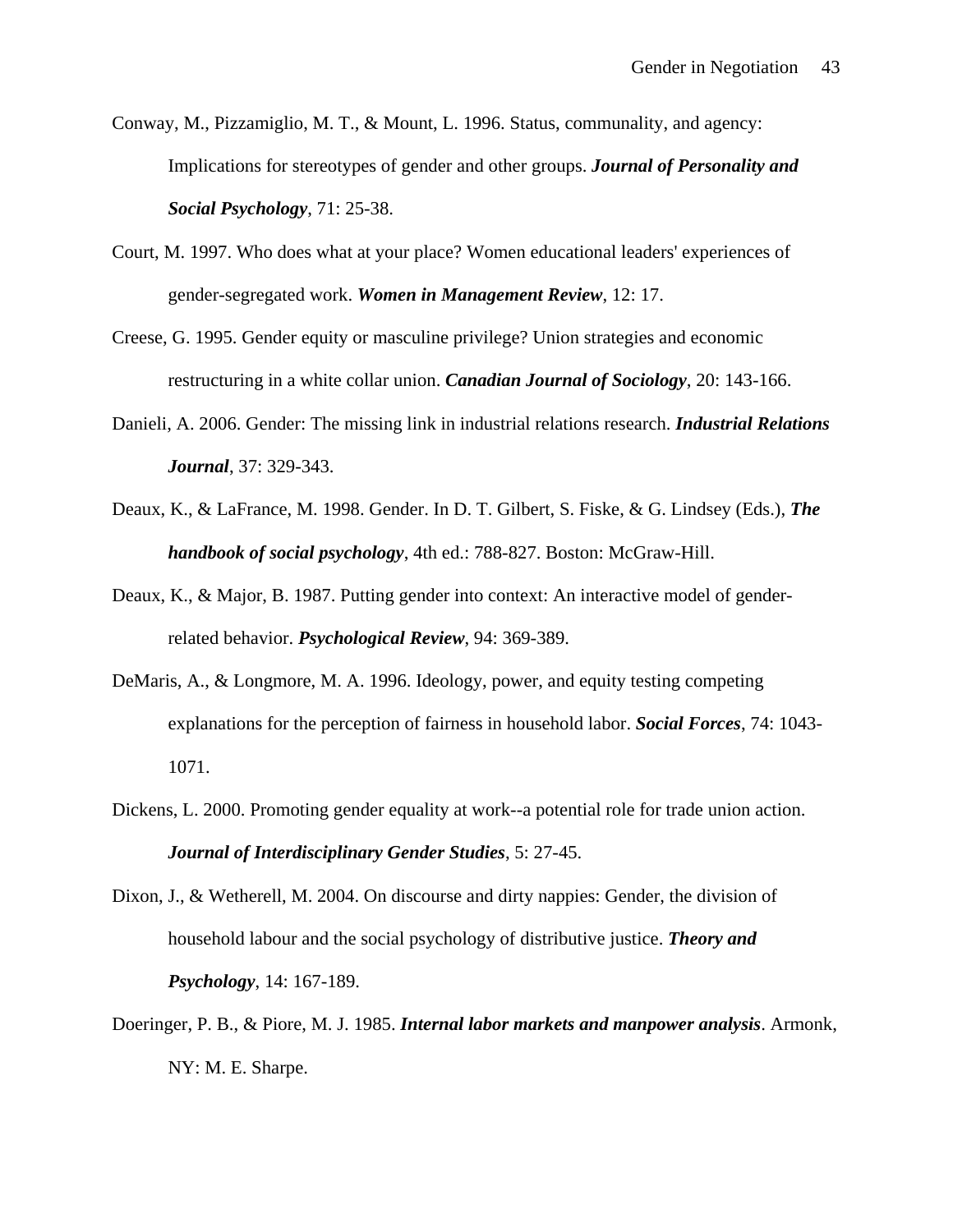- Dorgan, T., & Grieco, M. 1993. Battling against the odds: The emergence of senior women trade unionists. *Industrial Relations Journal*, 24: 151.
- Dreher, G. F., & Cox Jr, T. H. 2000. Labor market mobility and cash compensation: The moderating effects of race and gender. *Academy of Management Journal*, 43: 890-900.
- Dutton, J. E., & Ashford, S. J. 1993. Selling issues to top management. *Academy of Management Review*, 18: 397-428.
- Eagly, A. H. 1987. *Sex differences in social behavior: A social-role interpretation*. Hillsdale, NJ: Erlbaum.
- Eagly, A. H. 1995. The science and politics of comparing women and men. *American Psychologist*, 50: 145-158.
- Eagly, A. H., & Carli, L. L. 2007. *Through the labyrinth*. Boston, MA: Harvard Business School Press.
- Eagly, A. H., & Steffen, V. J. 1984. Gender stereotypes stem from the distribution of women and men into social roles. *Journal of Personality and Social Psychology*, 46: 735-754.
- Edmondson, A. C. 1999. Psychological safety and learning behavior in work teams. *Administrative Science Quarterly*, 44: 350-383.
- Elul, R., Silva-Reus, J., & Volij, O. 2002. Will you marry me? A perspective on the gender gap. *Journal of Economic Behavior and Organization*, 49: 549.
- Elvira, M. M., & Graham, M. E. 2002. Not just a formality: Pay system formalization and sexrelated earnings effects. *Organization Science*, 13: 601-617.
- Elvira, M. M., & Saporta, I. 2001. How does collective bargaining affect the gender pay gap? *Work and Occupations*, 28: 469-490.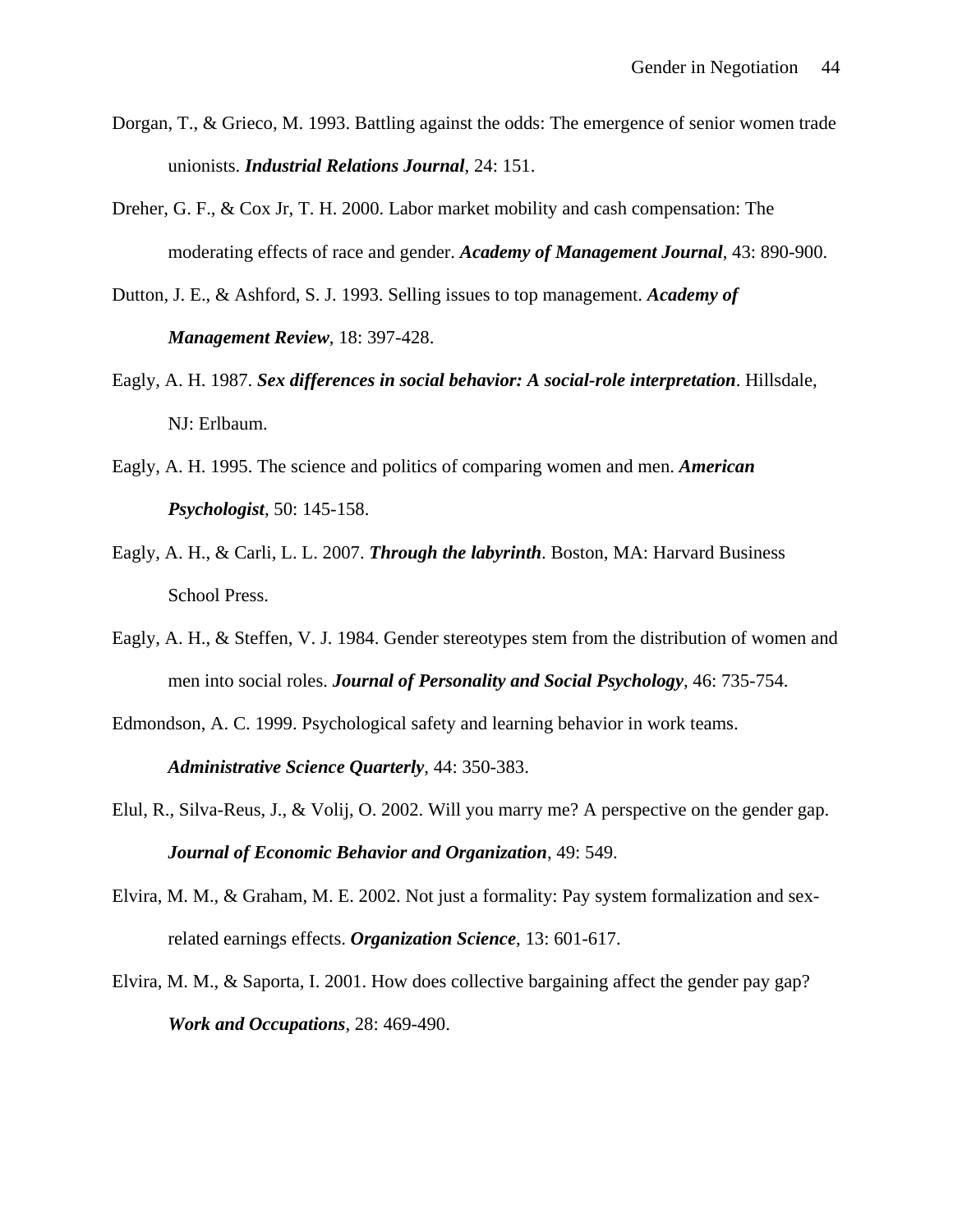- Ely, R. J. 1999. Feminist critiques of research on gender in organizations: 1-40. Boston, MA: Center for Gender in Organizations, Simmons School of Management.
- Ely, R. J., & Thomas, D. A. 2001. Cultural diversity at work: The effects of diversity perspectives on work group processes and outcomes. *Administrative Science Quarterly*, 46: 229-273.
- Evertsson, M., & Nermo, M. 2004. Dependence within families and the division of labor: comparing Sweden and the United States. *Journal of Marriage and Family*, 66: 1272- 1286.
- Figart, D. M. 1989. Collective bargaining and career development for women in the public sector. *Journal of Collective Negotiations in the Public Sector*, 18: 301.
- Freeman, R. B. 2006. People flows in globalization. *Journal of Economic Perspectives*, 20: 145- 170.
- Gerhart, B. 1990. Gender differences in current and starting salaries: The role of performance, college major, and job title. *Industrial & Labor Relations Review*, 43: 418.
- Gerhart, B., & Rynes, S. 1991. Determinants and consequences of salary negotiations by male and female MBA graduates. *Journal of Applied Psychology*, 76: 256.
- Gesine, S., & Knut, G. 2005. Wage settlements and wage setting: Results from a multi-level model. *Applied Economics*, 37: 2297.
- Giddens, A. 1979. *Central problems in social theory: Action, structure, and contradition in social analysis*. Berkeley: University of California Press.
- Gilbert, K., & Secker, J. 1995. Generating equality? Equal pay, decentralization and the electricity supply industry. *British Journal of Industrial Relations*, 33: 191.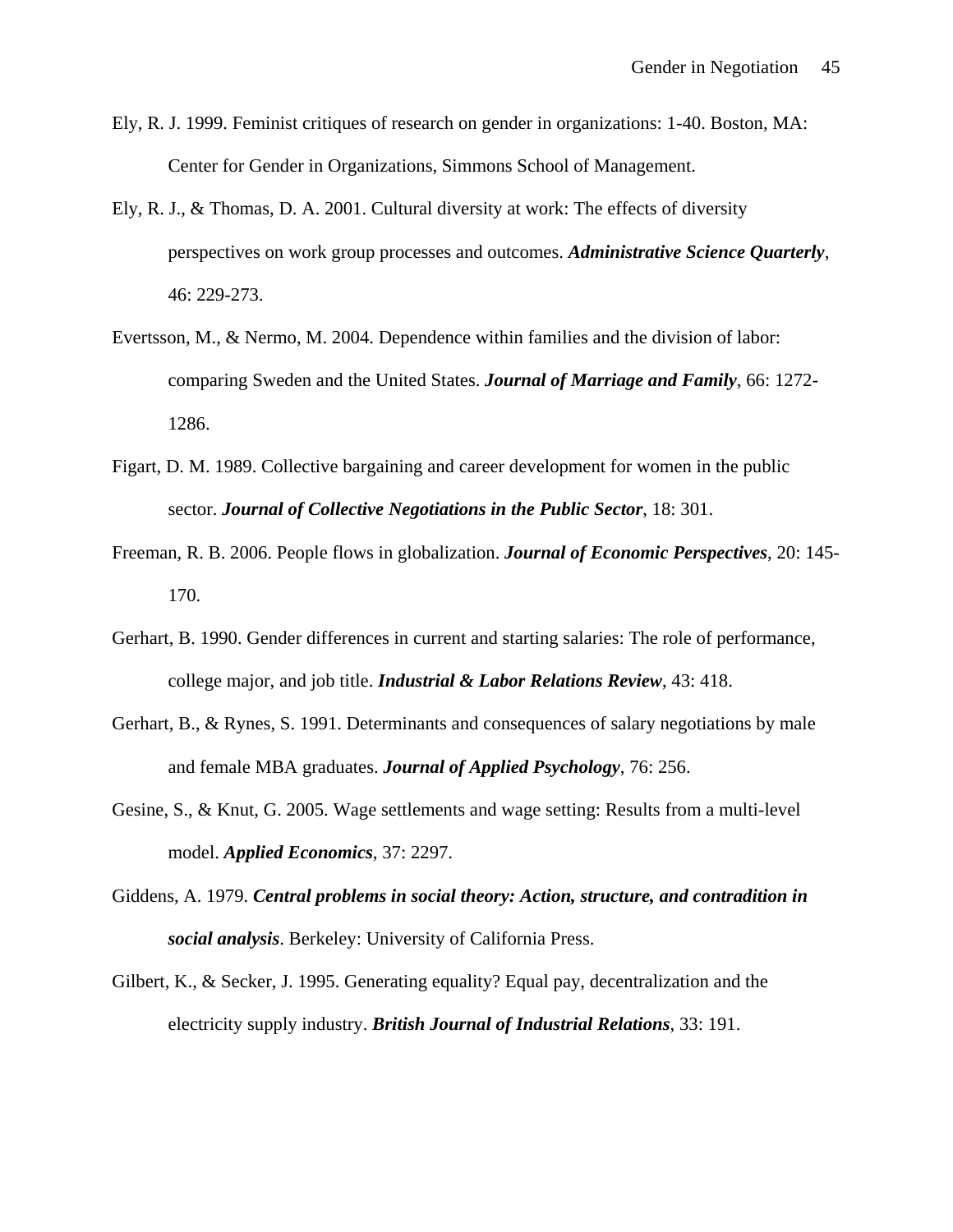Glick, P., Fiske, S. T., Mladinic, A., Saiz, J. L., Abrams, D., Masser, B., Adetoun, B., Osagie, J. E., Akande, A., Alao, A., Annetje, B., Willemsen, T. M., Chipeta, K., Dardenne, B., Dijksterhuis, A., Wigboldus, D., Eckes, T., Six-Materna, I., Exposito, F., Moya, M., Foddy, M., Kim, H.-J., Lameiras, M., Sotelo, M. J., Mucchi-Faina, A., Romani, M., Sakalli, N., Udegbe, B., Yamamoto, M., Ui, M., Ferreira, M. C., & Lopez, W. L. 2000. Beyond prejudice as simple antipathy: Hostile and benevolent sexism across cultures. *Journal of Personality and Social Psychology*, 79: 763-775.

Glick, P., Lameiras, M., Fiske, S. T., Eckes, T., Masser, B., Volpato, C., Manganelli, A. M., Pek, J. C. X., Huang, L.-l., Sakalli-Ugurlu, N., Castro, Y. R., D'Avila Pereira, M. L., Willemsen, T. M., Brunner, A., Six-Materna, I., & Wells, R. 2004. Bad but bold: Ambivalent attitudes toward men predict gender inequality in 16 nations. *Journal of Personality and Social Psychology*, 86: 713-728.

- Goldin, C. 1990. *Understanding the gender gap: An economic history of American women*. New York: Oxford University Press.
- Graham, P. (Ed.). 1995. *Mary Parker Follett--Prophet of management: A celebration of writings from the 1920s*. Boston, MA: Harvard Business School Press.
- Gray, B. 1994a. A feminist critique of collaborating. *Journal of Management Inquiry*, 3: 285- 293.
- Gray, B. 1994b. The gender-based foundations of negotiation theory. In R. Lewicki, B. Sheppard, & M. Bazerman (Eds.), *Research on negotiations in organizations*, Vol. 4: 3- 36.

Goffman, E. 1959. *The presentation of self in everyday life*. New York: Anchor Books.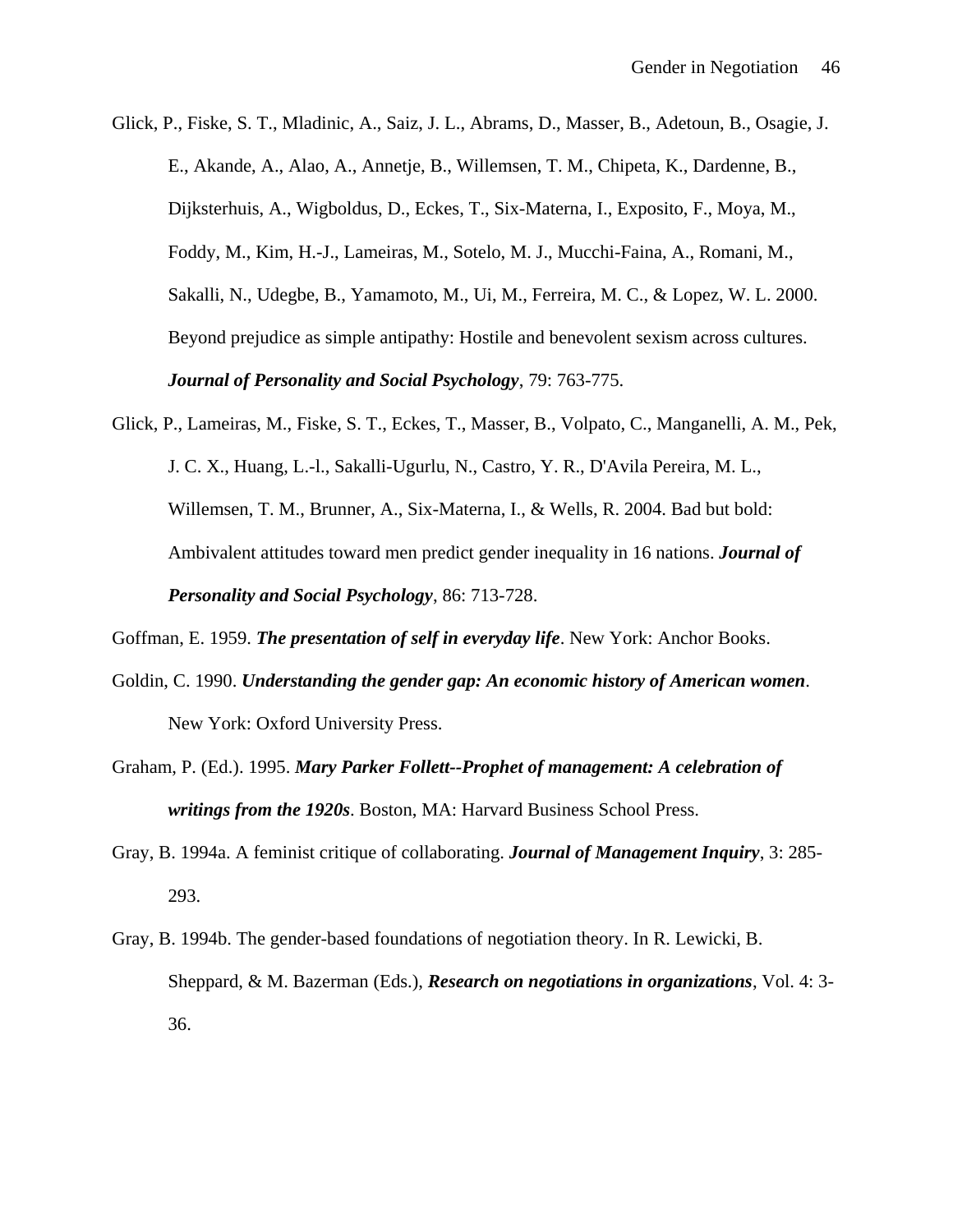- Harbridge, R., & Thickett, G. 2003. Gender and enterprise bargaining in New Zealand: Revisiting the equity issue. *New Zealand Journal of Industrial Relations*, 28: 75.
- Hart, S. M. 2002a. The pay equity bargaining process in Newfoundland: Understanding cooperation and conflict by incorporating gender and class. *Gender, Work and Organization*, 9: 355-371.
- Hart, S. M. 2002b. Unions and pay equity bargaining in Canada. *Industrial Relations*, 57: 609- 629.
- Heath, C., & Sitkin, S. B. 2001. Big-B versus Big-O: What is organizational about organizational behavior? *Journal of Organizational Behavior*, 22: 43-58.
- Heery, E. 2006. Equality bargaining: Where, who, why? *Gender, Work and Organization*, 13: 522-542.
- Heery, E., & Kelly, J. 1988. Do female representatives make a difference? Women full-time officials and trade union work. *Work Employment & Society*, 2: 487-505.
- Hersch, J., & Stratton, L. S. 1994. Housework, wages, and the division of housework time for employed spouses. *American Economic Review*, 84: 120.
- Hiller, D. V., & Philliber, W. W. 1986. The division of labor in contemporary marriage: Expectations, perceptions, and performance. *Social Problems*, 33: 191-201.
- Hochschild, A. R. 1990. *The second shift: Inside the two-job marriage*. New York: Morrow/Avon.
- Hochschild, A. R. 1997. *The time bind: When work becomes home and home becomes work*. New York: Metropolitan Books.
- Hoffman, C., & Hurst, N. 1990. Gender stereotypes: Perception or rationalization? *Journal of Personality and Social Psychology*, 58: 197-208.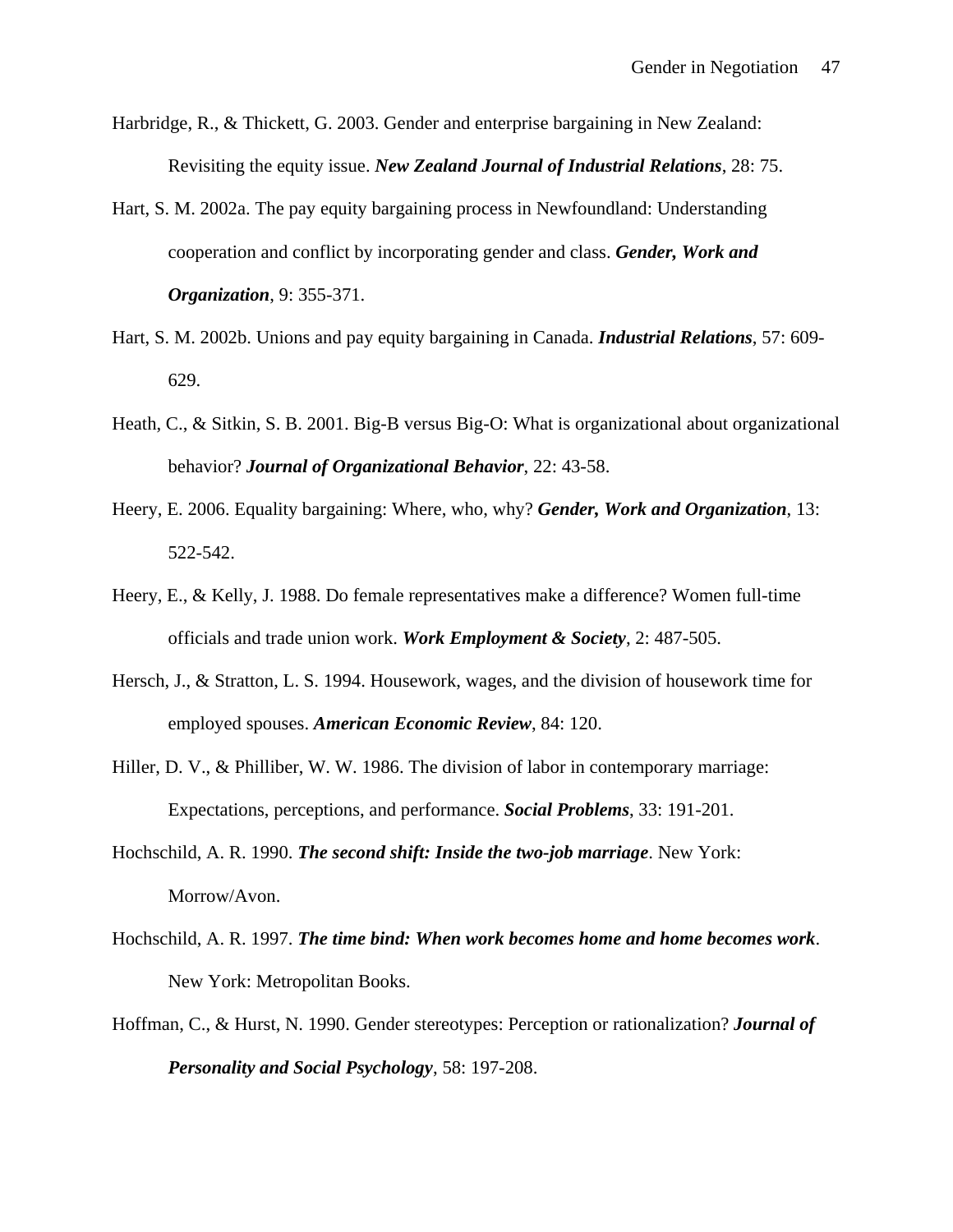- Horrigan, J., & Harriman, A. 1988. Comparable worth: Public sector unions and employers provide a model for complementing pay equity. *Labor Law Journal*, 39: 704-711.
- Jackman, M. R. 1994. *The velvet glove: Paternalism and conflict in gender, class, and race relations*. Berkeley, CA: University of California Press.
- Jaffee, D. 2007. Conflict at work throughout the history of organizations. In C. K. W. D. Dreu, & M. J. Gelfand (Eds.), *The psychology of conflict and conflict management in organizations*. San Francisco: Jossey Bass.
- Jones, S. 2002. A woman ace is on the picket line: Towards a theory of community industrial relations. *Employee Relations*, 24: 151-167.
- Jost, J. T., Banaji, M. R., & Nosek, B. A. 2004. A decade of system justification theory: Accumulated evidence of conscious and unconscious bolstering of the status quo. *Political Psychology*, 25: 881-919.
- Jost, J. T., & Kay, A. C. 2005. Exposure to benevolent sexism and complementary gender stereotypes: Consequences for specific and diffuse forms of system justification. *Journal of Personality and Social Psychology*, 88: 498-509.
- Kalev, A., Dobbin, F., & Kelly, E. 2006. Best practices or best guesses? Assessing the efficacy of corporate affirmative action and diversity programs. *American Sociological Review*, 71: 589-617.
- Kaman, V. S., & Hartel, C. E. J. 1994. Gender differences in anticipated pay negotiation strategies and outcomes. *Journal of Business and Psychology*, 9: 183-197.
- Kamo, Y. 1988. Determinants of household division of labor resources, power, and ideology. *Journal of Family Issues*, 9: 177-200

Kanter, R. M. 1977a. *Men and women of the corporation*. New York: Basic Books.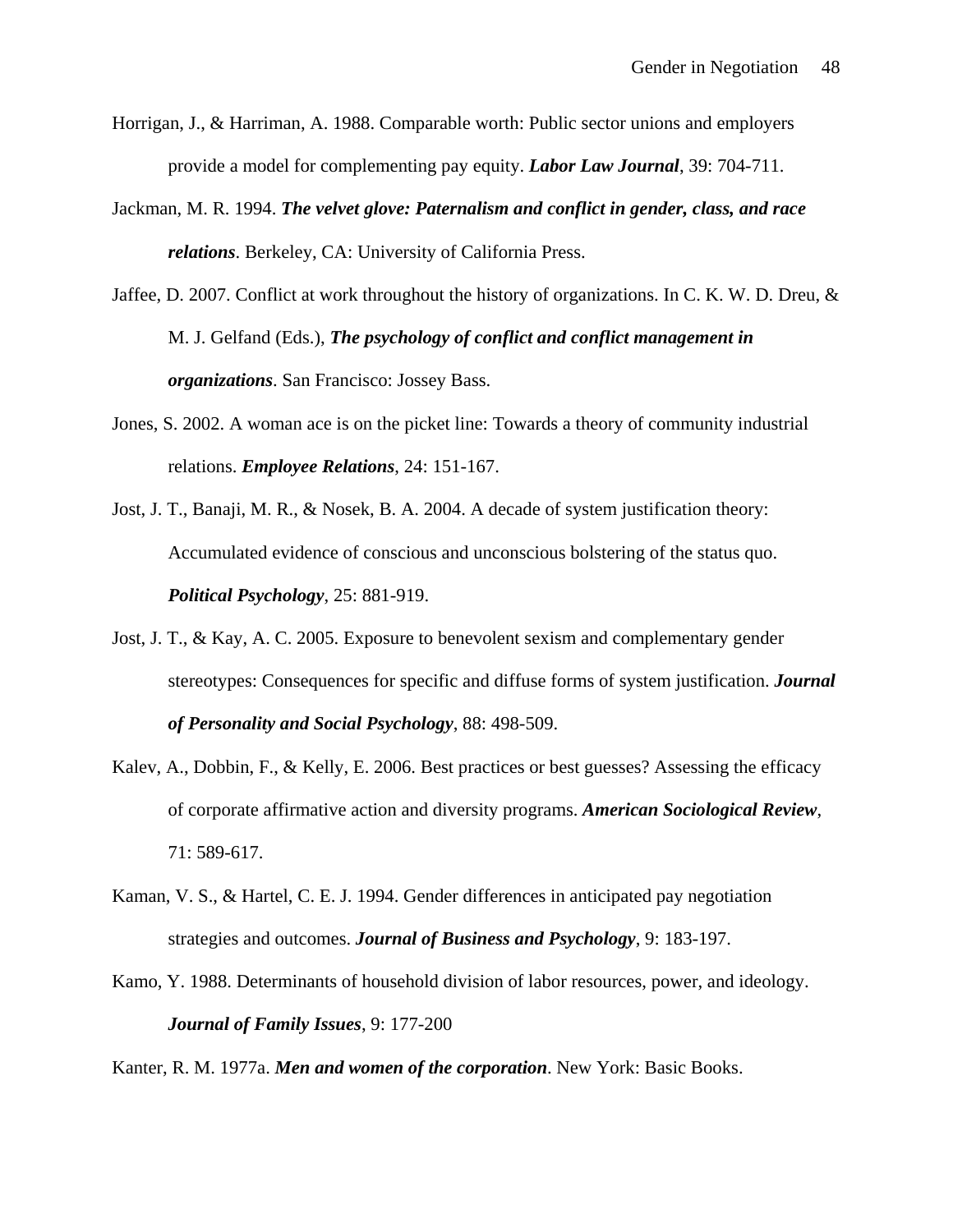Kanter, R. M. 1977b. Numbers: Minorities and majorities, *In Men and women of the corporation*: 206-242.

- Karakowsky, L., & Miller, D. L. 2006. Negotiator style and influence in multi-party negotiations: Exploring the role of gender. *Leadership and Organization Development Journal*, 27: 50-65.
- Katz, D., & Kahn, R. L. 1966. *The social psychology of organizations* (2nd ed.). New York: Wiley.
- Kelly, R., & Shortall, S. 2002. 'Farmers' wives': Women who are off-farm breadwinners and the implications for on-farm gender relations. *Journal of Sociology*, 38: 327-343.
- Klein, H. M., & Willerman, L. 1979. Psychological masculinity and femininity and typical and maximal dominance expression in women. *Journal of Personality and Social Psychology*, 37: 2059-2070.
- Kolb, D. M., & Putnam, L. L. 1997. Through the looking glass: Negotiation theory refracted through the lens of gender. In S. Gleason (Ed.), *Frontiers in Dispute Resolution in Industrial Relations and Human Resources*: 231-257. East Lansing, MI: Michigan State University Press.
- Kolb, D. M., & Williams, J. 2000. *The shadow negotiation: How women can master the hidden agendas that determine bargaining success*. New York: Simon & Schuster.
- Kray, L. J., & Babcock, L. 2006. Gender in negotiations: A motiated social cognitive analysis. In L. Thompson (Ed.), *Negotiation theory and research*: 203-224. New York: NY: Psychology Press.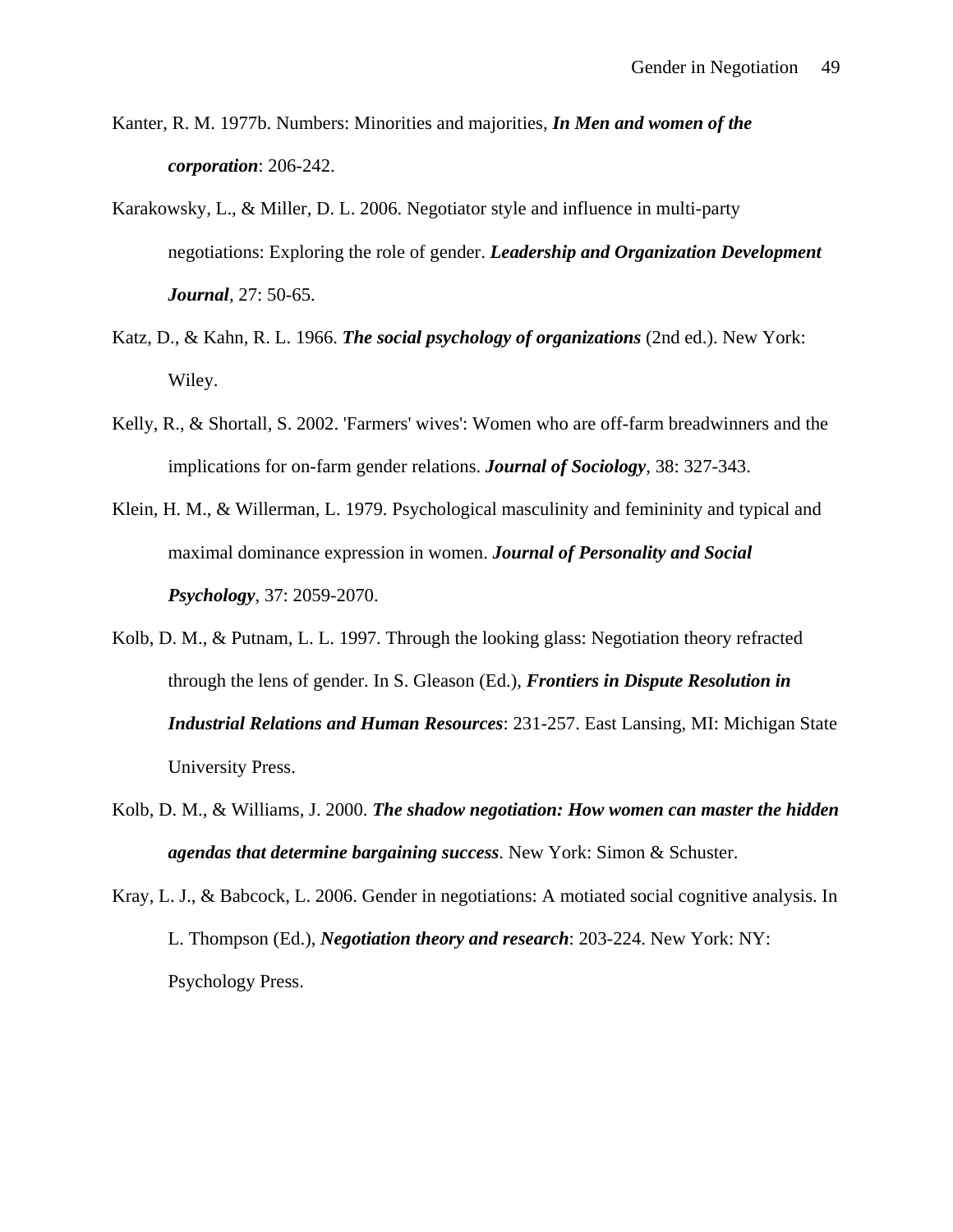- Kray, L. J., Galinsky, A. D., & Thompson, L. 2002. Reversing the gender gap in negotiations: An exploration of stereotype regeneration. *Organizational Behavior and Human Decision Processes*, 87: 386.
- Kray, L. J., & Thompson, L. 2005. Gender stereotypes and negotiation performance: An examination of theory and research. *Research in Organizational Behavior*, 26: 103-182.

Kray, L. J., Thompson, L., & Galinsky, A. 2001. Battle of the sexes: Gender stereotype confirmation and reactance in negotiations. *Journal of Personality and Social Psychology*, 80: 942-958.

- Le Grand, C. 1991. Explaining the male-female wage gap: Job segregation and solidarity wage bargaining in Sweden. *Acta Sociologica*, 34: 261-278.
- Lyness, K. S., & Thompson, D. E. 1997. Above the glass ceiling? A comparison of matched samples of female and male executives. *Journal of Applied Psychology*, 82: 359-375.
- Lyness, K. S., & Thompson, D. E. 2000. Climbing the corporate ladder: Do female and male executives follow the same route? *Journal of Applied Psychology*, 85: 56-101.
- Mahoney, R. 1995. *Kidding ourselves: Breadwinning, babies, and bargaining power*. New York: Basic Books.
- Major, B., Bylsma, W. H., & Cozzarelli, C. 1989. Gender differences in distributive justice preferences: The impact of domain. *Sex Roles*, 21: 487-497.
- Major, B., & Forcey, B. 1985. Social comparisons and pay evaluations: Preferences for same-sex and same-job wage comparisons. *Journal of Experimental Social Psychology*, 21: 393- 405.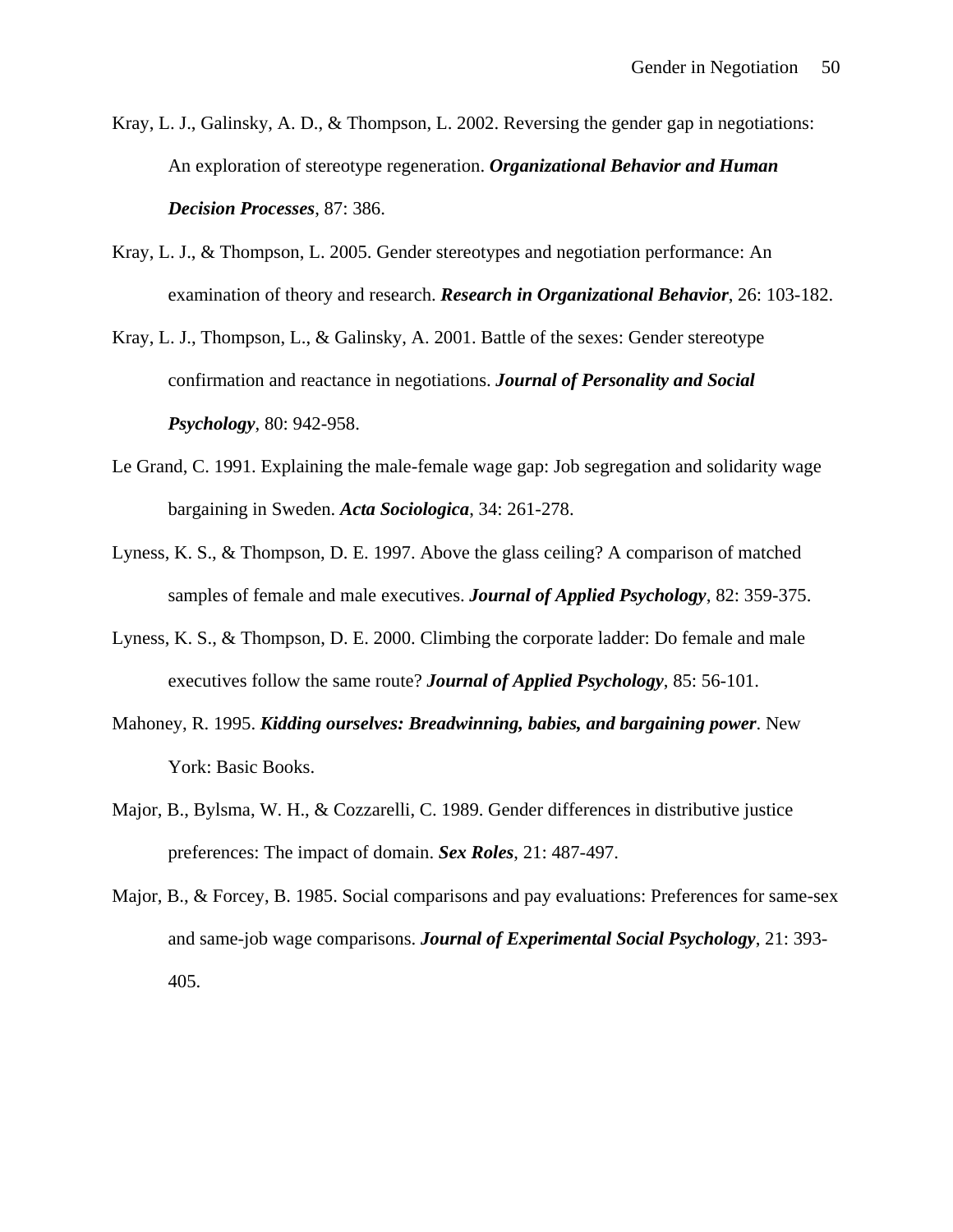- Major, B., Gramzow, R. H., McCoy, S. K., Levin, S., Schmader, T., & Sidanius, J. 2002. Perceiving personal discrimination: The role of group status and legitimizing ideology. *Journal of Personality and Social Psychology*, 82: 269-282.
- Major, B., & Konar, E. 1984a. An investigation of sex differences in pay expectations and their possible causes. *Academy of Management Journal*, 27: 777-792.
- Major, B., McFarlin, D. B., & Gagnon, D. 1984b. Overworked and underpaid: On the nature of gender differences in personal entitlement. *Journal of Personality and Social Psychology*, 47: 1399-1412.
- Major, B., Vanderslice, V., & McFarlin, D. B. 1984c. Effects of pay expected on pay received: The confirmatory nature of initial expectations. *Journal of Applied Social Psychology*, 14: 399-412.
- Manser, M., & Brown, M. 1980. Marriage and household decision-making: A bargaining analysis
- *International Economic Review*, 21: 31-44.
- Martin, J. 1990. Deconstruction organizational taboos: The suppression of gender conflict in organizations. *Organization Science*, 1: 339-359.
- McFarlin, D. B., Frone, M. R., Major, B., & Konar, E. 1989. Predicting career-entry pay expectations: The role of gender-based comparisons. *Journal of Business and Psychology*, 3: 331-340.
- Meeker, B. F., & Weitzel-O'Neill, P. A. 1977. Sex roles and interpersonal behavior in taskoriented groups. *American Sociological Review*, 42: 91-105.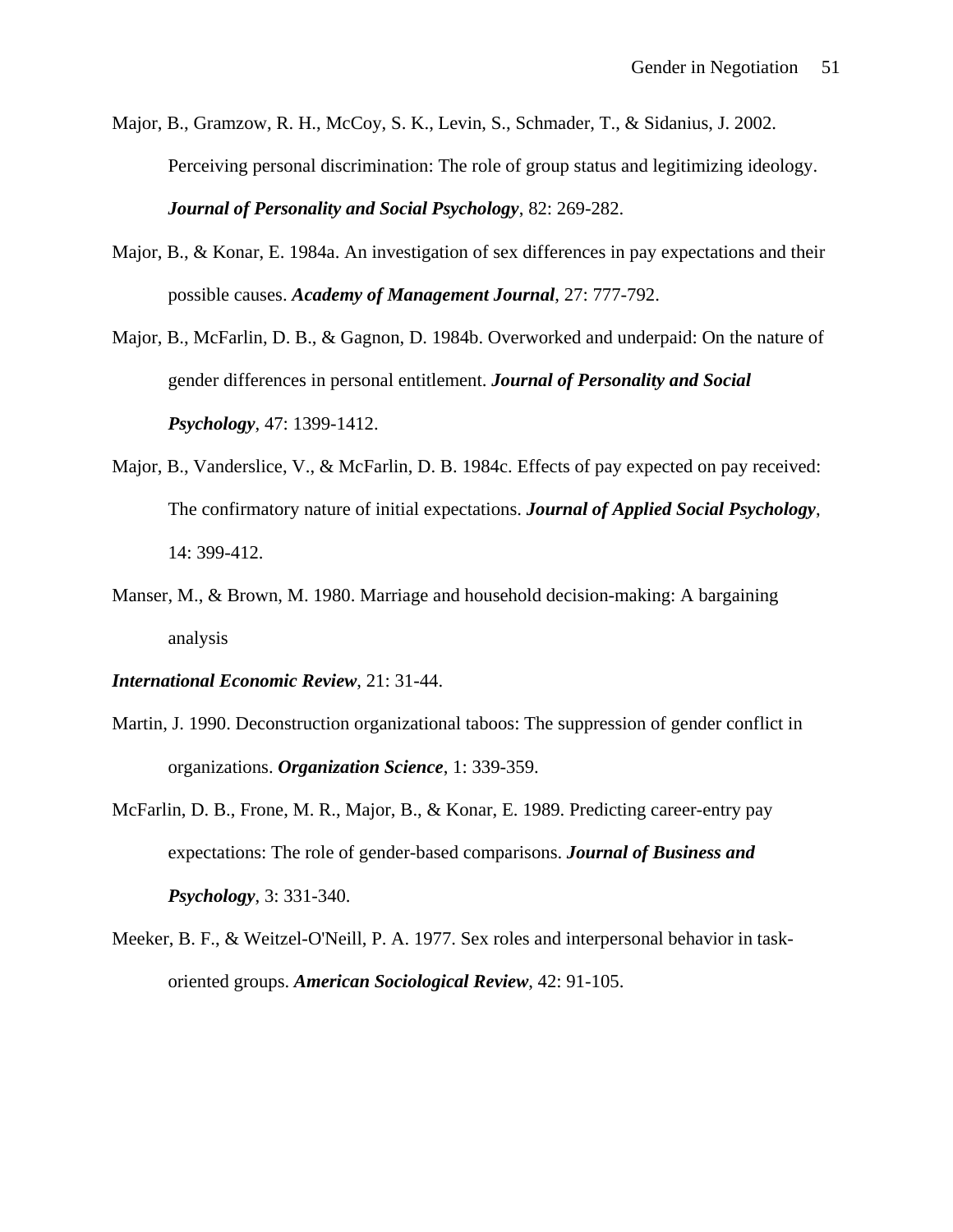- Meng, X., & Meurs, D. 2004. The gender earnings gap: Effects of institutions and firms-a comparative study of French and Australian private firms. *Oxford Economic Papers*, 56: 189.
- Meyerson, D. E. 2001. Who tempered radicals are and what they do, *Tempered radicals: How people use difference to inspire change at work*: 3-18. Boston, MA: Harvard Business School Press.
- Miller, J., Lincoln, J. R., & Olson, J. 1981. Rationality and equity in professional networks: Gender and race as factors in the stratification of interorganizational systems. *American Journal of Sociology*, 87: 308-335.
- Mischel, W. 1977. The interaction of person and situation. In D. Magnusson, & N. S. Endler (Eds.), *Personality at the crossroads: Current issues in interactional psychology*: 333- 352. Hillsdale, NJ: Erlbaum.
- Neuman, S. 1991. The marriage market and occupational sex segregation: A `new home economics' approach. *Journal of Socio-Economics*, 20: 347.
- O'Shea, P. G., & Bush, D. F. 2002. Negotiation for starting salary: Antecedents and outcomes among recent college graduates. *Journal of Business and Psychology*, 16: 365-382.
- Ostroff, C., & Atwater, L. E. 2003. Does whom you work with matter? Effects of referent group gender and age composition on managers' compensation. *Journal of Applied Psychology*, 88: 725-740.
- Parkman, A. M. 2004. Bargaining over housework: The frustrating situation of secondary wage earners. *American Journal of Economics and Sociology*, 63: 765-794.

Pfeffer, J. 1981. *Power in organizations*. Boston, MA: Pitman.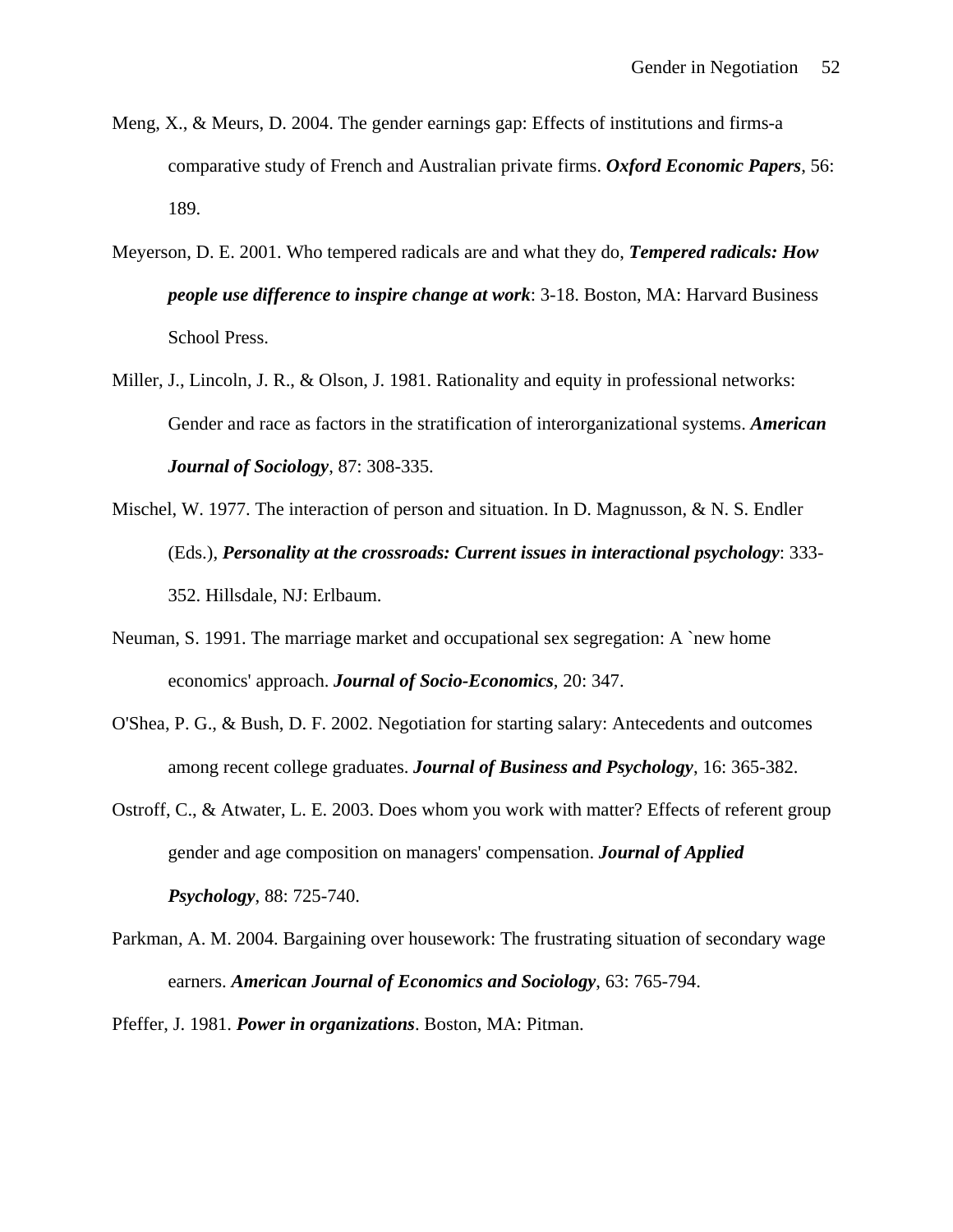- Pruitt, D. G., Carnevale, P. J., Forcey, B., & Van Slyck, M. 1986. Gender effects in negotiation: Constituent surveillance and contentious behavior. *Journal of Experimental Social Psychology*, 22: 264-275.
- Putnam, L. L., & Kolb, D. M. 2000. Rethinking negotiation: Feminist views of communication and exchange. In P. Buzzanell (Ed.), *Rethinking organizational communication from feminist perspectives*, 2nd ed.: 141-156. Hillsdale, NJ: Lawrence Earlbaum.
- Putnam, R. D. 1988. Diplomacy and domestic politics: The logic of two-level games. *International Organization*, 42: 427-460.
- Reskin, B. F. (Ed.). 1984. *Sex segregation in the workplace: Trends, explanation, and remedies*. Washington, D.C.: National Academy Press.
- Reskin, B. F. 2003. Including mechanisms in our models of ascriptive inequality: 2002 presidential address. *American Sociological Review*, 68: 1-21.
- Reskin, B. F., & Ross, C. E. 1992. Jobs, authority, and earnings among managers. *Work and Occupations*, 19: 342-365.
- Ridgeway, C. L., & Bourg, C. 2004. Gender as status: An expectation states theory approach. In A. H. Eagly, A. E. Beall, & R. J. Sternberg (Eds.), *The psychology of gender*: 217-241. New York: Guliford Press.
- Rose, C. M. 1995. Bargaining and gender. *Harvard Journal of Law & Public Policy*, 18: 547.
- Rosen, B., & Mericle, M. F. 1979. Influence of strong versus weak fair employment policies and applicant's sex on selection decisions and salary recommendations in a management simulation. *Journal of Applied Psychology*, 64: 435-439.
- Rousseau, D. 2005. *I-deals, idiosyncratic deals employees bargain for themselves*. Armonk, NY: M. E. Sharpe.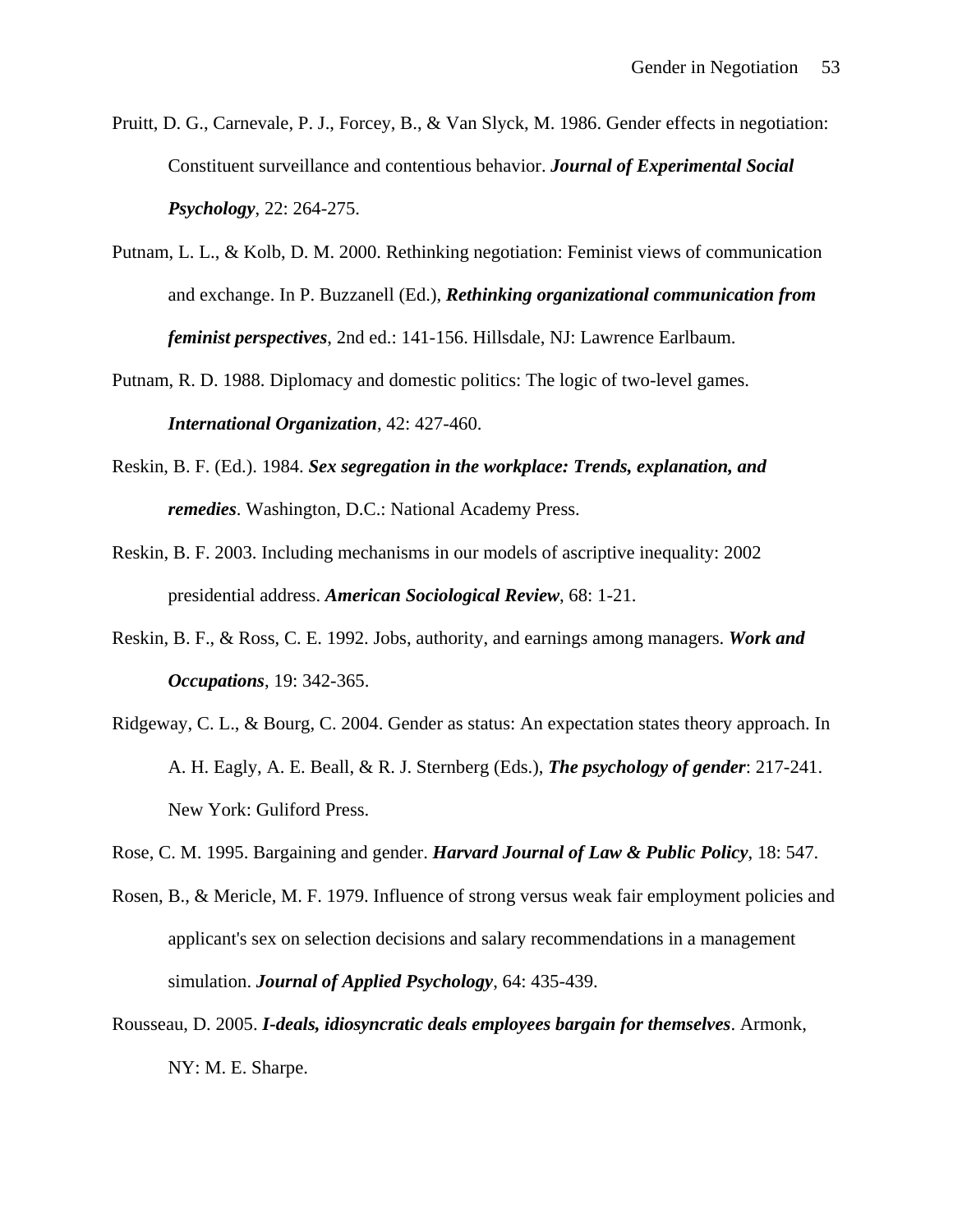- Rubin, J. Z., & Brown, B. R. 1975. Bargainers as individuals, *The social psychology of bargaining and negotiation*: 157-196. New York: Academic Press.
- Rynes, S., Rosen, B., & Mahoney, T. A. 1985. Evaluating comparable worth: Three perspectives. *Business Horizons*, 28: 82.
- Scully, M., & Creed, W. E. D. 1999. Restructured families: Issues of equality and need *Annals of the American Academy of Political and Social Science*, 562: 47-65.
- Seidel, M.-D. L., Polzer, J. T., & Stewart, K. J. 2000. Friends in high places: The effects of social networks on discrimination in salary negotiations. *Administrative Science Quarterly*, 45: 1-24.
- Skotko, V., Langmeyer, D., & Lundgren, D. 1974. Sex differences as artifact in the Prisoner's Dilemma game. *Journal of Conflict Resolution*, 18: 707-713.
- Small, D. A., Gelfand, M., Babcock, L., & Gettman, H. in press. Who goes to the bargaining table? The influence of gender and framing on the initiation of negotiation. *Journal of Personality and Social Psychology*.
- Smith, T. L. 1992. The impact of university faculty unionization on the male-female wage differential. *Journal of Collective Negotiations in the Public Sector*, 21: 101.
- Solnick, S. J. 2001. Gender differences in the ultimatum game. *Economic Inquiry*, 39: 189.
- Solnick, S. J., & Schweitzer, M. E. 1999. The influence of physical attractiveness and gender on ultimatum game decisions. *Organizational Behavior & Human Decision Processes*, 79: 199-215.
- Sosin, K., Rives, J., & West, J. 1998. Unions and gender pay equity in academe: A study of U.S. institutions. *Feminist Economics*, 4: 25-45.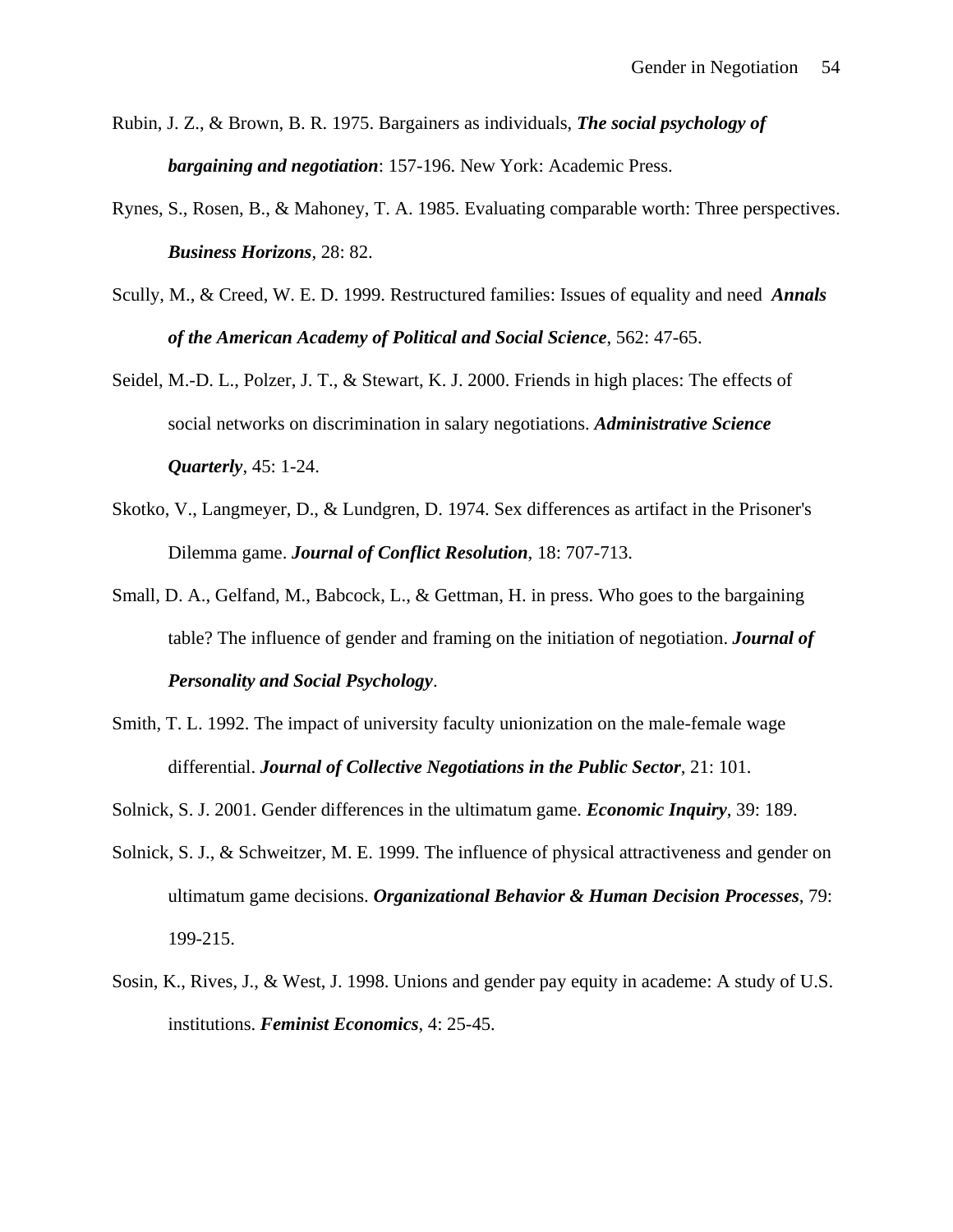- Steele, C. M. 1997. A threat in the air: How stereotypes shape intellectual ability and performance. *American Psychologist*, 52: 613-629.
- Stevens, C. K., Bavetta, A. G., & Gist, M. E. 1993. Gender differences in the acquisition of salary negotiation skills: The role of goals, self-efficacy, and perceived control. *Journal of Applied Psychology*, 78: 723-735.
- Stier, H., & Lewin-Epstein, N. 2000. Women's part-time employment and gender inequality in the family. *Journal of Family Issues*, 21: 390-410.
- Stogdill, R. M. 1953. Leadership, membership and organization. In D. Cartwright, & A. Zander (Eds.), *Group dynamics: Research and theory*. Evanston, IL: Row, Peterson and Company.
- Strauss, A. L. 1978. *Negotiations: Varieties, contexts, processes, and social order*. San Francisco: Jossey-Bass.
- Strober, M. H., & Chan, A. M. K. 1998. Husbands, wives, and housework: Graduates of Stanford and Tokyo universities. *Feminist Economics*, 4: 97-127.
- Stuhlmacher, A. F., & Walters, A. E. 1999. Gender differences in negotiation outcome: A metaanalysis. *Personnel Psychology*, 52: 653-677.
- Tarr-Whelan, L. 1978. Educating women workers. *Labor Law Journal*, 29: 292-299.
- Thomas, P. 1986. Pay equity: Educating for union action. *Labor Studies Journal*, 10: 278.
- Thompson, L. 1990. Negotiation behavior and outcomes: Empirical evidence and theoretical issues. *Psychological Bulletin*, 108: 515-532.
- Thurow, L. C. 1975. *Generating inequality: Mechanisms of distribution in the U.S. economy*. New York: Basic Books.
- Troy, L. 2001. Twilight for organized labor. *Journal of Labor Research*, 22: 245-259.